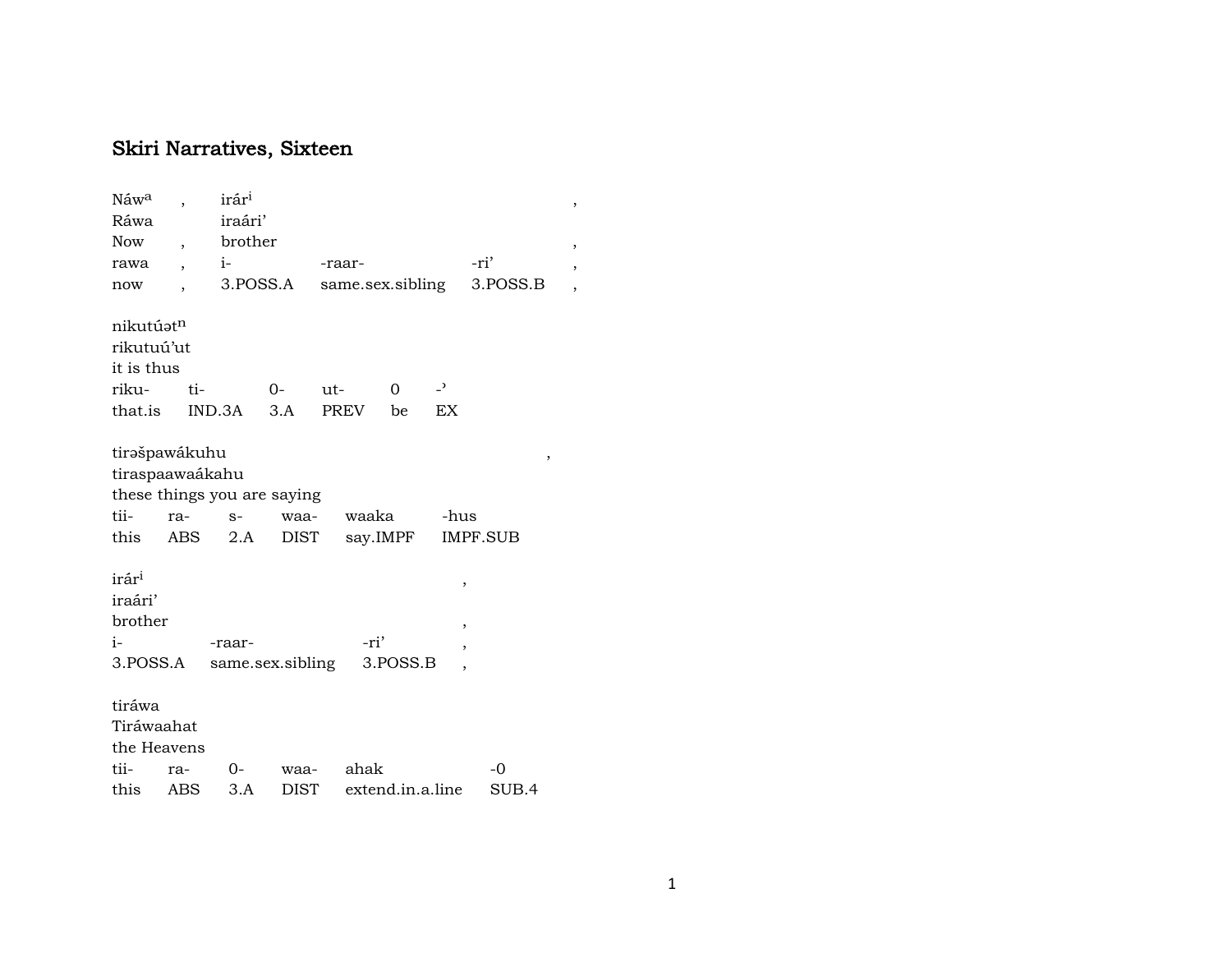|                            | ahikukstuharakurawarúksti <sup>u</sup>   |                   |            |                     |             |                 |          |                          |      |       |      |            |       |
|----------------------------|------------------------------------------|-------------------|------------|---------------------|-------------|-----------------|----------|--------------------------|------|-------|------|------------|-------|
|                            | ahikukstuúha                             |                   |            |                     |             |                 |          | rakuraawaarúkstii'u      |      |       |      |            |       |
|                            | the way He gave me                       |                   |            |                     |             |                 |          | to be powerful           |      |       |      |            |       |
| ar-                        | ri-                                      | $0-$              | ku-        | uks-                | raa-        | uh              | $-a$     | ra-                      | $0-$ | ku-   | raa- | waarukstii | $-u$  |
| $\mathop{\rm EV}\nolimits$ | CONT.3A                                  | 3.A               | 1.P        | AOR                 | way         | give            | SUB.1    | INF.A                    | 3.A  | INF.B | way  | be.holy    | SUB.D |
|                            |                                          |                   |            |                     |             |                 |          |                          |      |       |      |            |       |
| $\mathbf{i}$               | $\overline{\phantom{a}}$                 | irár <sup>i</sup> |            |                     |             |                 |          | $\,$                     |      |       |      |            |       |
|                            | $\rm I$                                  | iraári'           |            |                     |             |                 |          |                          |      |       |      |            |       |
|                            | And<br>$\cdot$                           | brother           |            |                     |             |                 |          | $\overline{\phantom{a}}$ |      |       |      |            |       |
|                            | $\mathbf{i}$<br>$\overline{\phantom{a}}$ | $i-$              |            | -raar-              |             | -ri'            |          |                          |      |       |      |            |       |
|                            | and<br>$\overline{\phantom{a}}$          | 3.POSS.A          |            | same.sex.sibling    |             |                 | 3.POSS.B | $\overline{\phantom{a}}$ |      |       |      |            |       |
|                            |                                          |                   |            |                     |             |                 |          |                          |      |       |      |            |       |
|                            | nitukspáruksti                           |                   |            |                     |             |                 |          |                          |      |       |      |            |       |
|                            | riitukspaáruksti'                        |                   |            |                     |             |                 |          |                          |      |       |      |            |       |
|                            | I was powerful                           |                   |            |                     |             |                 |          |                          |      |       |      |            |       |
| rii-                       | $t-$                                     | uks-              | waarukstii | $-0$                |             |                 |          |                          |      |       |      |            |       |
| ASSR                       | 1.A                                      | <b>AOR</b>        | be.holy    |                     | <b>PERF</b> |                 |          |                          |      |       |      |            |       |
|                            |                                          |                   |            |                     |             |                 |          |                          |      |       |      |            |       |
| tirátpari                  |                                          |                   |            |                     |             |                 |          |                          |      |       |      |            |       |
| tirátpari                  |                                          |                   |            |                     |             |                 |          |                          |      |       |      |            |       |
|                            | when I went around                       |                   |            |                     |             |                 |          |                          |      |       |      |            |       |
| tii-                       | $t-$<br>ra-                              |                   | warii      |                     |             | -hus            |          |                          |      |       |      |            |       |
| this                       | ABS                                      | 1.A               |            | be.going.about.IMPF |             | <b>IMPF.SUB</b> |          |                          |      |       |      |            |       |
|                            |                                          |                   |            |                     |             |                 |          |                          |      |       |      |            |       |
|                            | tinikurásahatn                           |                   |            |                     |             | $\,$            |          |                          |      |       |      |            |       |
|                            | tirikurásahat                            |                   |            |                     |             |                 |          |                          |      |       |      |            |       |
|                            | when I was maturing                      |                   |            |                     |             |                 |          |                          |      |       |      |            |       |
| tii-                       | ri-                                      | ku-               |            | rasahat             | $-0$        |                 |          |                          |      |       |      |            |       |
| when                       | CONT.3A                                  | 1.P               |            | grow.up             | SUB.4       |                 |          |                          |      |       |      |            |       |
|                            |                                          |                   |            |                     |             |                 |          |                          |      |       |      |            |       |
| tuháa                      |                                          |                   |            |                     |             |                 |          |                          |      |       |      |            |       |
| Tuuhá'a                    |                                          |                   |            |                     |             |                 |          |                          |      |       |      |            |       |
|                            | He was the cause                         |                   |            |                     |             |                 |          |                          |      |       |      |            |       |
| ti-                        | $0-$                                     | ut-               | rar        |                     | $-0$        |                 |          |                          |      |       |      |            |       |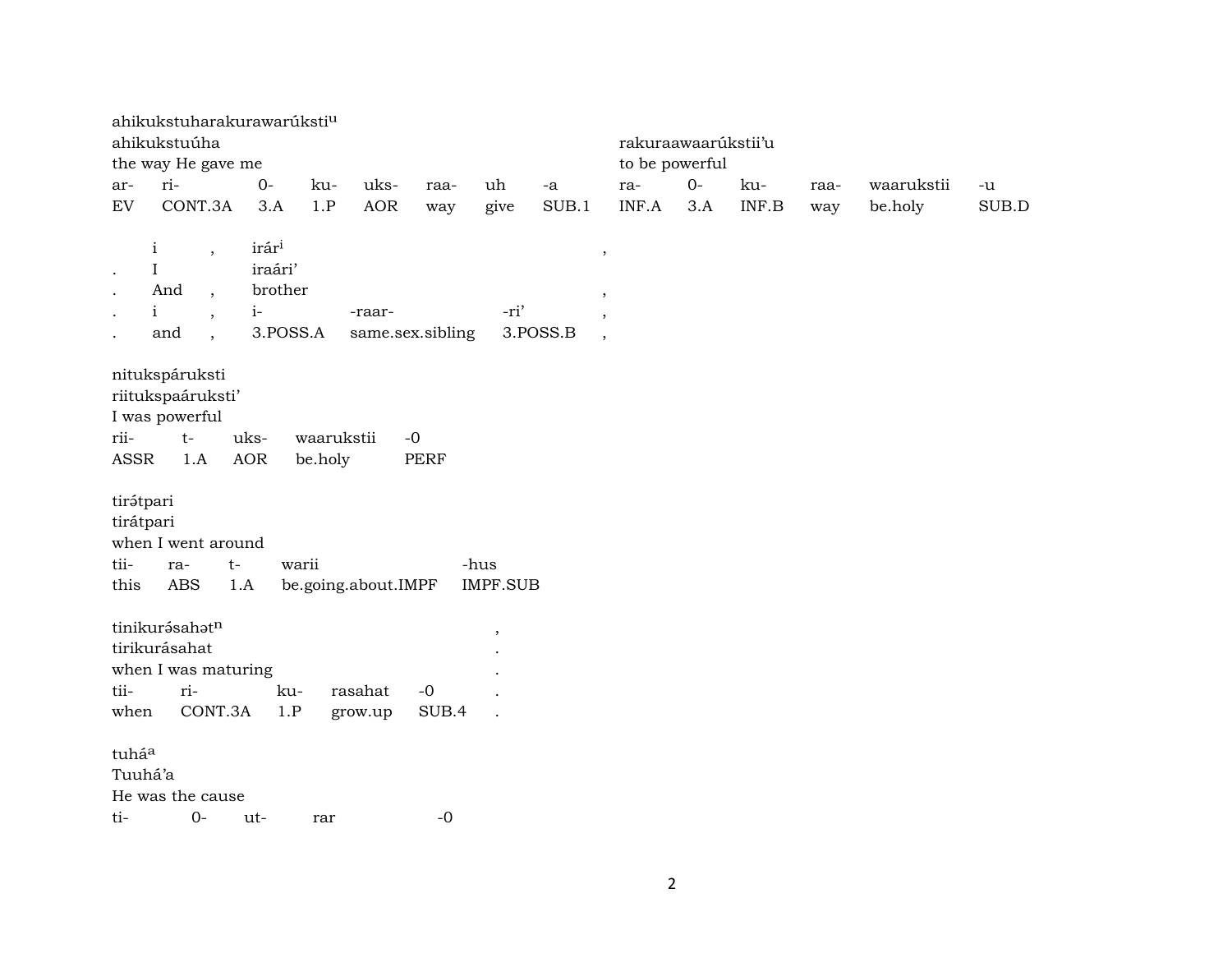| IND.3A                 | 3.A                                    | PREV        |             |             | be.the.cause |                  | PERF              |                            |                          |               |
|------------------------|----------------------------------------|-------------|-------------|-------------|--------------|------------------|-------------------|----------------------------|--------------------------|---------------|
|                        | tirátuksparuksti <sup>u</sup>          |             |             |             |              |                  |                   |                            |                          |               |
|                        | tirátukspaarukstii'u                   |             |             |             |              |                  |                   |                            |                          |               |
|                        | my having been powerful                |             |             |             |              |                  |                   |                            |                          |               |
| tii-                   | ra-                                    | $t-$        | uks-        |             |              | waarukstii       | -u                |                            |                          |               |
| this                   | ABS                                    | 1.A         | <b>AOR</b>  |             | be.holy      |                  | SUB.D             |                            |                          |               |
| tiráwahət <sup>n</sup> |                                        |             |             |             |              |                  |                   |                            |                          | a             |
| Tiráwaahat             |                                        |             |             |             |              |                  |                   |                            |                          | a             |
| the Heavens            |                                        |             |             |             |              |                  |                   |                            | $\overline{\phantom{a}}$ | and           |
| tii-                   | ra-                                    | $O -$       | waa-        |             | ahak         |                  |                   | -0                         |                          | a             |
| this                   | ABS                                    | 3.A         | <b>DIST</b> |             |              | extend.in.a.line |                   | SUB.4                      |                          | and           |
| tírahu                 |                                        |             |             |             |              |                  |                   |                            | šákur <sup>u</sup>       |               |
| tíraahu                |                                        |             |             |             |              |                  |                   |                            | sákuuru'                 |               |
|                        | this one coming                        |             |             |             |              |                  |                   |                            | Sun                      |               |
| tii-                   | ra-                                    | 0-          | $a-$        |             | a            |                  | -hus              |                            | sakur                    | $-u^{\prime}$ |
| this                   | ABS                                    | 3.A         |             | PREV.3A     |              | come             | IMPF.SUB          |                            | sun                      | <b>NOM</b>    |
| nikutuhá <sup>a</sup>  |                                        |             |             |             |              |                  |                   |                            |                          |               |
| rikutuuhá'a            |                                        |             |             |             |              |                  |                   |                            |                          |               |
|                        | he was the cause                       |             |             |             |              |                  |                   |                            |                          |               |
| riku-                  | ti-                                    |             | 0-          | ut-         |              | raar             |                   | ر-                         |                          |               |
| that.is                | IND.3A                                 |             | 3.A         | <b>PREV</b> |              |                  | be.the.cause      | EX                         |                          |               |
|                        | Iwitirituhurišakáwaritn                |             |             |             |              |                  |                   |                            |                          |               |
| I                      | witiriituhuuricakáwarit                |             |             |             |              |                  |                   |                            |                          |               |
| And                    | I was going around through the village |             |             |             |              |                  |                   |                            |                          |               |
| i                      | witi-                                  | rii-        |             | t-          |              |                  | uhuur.ica.kawarik |                            |                          | -0            |
| and                    | <b>REFL</b>                            | <b>ASSR</b> |             | 1.A         |              |                  |                   | cause.oneself.to.go.astray |                          | PERF          |
|                        |                                        |             |             |             |              |                  |                   |                            |                          |               |

 $\overline{\phantom{a}}$ 

 $\overline{a}$  $\overline{a}$ 

 $\mbox{ir\'ar}^{\mbox{\scriptsize i}}$ 

Iraári'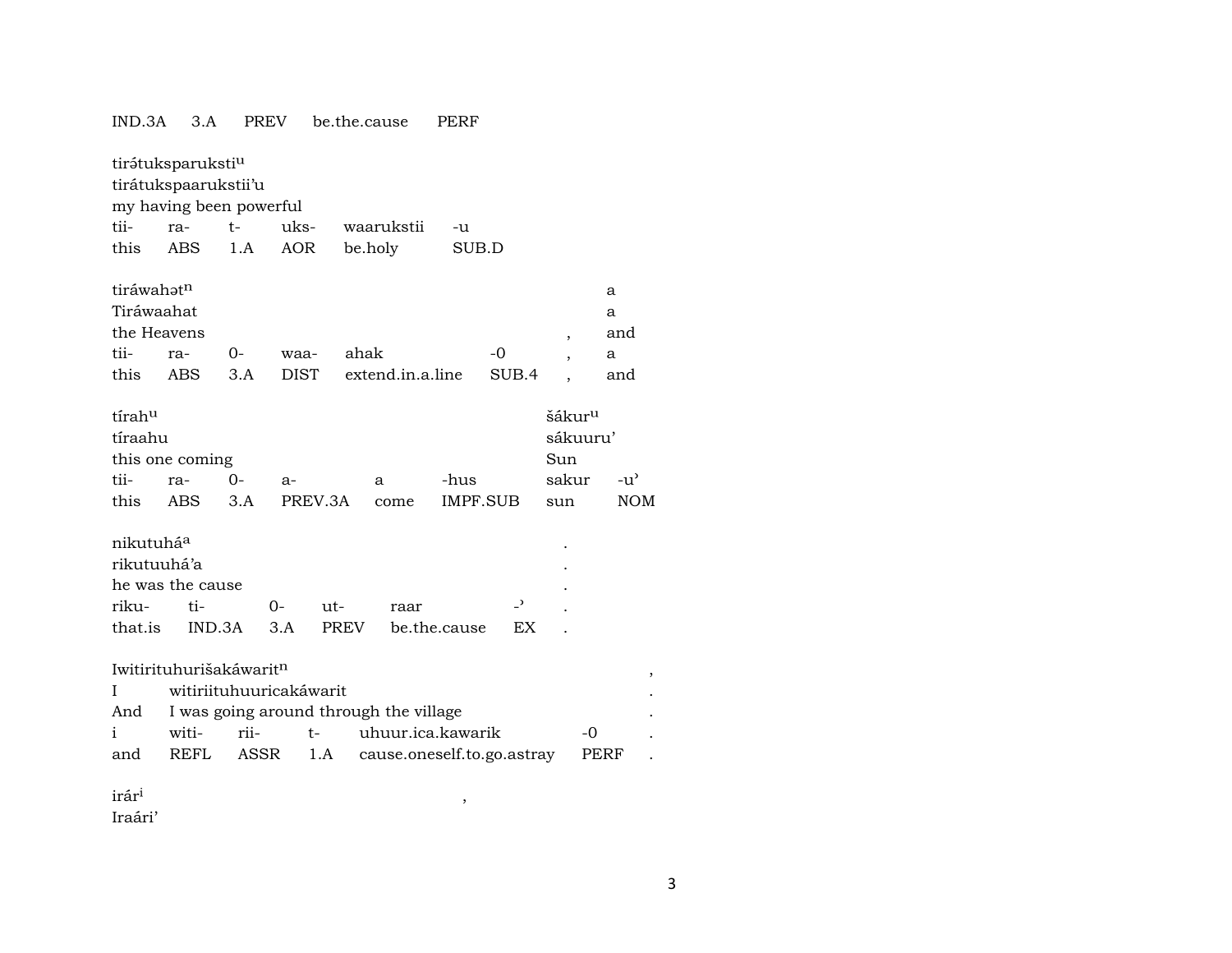| <b>Brother</b> |                       |                               |                                     |          | ,           |             |                 |            |         |
|----------------|-----------------------|-------------------------------|-------------------------------------|----------|-------------|-------------|-----------------|------------|---------|
| i-             |                       | -raar-                        |                                     | -ri'     |             |             |                 |            |         |
| 3.POSS.A       |                       |                               | same.sex.sibling                    | 3.POSS.B |             |             |                 |            |         |
|                | tikurárahka           |                               |                                     |          |             |             |                 |            |         |
|                | tikuraáraahka         |                               |                                     |          |             |             |                 |            |         |
|                |                       | doctors were (meeting) inside |                                     |          |             |             |                 |            |         |
| ti-            | $0-$                  | kuraa-                        | raar-                               | kaa      |             | -0          |                 |            |         |
| IND.3A         | 3.A                   | doctor                        | PL                                  |          | be.inside   | <b>PERF</b> |                 |            |         |
|                | hiwiritarísta         |                               |                                     |          |             |             |                 |            |         |
| hi             | wiriitárista          |                               |                                     |          |             |             |                 |            |         |
| and            |                       |                               | they were going to do it            |          |             |             |                 |            |         |
| hi             | wii-                  | ra-                           | $0-$                                | ir-      | ut-         | aar         | -his            | -ta        |         |
| and            | now                   | ABS                           | 3.A                                 | PL.3A    | <b>PREV</b> | do          | <b>PERF</b>     | <b>INT</b> |         |
|                | iriritarihúsuku       |                               |                                     |          |             |             |                 |            |         |
|                | iririitariihúsuku     |                               |                                     |          |             |             |                 |            |         |
|                |                       | what they usually did         |                                     |          |             |             |                 |            |         |
| irii-          | ra-                   | 0-                            | ir-                                 | ut-      | aar         | $-i$        | -hus            |            | -uku    |
| what           | ABS                   | 3.A                           | PL.3A                               | PREV     | do          | <b>IMPF</b> |                 | IMPF.SUB   | HAB.SUB |
| $\overline{ }$ | sáksikat <sup>n</sup> |                               | $\overline{\phantom{a}}$            |          |             |             |                 |            |         |
|                | sáksikat              |                               |                                     |          |             |             |                 |            |         |
|                | in the daytime        |                               |                                     |          |             |             |                 |            |         |
|                | saksi-                | -kat                          |                                     |          |             |             |                 |            |         |
|                | daytime               | LOC                           |                                     |          |             |             |                 |            |         |
|                | witirihkúšaku         |                               |                                     |          |             |             |                 |            |         |
|                | witirihkuúcaku        |                               |                                     |          |             |             |                 |            |         |
|                |                       |                               | when they were shooting one another |          |             |             |                 |            |         |
| witi-          | ra-                   | 0-                            | ir-                                 | ku-      | cak         | -hus        |                 |            |         |
| <b>REFL</b>    | INF.A                 | 3.A                           | PL.3A                               | INF.B    | shoot       |             | <b>IMPF.SUB</b> |            |         |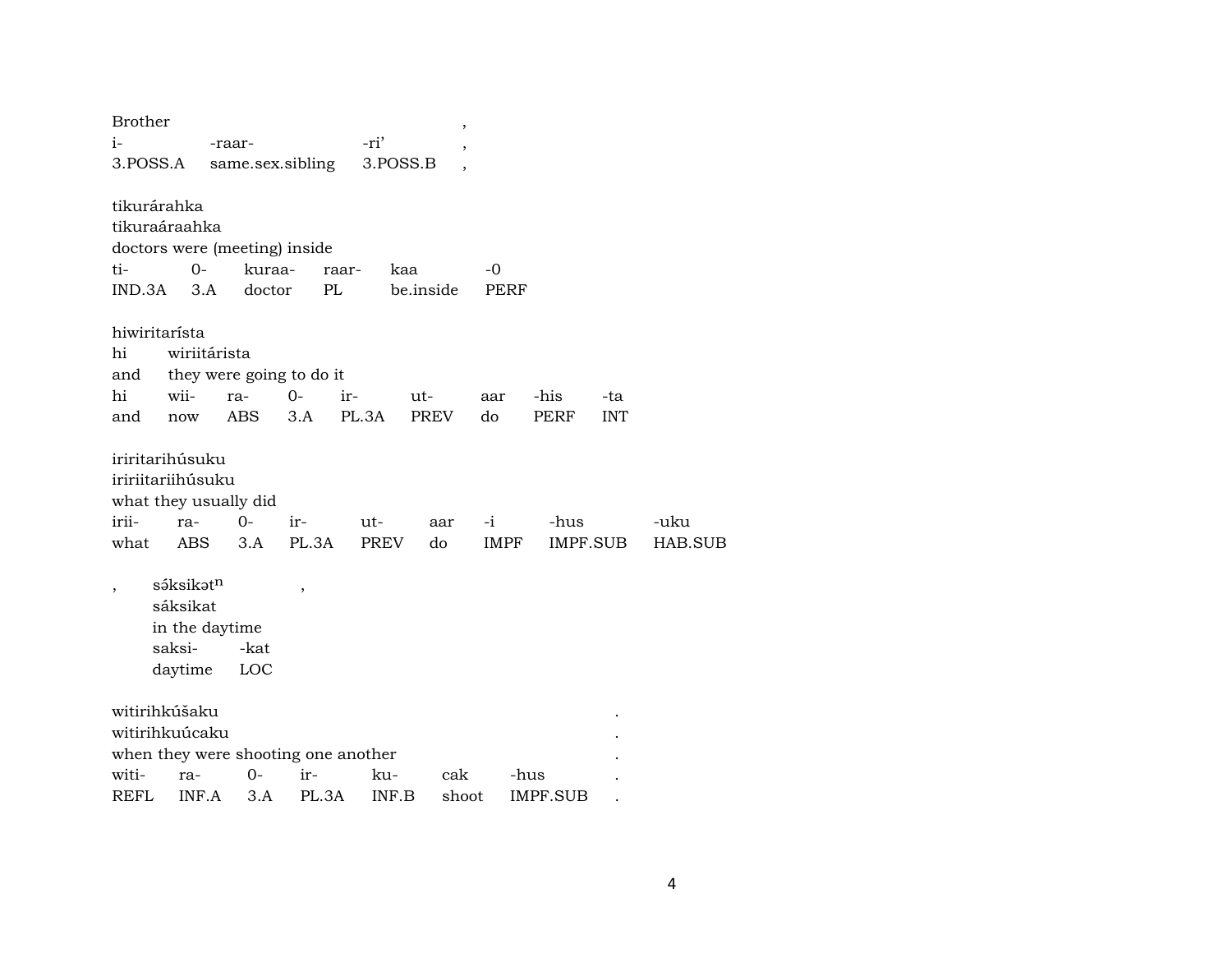|                                     | Witikahurahkískaw <sup>a</sup><br>Witikaahuraahkískawa<br>The world became lively             |                                        |                                            |                                                                      |                          |                         |                                    |                                          |               |
|-------------------------------------|-----------------------------------------------------------------------------------------------|----------------------------------------|--------------------------------------------|----------------------------------------------------------------------|--------------------------|-------------------------|------------------------------------|------------------------------------------|---------------|
| wi-<br>QUOT                         | ti-<br>IND.3A                                                                                 | $0-$<br>3.A                            | kaa.huraar-<br>earth                       | kiska<br>enjoy.oneself                                               | -wa<br><b>DIST</b>       | -aar<br><b>INCH</b>     | $-0$<br><b>PERF</b>                |                                          |               |
| $\cdot$<br>ti-                      | tituk <sup>u</sup><br>tiítuhku<br>there was a village<br>$0-$<br>IND.3A<br>3.A                | ituur-<br>village                      | kus<br>be sitting                          | $-0$<br>PERF                                                         |                          |                         |                                    |                                          |               |
| Kítuu'u'<br>All<br>kituu -u'<br>all | kitūwitatatirisahistaráhisa<br>wi-<br>NOM                                                     | witatatiirisáhista<br>ti-              | they were going to come in groups<br>0- a- | tatiir.his- a<br>QUOT IND.3A3.A PREV.3A in.a.group come PERF INT ABS |                          | ráhiisa<br>-his -ta ra- | when morning came<br>$O -$<br>$a-$ | hiis<br>a<br>3.A PREV.3A be.morning come | $-0$<br>SUB.4 |
| šáhiks<br>cáhiks<br>people          | hi<br>$\overline{\phantom{a}}$<br>Hi<br>$\ddot{\phantom{a}}$<br>And<br>$\ddot{\phantom{a}}$   |                                        | irár <sup>i</sup><br>iraári'<br>brother    |                                                                      |                          |                         |                                    |                                          |               |
| icaahiks<br>person                  | hi<br>and                                                                                     |                                        | $i-$<br>3.POSS.A                           | -raar-<br>same.sex.sibling                                           | -ri'                     | 3.POSS.B                |                                    |                                          |               |
| hiru<br>then<br>$\cdot$<br>then     | hiruritiwáku<br>rii-<br>hiruu<br><b>ASSR</b>                                                  | riitiwáku'<br>I did say<br>$t-$<br>1.A | $i-$<br><b>SEQ</b><br>say                  | waka'u<br>$-0$<br><b>PERF</b>                                        | $\overline{\phantom{a}}$ |                         |                                    |                                          |               |
| wi-                                 | witikihararišáhkasa<br>witikiihaaraaricáhkasa<br>groups of dancers were in the village<br>ti- | $0-$                                   | kiihaar-                                   | icahka-<br>raar-                                                     | sa                       | $-0$                    |                                    |                                          |               |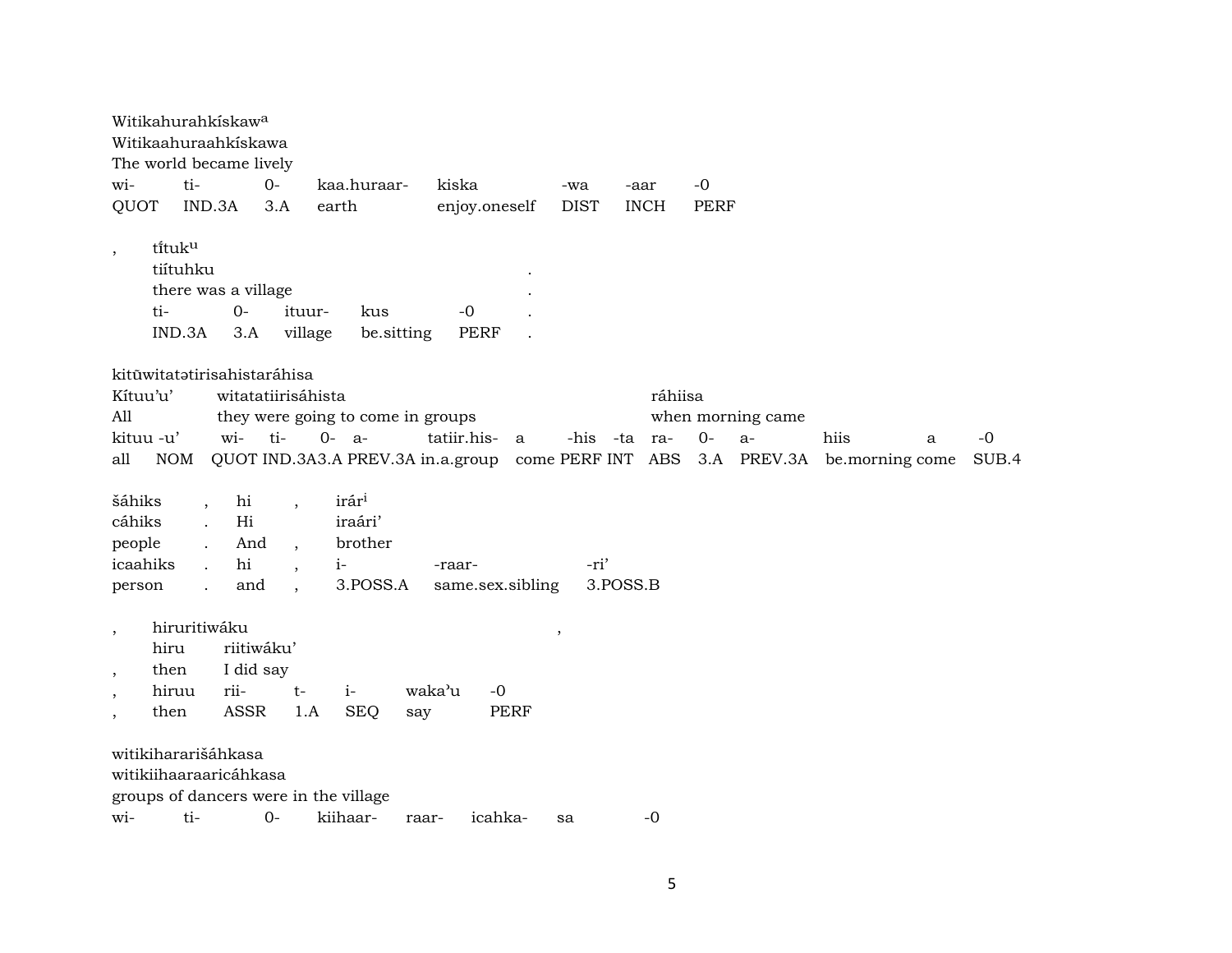| QUOT                                                                      | IND.3A                                                                       | 3.A                     |                                                                    | dancer            | PL                                                          |                                                            | village                  | be.lying     | PERF                                                      |
|---------------------------------------------------------------------------|------------------------------------------------------------------------------|-------------------------|--------------------------------------------------------------------|-------------------|-------------------------------------------------------------|------------------------------------------------------------|--------------------------|--------------|-----------------------------------------------------------|
| híihi<br>hi<br>and<br>$\overline{\phantom{a}}$<br>hi<br>and               | $\overline{\phantom{a}}$<br>$\overline{\phantom{a}}$<br>$\ddot{\phantom{0}}$ | ihi<br>uh<br>ihii<br>uh | $\overline{ }$<br>$\overline{\phantom{a}}$<br>$\ddot{\phantom{0}}$ | hikuc             | Híkuštárus<br>Híkuctarus<br>Scabby Bull<br>old.buffalo.bull |                                                            | tarus<br>be.mangy        |              |                                                           |
| nikutahákuri<br>rikutahákuri<br>we were with that one<br>riku-<br>that.is | ta-                                                                          | t-<br>IND.1/2A          | 1.A                                                                | rak-<br>$1/2$ .PL | hurii                                                       | go.around.PL                                               |                          | $-0$<br>PERF | ,<br>$\overline{\phantom{a}}$<br>$\overline{\phantom{a}}$ |
| Híkuštárus<br>Híkuctarus<br>Scabby Bull<br>hikuc<br>old.buffalo.bull      |                                                                              | tarus<br>be.mangy       |                                                                    |                   | hĩ<br>Hi<br>And<br>hi<br>and                                | níšik <sup>i</sup><br>riíciki<br>a knife<br>riici<br>knife | -kis<br>DIM              |              |                                                           |
| níra<br>riíra<br>he had<br>rii-<br>ASSR                                   | $0-$<br>3.A                                                                  | raah<br>have            | $-0$<br>PERF                                                       | ,<br>,            | níšik <sup>i</sup><br>riíciki<br>a knife<br>riici<br>knife  | -kis<br><b>DIM</b>                                         | ,                        |              |                                                           |
| niwáku<br>Riiwáku'<br>He said<br>rii-<br>ASSR                             | $0 -$<br>3.A                                                                 | waka'u<br>say           | $-0$                                                               | PERF              | ,                                                           |                                                            |                          |              |                                                           |
| tirárik <sup>i</sup><br>tiraáriki                                         |                                                                              |                         |                                                                    |                   |                                                             | $\, ,$                                                     | $\epsilon$<br>$\epsilon$ | Ihí<br>Ihí   |                                                           |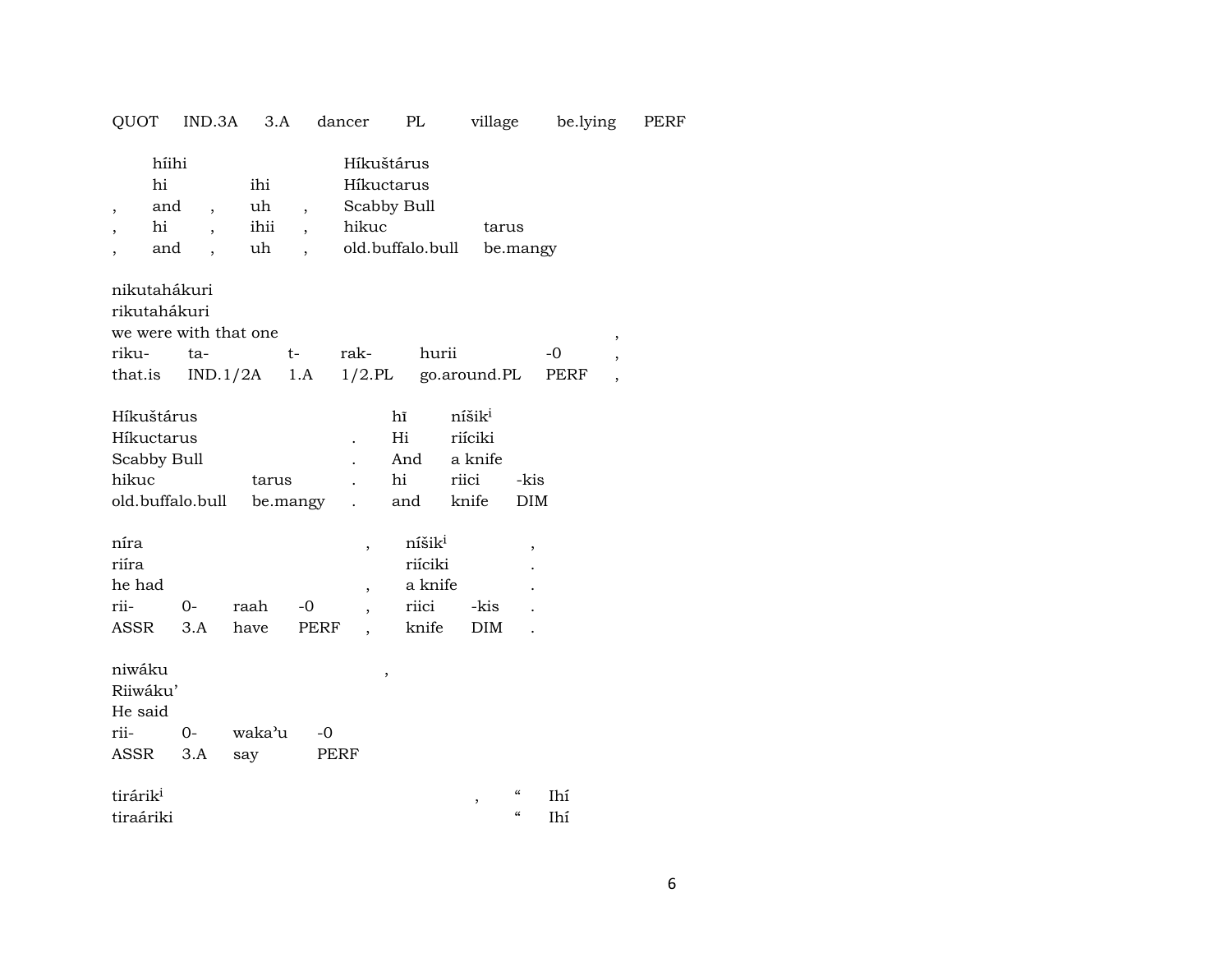| this one           |                                    |              |              |                     |             | $\epsilon\epsilon$             | Uh                         | $\overline{\phantom{a}}$ |       |  |
|--------------------|------------------------------------|--------------|--------------|---------------------|-------------|--------------------------------|----------------------------|--------------------------|-------|--|
| tii-               | ra-                                | $0-$         | arik         |                     | $-i$        | 11<br>$\overline{\phantom{a}}$ | ihii                       | $\ddot{\phantom{0}}$     |       |  |
| this               | <b>ABS</b>                         | 3.A          |              | be.standing         | $\rm SUB.2$ | Ħ                              | uh                         | $\overline{\phantom{a}}$ |       |  |
|                    |                                    |              |              |                     |             |                                |                            |                          |       |  |
| tiwatn             |                                    |              |              | tátišk <sup>a</sup> |             |                                |                            |                          |       |  |
| tíwaat             |                                    |              |              | táticka'            |             |                                |                            |                          |       |  |
| nephew,            |                                    |              |              | I want              |             |                                |                            |                          |       |  |
| ati-               | waat                               |              |              | ta-                 | $t-$        | wicka                          | $-0$                       |                          |       |  |
| 1.POSS             |                                    | nephew/neice |              | IND.1/2A            | 1.A         | want                           | PERF                       |                          |       |  |
|                    | natakuksuhukarahkásik <sup>a</sup> |              |              |                     |             |                                |                            |                          |       |  |
|                    | rataakuksuhuhkaraahkaásika         |              |              |                     |             |                                |                            |                          |       |  |
|                    | for me to cut open your belly now  |              |              |                     |             |                                |                            |                          |       |  |
| ra-                | $t-$                               | $a-$         | ku-          | uks-                | uhur-       | karaar-                        |                            | kaas.ik                  | -a    |  |
| INF.A              | 1.A                                | 2.P          | INF.B        | <b>JUSS</b>         | now         | stomach                        |                            | break                    | SUB.1 |  |
|                    |                                    |              |              |                     |             |                                |                            |                          |       |  |
| nišik <sup>i</sup> |                                    |              | $\mathbf{H}$ |                     |             |                                |                            |                          |       |  |
| riíciki            |                                    |              | Ħ            |                     |             |                                |                            |                          |       |  |
|                    | (with) the knife                   |              | н            |                     |             |                                |                            |                          |       |  |
| riici              | -kis                               |              | н            |                     |             |                                |                            |                          |       |  |
| knife              | DIM                                |              | П            |                     |             |                                |                            |                          |       |  |
|                    |                                    |              |              |                     |             |                                |                            |                          |       |  |
| Hiruritiwáku       |                                    |              |              |                     |             | $\, ,$                         | $\boldsymbol{\mathcal{C}}$ |                          |       |  |
| Hiru               | riitiwáku'                         |              |              |                     |             |                                | $\epsilon$                 |                          |       |  |
| Then               | I did say                          |              |              |                     |             |                                | $\mathcal{C}$              |                          |       |  |
| hiruu              | rii-                               | $t-$         | $i-$         | waka'u              | $-0$        |                                | $\pmb{\mathsf{H}}$         |                          |       |  |
| then               | ASSR                               | 1.A          | <b>SEQ</b>   | say                 |             | <b>PERF</b>                    | $\pmb{\mathsf{H}}$         |                          |       |  |
|                    |                                    |              |              |                     |             |                                |                            |                          |       |  |
| Tatuharáihku       |                                    |              |              |                     |             |                                |                            |                          |       |  |
|                    | Tatuuhaará'ihku'                   |              |              |                     |             |                                |                            |                          |       |  |
|                    | I am meaning                       |              |              |                     |             |                                |                            |                          |       |  |
| ta-                | $t-$                               |              | ut-          | raa.ra'ihk          | -:hus       |                                |                            |                          |       |  |
| IND.1/2A           |                                    | 1.A          | PREV         | mean                | <b>IMPF</b> |                                |                            |                          |       |  |
|                    |                                    |              |              |                     |             |                                |                            |                          |       |  |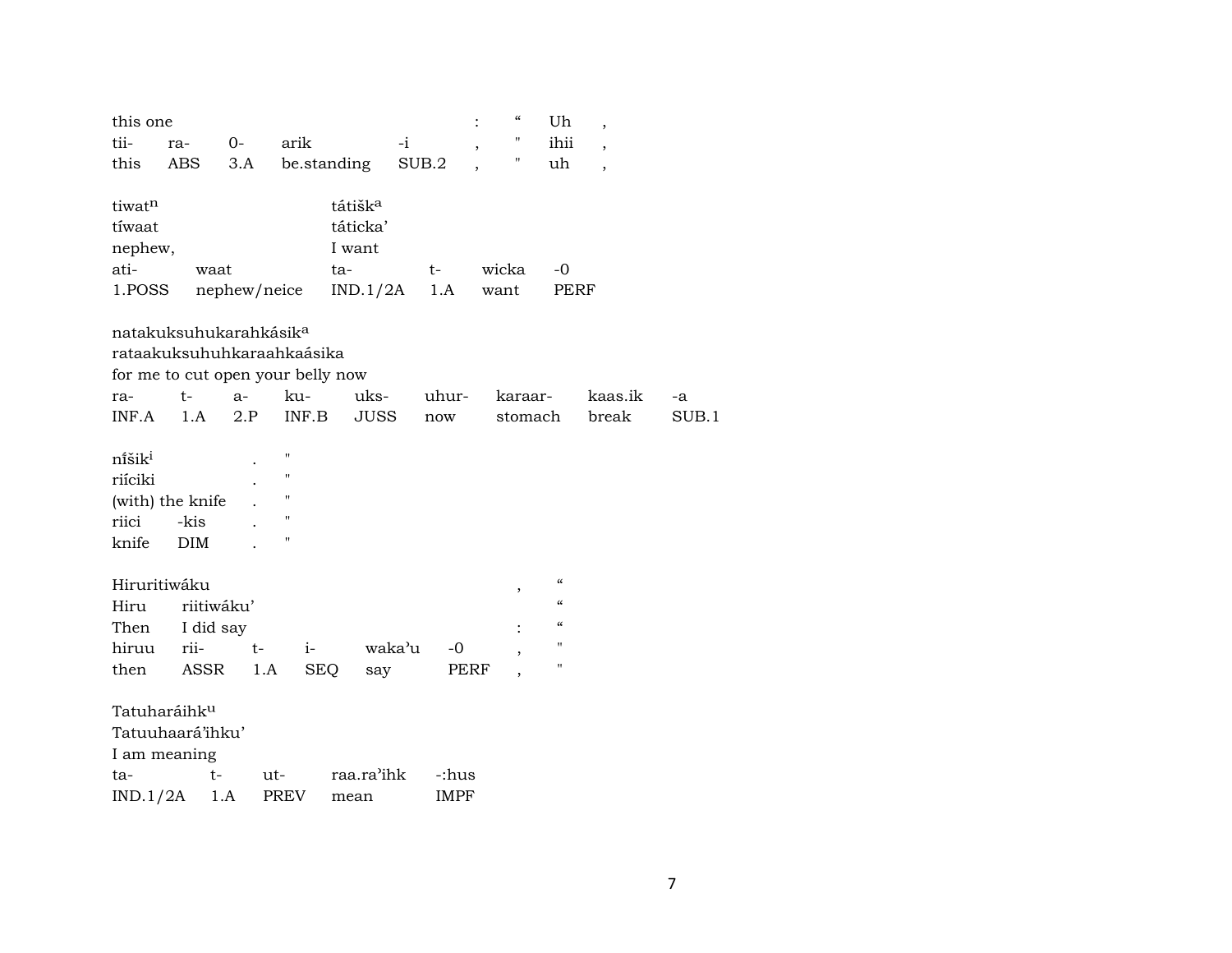| tirastapárik <sup>i</sup><br>tirastapaáriki   | you (pl) who stand here |              |                     |             |       |                |      |       |
|-----------------------------------------------|-------------------------|--------------|---------------------|-------------|-------|----------------|------|-------|
| tii-                                          | ra-                     | $S-$         | rak-                | wa-         | arik  |                | $-i$ |       |
| here                                          | ABS                     | 2.A          | $1/2$ .PL           | DIST        |       | be.standing    |      | SUB.2 |
| tíwatn<br>tíwaat<br>nephew<br>ati-<br>1.POSS  | waat                    | nephew/neice |                     |             |       |                |      |       |
| nurúksarit <sup>n</sup>                       |                         |              |                     |             |       |                |      |       |
| ruurúksarit                                   |                         |              |                     |             |       |                |      |       |
|                                               | let him stand there     |              |                     |             |       |                |      | Ţ     |
| ruu-                                          | ri-                     |              | uks-<br>0-          |             | arik  |                | -0   |       |
| there                                         | CONT.3A                 |              | 3.A                 | JUSS        |       | be.standing    | PERF |       |
| tatíška<br>Tatícka'<br>I want<br>ta-          | $t-$<br>$IND.1/2A$ 1.A  |              | wicka<br>-0<br>want | <b>PERF</b> |       |                |      |       |
| tirarík <sup>i</sup><br>tiraáriki<br>this one |                         |              |                     |             |       | ,              |      |       |
| tii-                                          | ra-                     | $O-$         | arik                |             | -i    | ,              |      |       |
| this                                          | ABS                     | 3.A          | be.standing         |             | SUB.2 | $\overline{ }$ |      |       |
| irár <sup>i</sup><br>iraári'<br>my brother    |                         |              |                     |             |       | ,              |      |       |
| i-                                            |                         | -raar-       |                     | -ri'        |       | ,              |      |       |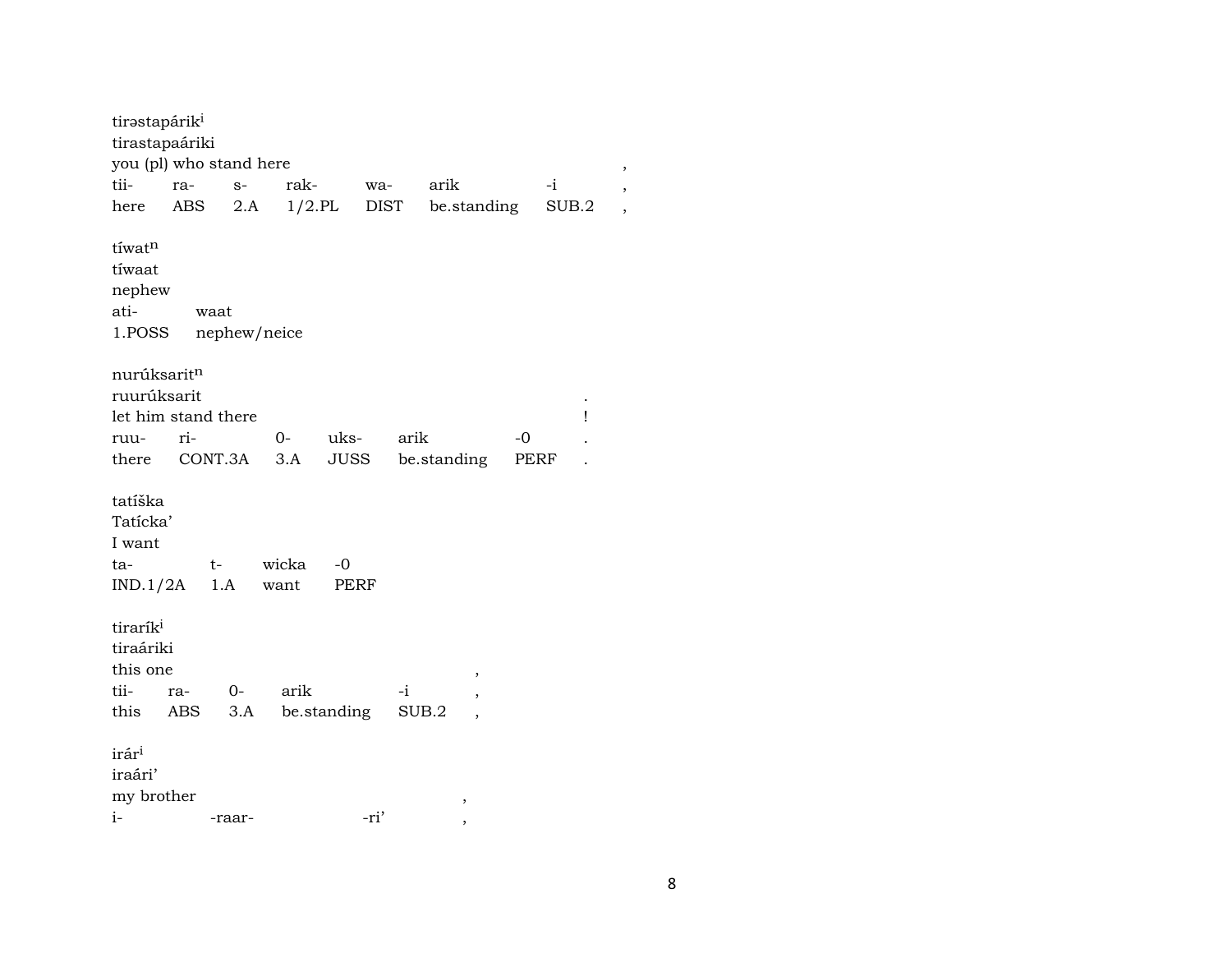#### 3.POSS.A same.sex.sibling 3.POSS.B ,

| nakukukárahkasik <sup>a</sup> |    |     |       |         |         |       | ٠ |  |  |
|-------------------------------|----|-----|-------|---------|---------|-------|---|--|--|
| rakukukáraahkaasika           |    |     |       |         |         |       |   |  |  |
| to slit my belly open         |    |     |       |         |         |       |   |  |  |
| ra-                           | () | ku- | ku-   | karaar- | kaas.ik | $-a$  |   |  |  |
| $INFA$ 3.A 1.P                |    |     | INF B | stomach | break   | SUB 1 |   |  |  |

| Naw <sup>a</sup> | híruriwaku |                |           |      | "                  | Há <sup>a</sup> |
|------------------|------------|----------------|-----------|------|--------------------|-----------------|
| Ráwa             | hiru       | riiwáku'       |           |      | $\epsilon\epsilon$ | Haá'a'          |
| Now              | then       | he said        |           |      | $\epsilon$         | Yes             |
| rawa             |            | hiruu rii-  0- | waka'u -0 |      | н                  | haa'a'          |
| now              | then       | ASSR 3.A say   |           | PERF |                    | <b>ves</b>      |

- , náw $^a$  , " ráwa . " , now . " , rawa . "
- , now . "

hiruritirakíhahukatn

Hiru riitiraakiíhaahuukat

| Then we dancers entered the lodge |  |                                                |  |  |
|-----------------------------------|--|------------------------------------------------|--|--|
|                                   |  | hiruu rii-  t-  i-  rak-  kiihaar- huuk- at -0 |  |  |
|                                   |  | then ASSR 1.A SEQ 1/2.PL dancer into go PERF   |  |  |

- . Kakiksitkáwah<sup>u</sup>
- . Kaakiksitkáwaahu'
- . They were not sleeping

| kaaki-                                   | $0-$ ir- |  | uks- itka -waa -:hus |  |
|------------------------------------------|----------|--|----------------------|--|
| NEG.IND.3A 3.A PL.3A AOR sleep DIST IMPF |          |  |                      |  |

wirikutawarukatístarit $<sup>n</sup>$ </sup> wirihkutawarukaarístarit

9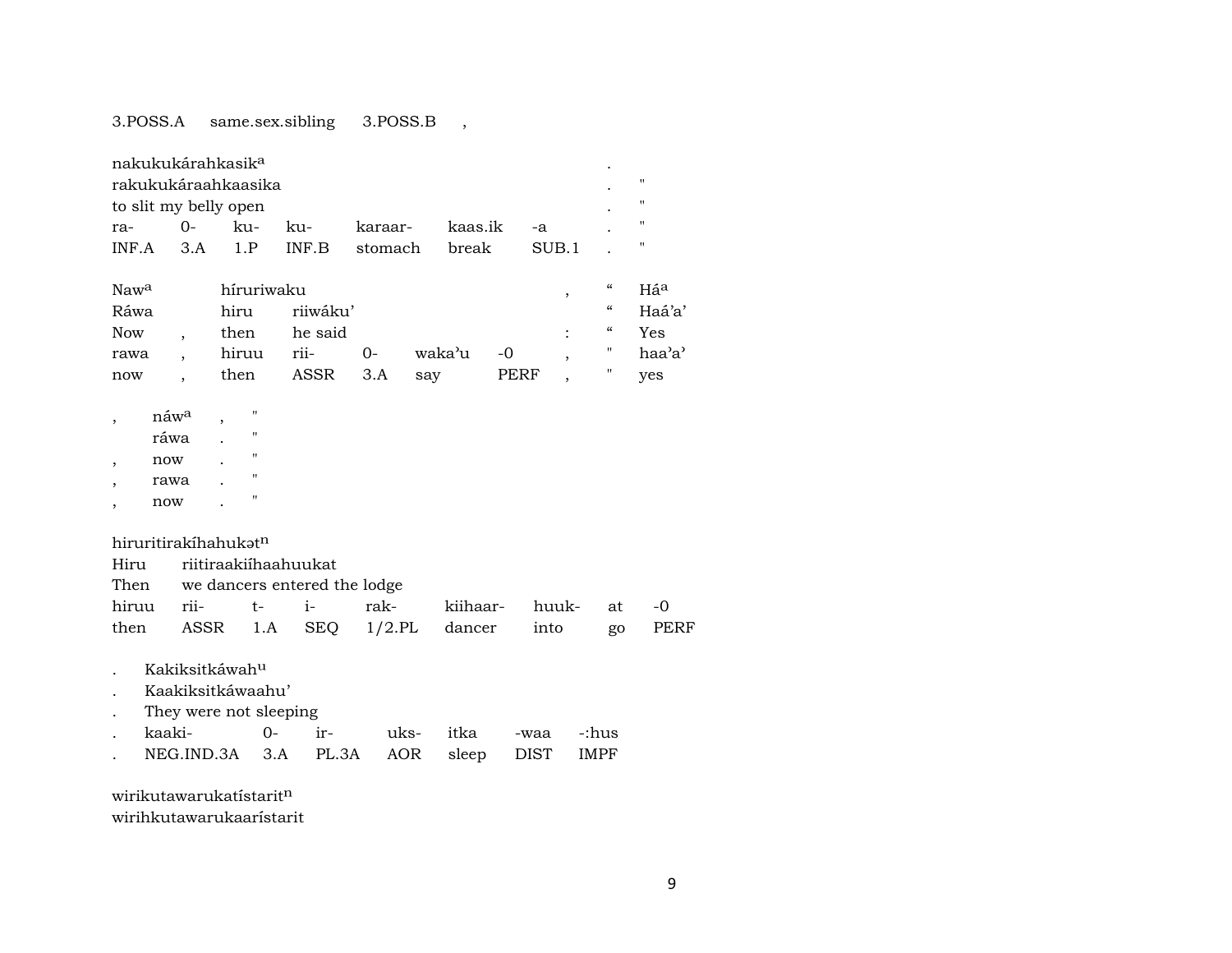|                           |                |                   |              | when they were going to perform sleight-of-hand |             |                                        |            |                |
|---------------------------|----------------|-------------------|--------------|-------------------------------------------------|-------------|----------------------------------------|------------|----------------|
| wii-                      | ra-            | $O -$             | ir-          | ku-                                             | tawaruk.aar | -his                                   | -ta        | -rit           |
| when                      | INF.A          | 3.A               | PL.3A        | INF.B                                           | perform     | PERF                                   | <b>INT</b> | <b>INT.SUB</b> |
|                           |                |                   |              |                                                 |             |                                        |            |                |
|                           |                |                   |              |                                                 |             |                                        |            |                |
|                           |                |                   |              |                                                 |             |                                        |            |                |
|                           |                |                   |              |                                                 |             |                                        |            |                |
|                           |                |                   |              |                                                 |             |                                        |            |                |
|                           |                |                   |              |                                                 |             |                                        |            |                |
|                           |                |                   |              |                                                 |             |                                        |            |                |
| Náwa                      |                | irár <sup>i</sup> |              |                                                 |             | $\, ,$                                 |            |                |
| Ráwa                      |                | iraári'           |              |                                                 |             |                                        |            |                |
| Now                       | $\cdot$        | brother           |              |                                                 |             |                                        |            |                |
| rawa                      | $i-$           |                   | -raar-       |                                                 | -ri'        |                                        |            |                |
| now                       |                | 3.POSS.A          |              | same.sex.sibling                                | 3.POSS.B    |                                        |            |                |
|                           |                |                   |              |                                                 |             |                                        |            |                |
| nikutikúhahuru            |                |                   |              |                                                 |             |                                        |            |                |
| rikutikuuhahúru'          |                |                   |              |                                                 |             |                                        |            |                |
| this is what he did to me |                |                   |              |                                                 |             |                                        |            |                |
| riku-                     | ti-            |                   | $0-$<br>ku-  | ut-                                             | rahur.uu    | -0                                     |            |                |
| that.is IND.3A            |                |                   | 3.A<br>1.P   | PREV                                            | do.to       | <b>PERF</b>                            |            |                |
|                           |                |                   |              |                                                 |             |                                        |            |                |
| Hiriwakásakta             |                |                   |              |                                                 | ,           | $\boldsymbol{\zeta}\boldsymbol{\zeta}$ |            |                |
| Hi                        | riiwaakásakta' |                   |              |                                                 |             | $\boldsymbol{\zeta}\boldsymbol{\zeta}$ |            |                |
| And                       | he did say     |                   |              |                                                 |             | $\boldsymbol{\zeta}\boldsymbol{\zeta}$ |            |                |
| hi                        | rii-           | $0-$              | waak.as.akta |                                                 | -0          | $\pmb{\mathsf{H}}$                     |            |                |
| and                       | ASSR           | 3.A               |              | be.heard.saying                                 | PERF        | $\pmb{\mathsf{H}}$                     |            |                |
|                           |                |                   |              |                                                 |             |                                        |            |                |
| Síksuhur <sup>a</sup>     |                |                   |              |                                                 |             |                                        |            |                |
| Síksuhuura'               |                |                   |              |                                                 |             |                                        |            |                |
| Come awhile               |                |                   |              |                                                 |             |                                        |            |                |
| $i-$                      |                | $S-$              | ir-          | uks-                                            | uhur-       | a                                      | $-0$       |                |
| CONT.1/2A                 |                | 2.A               | PREV.1/2A    | <b>JUSS</b>                                     | awhile      | come                                   | PERF       |                |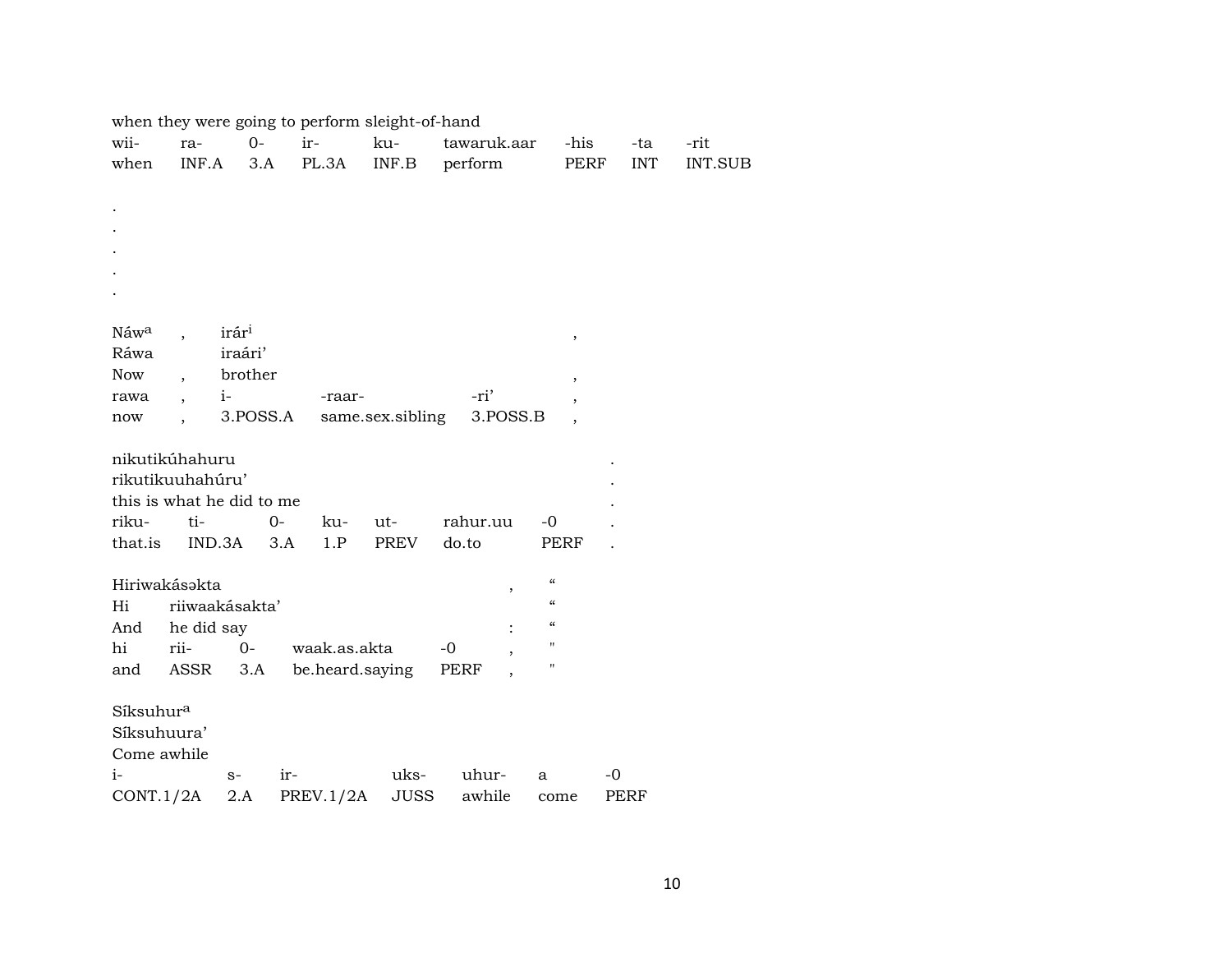| súhuri                |                     | $\pmb{\mathsf{H}}$ |                    |     |                  |       |      |   |
|-----------------------|---------------------|--------------------|--------------------|-----|------------------|-------|------|---|
| suúhuri'              |                     | $\pmb{\mathsf{H}}$ |                    |     |                  |       |      |   |
| close                 | Ţ                   | $\pmb{\mathsf{H}}$ |                    |     |                  |       |      |   |
| suuhuri'              |                     | $\pmb{\mathsf{H}}$ |                    |     |                  |       |      |   |
| over.here             |                     | н                  |                    |     |                  |       |      |   |
|                       |                     |                    |                    |     |                  |       |      |   |
| Hiruritiríša          |                     |                    |                    |     |                  |       |      |   |
| Hiru                  | riitiriícaa'        |                    |                    |     |                  |       |      |   |
|                       | Then I did rise     |                    |                    |     |                  |       |      |   |
| hiruu                 | rii-                | $t-$               | ir-                |     | $i$ <sup>-</sup> | uca.a | $-0$ |   |
|                       | then ASSR           |                    | $1.A$ PREV. $1/2A$ |     | SEQ              | rise  | PERF |   |
| nuritiríša            |                     |                    |                    |     |                  |       |      |   |
|                       | Ruuriitiriícaa'     |                    |                    |     |                  |       |      | , |
|                       | Then I did rise     |                    |                    |     |                  |       |      |   |
| ruu-                  | rii-                | $t-$               | ir-                |     | $i$ - $\sim$     | uca.a | -0   | , |
|                       | then ASSR           | 1.A                | PREV.1/2A          |     | SEQ              | rise  | PERF |   |
|                       |                     |                    |                    |     |                  |       |      |   |
| aritúkat <sup>n</sup> |                     |                    |                    |     |                  |       |      |   |
| a                     | rítuukat            |                    |                    |     |                  |       |      |   |
|                       | and I did enter     |                    |                    |     |                  |       |      |   |
| a                     | rii-                | $t-$               | huuk-              | at  | -0               |       |      |   |
|                       | and ASSR            | 1.A                | into               | go  | PERF             |       |      |   |
|                       |                     |                    |                    |     |                  |       |      |   |
| irirákak <sup>u</sup> |                     |                    |                    |     |                  |       | ,    |   |
| iriirákaaku           |                     |                    |                    |     |                  |       |      |   |
|                       | where he sat inside |                    |                    |     |                  |       |      |   |
| irii-                 | ra-                 | $0-$               | kaa-               | kus |                  | $-0$  |      |   |
|                       | where ABS           | 3.A                | inside             |     | be.sitting       | SUB.4 |      |   |
| wihirúrikuti          |                     |                    |                    |     |                  |       |      |   |
| Wihiru                |                     | rikúti'            |                    |     |                  |       | ,    |   |
| Now then              |                     |                    | he was the one     |     |                  |       |      |   |
| wii-                  | hiruu               | riku-              | ti-                |     | 0-<br>0          | -0    |      |   |
|                       |                     |                    |                    |     |                  |       |      |   |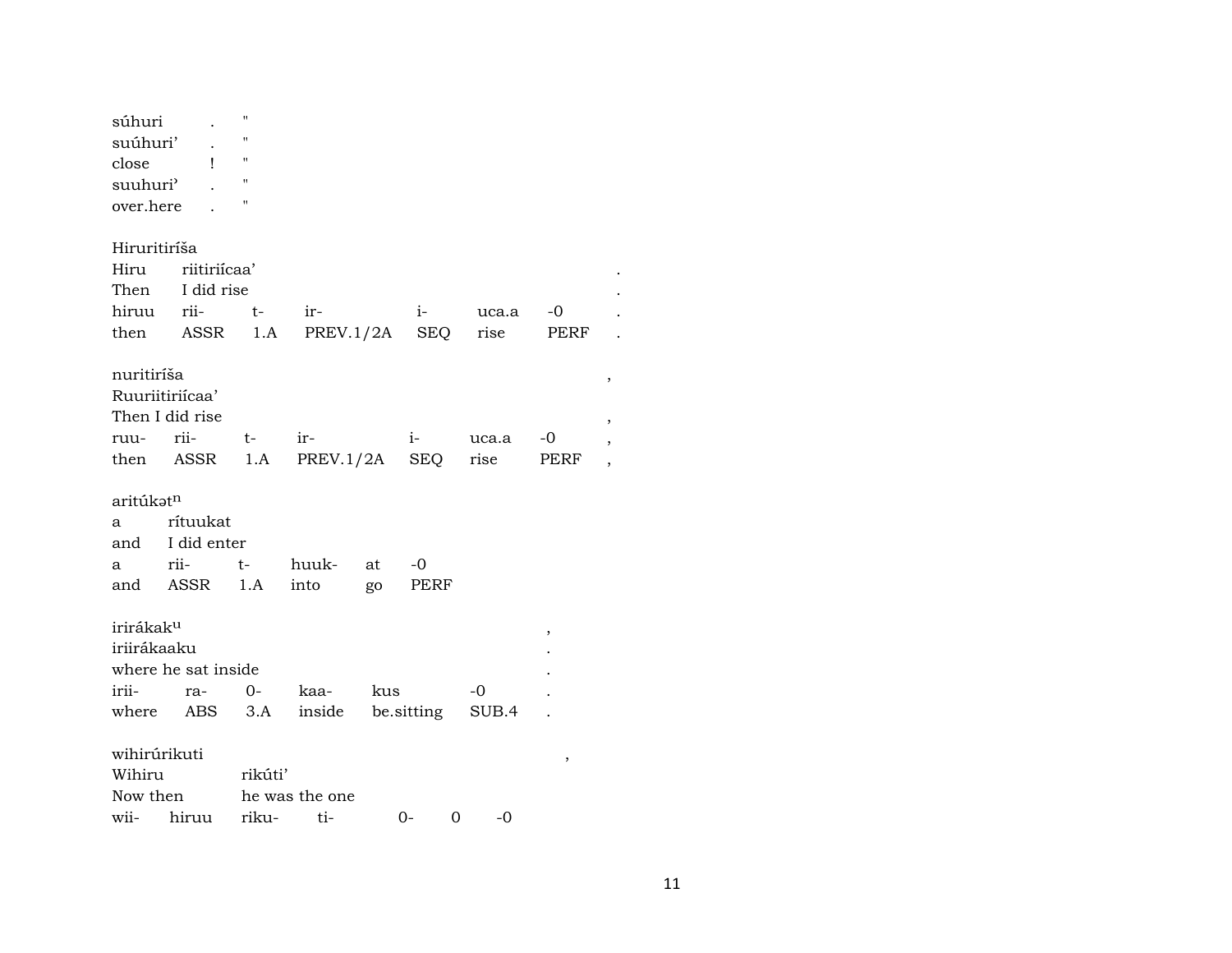| now       | then                                          | that.is    | IND.3A    |       | 3.A  | be                       | PERF                                   |         |  |  |  |  |
|-----------|-----------------------------------------------|------------|-----------|-------|------|--------------------------|----------------------------------------|---------|--|--|--|--|
|           |                                               |            |           |       |      |                          |                                        |         |  |  |  |  |
|           | Híkuštárus<br>Híkuctarus                      |            |           |       |      |                          |                                        |         |  |  |  |  |
|           | Scabby Bull                                   |            |           |       |      |                          |                                        |         |  |  |  |  |
|           | hikuc<br>tarus                                |            |           |       |      |                          |                                        |         |  |  |  |  |
|           |                                               |            |           |       |      |                          |                                        |         |  |  |  |  |
|           | old.buffalo.bull                              |            | be.mangy  |       |      |                          |                                        |         |  |  |  |  |
| Arítukatn |                                               |            |           |       |      |                          |                                        |         |  |  |  |  |
| A         | rítuukat                                      |            |           |       |      |                          |                                        |         |  |  |  |  |
| And       | I entered                                     |            |           |       |      |                          |                                        |         |  |  |  |  |
| a         | rii-                                          | t-         | huuk-     | at    | $-0$ |                          |                                        |         |  |  |  |  |
| and       | <b>ASSR</b>                                   | 1.A        | into      | go    | PERF |                          |                                        |         |  |  |  |  |
|           |                                               |            |           |       |      |                          |                                        |         |  |  |  |  |
| Ariwáku   |                                               |            |           |       |      | ,                        | $\epsilon\epsilon$                     |         |  |  |  |  |
| A         | riiwáku'                                      |            |           |       |      |                          | $\epsilon\epsilon$                     |         |  |  |  |  |
| And       | he did say                                    |            |           |       |      | $\ddot{\cdot}$           | $\boldsymbol{\zeta}\boldsymbol{\zeta}$ |         |  |  |  |  |
| a         | rii-                                          | $0-$       | waka'u    | $-0$  |      | $\overline{\phantom{a}}$ | $\blacksquare$                         |         |  |  |  |  |
| and       | ASSR                                          | 3.A        | say       |       | PERF |                          | "                                      |         |  |  |  |  |
|           |                                               |            |           |       |      |                          |                                        |         |  |  |  |  |
|           | Iritakusukspítitn                             |            |           |       |      |                          |                                        |         |  |  |  |  |
| Íritaku   |                                               | sukspiítit |           |       |      |                          |                                        |         |  |  |  |  |
| There     |                                               | sit down   |           |       |      |                          |                                        |         |  |  |  |  |
| irii-     | -taku                                         | $i-$       |           | $S-$  | uks- |                          | wi.itik                                | -0      |  |  |  |  |
| there     | LOC                                           |            |           | $2.A$ |      | JUSS                     | sit.down                               | PERF    |  |  |  |  |
|           |                                               |            | CONT.1/2A |       |      |                          |                                        |         |  |  |  |  |
| Ariwáku   |                                               |            |           |       |      | ,                        | $\boldsymbol{\zeta}\boldsymbol{\zeta}$ |         |  |  |  |  |
| A         | riiwáku'                                      |            |           |       |      |                          | $\alpha$                               |         |  |  |  |  |
| And       | he said                                       |            |           |       |      | $\ddot{\cdot}$           | $\epsilon$                             |         |  |  |  |  |
| a         | rii-                                          | $0-$       | waka'u    | $-0$  |      |                          | $^{\prime\prime}$                      |         |  |  |  |  |
| and       | ASSR                                          | 3.A        | say       |       | PERF | ,                        | "                                      |         |  |  |  |  |
|           |                                               |            |           |       |      |                          |                                        |         |  |  |  |  |
|           | šahū́k <sup>i</sup><br>Taritírak <sup>u</sup> |            |           |       |      |                          |                                        |         |  |  |  |  |
| Tári'     |                                               | tíraaku    |           |       |      |                          |                                        | cahuúki |  |  |  |  |

 $\mathbf{u}$ 

 $\mathbf{u}$ 

 $\bar{\theta}$ 

 $\ddot{\phantom{a}}$ 

 $\ddot{\phantom{a}}$ 

 $\mathbf{I}$ 

 $\ddot{\phantom{a}}$ 

 $\mathbb{R}^2$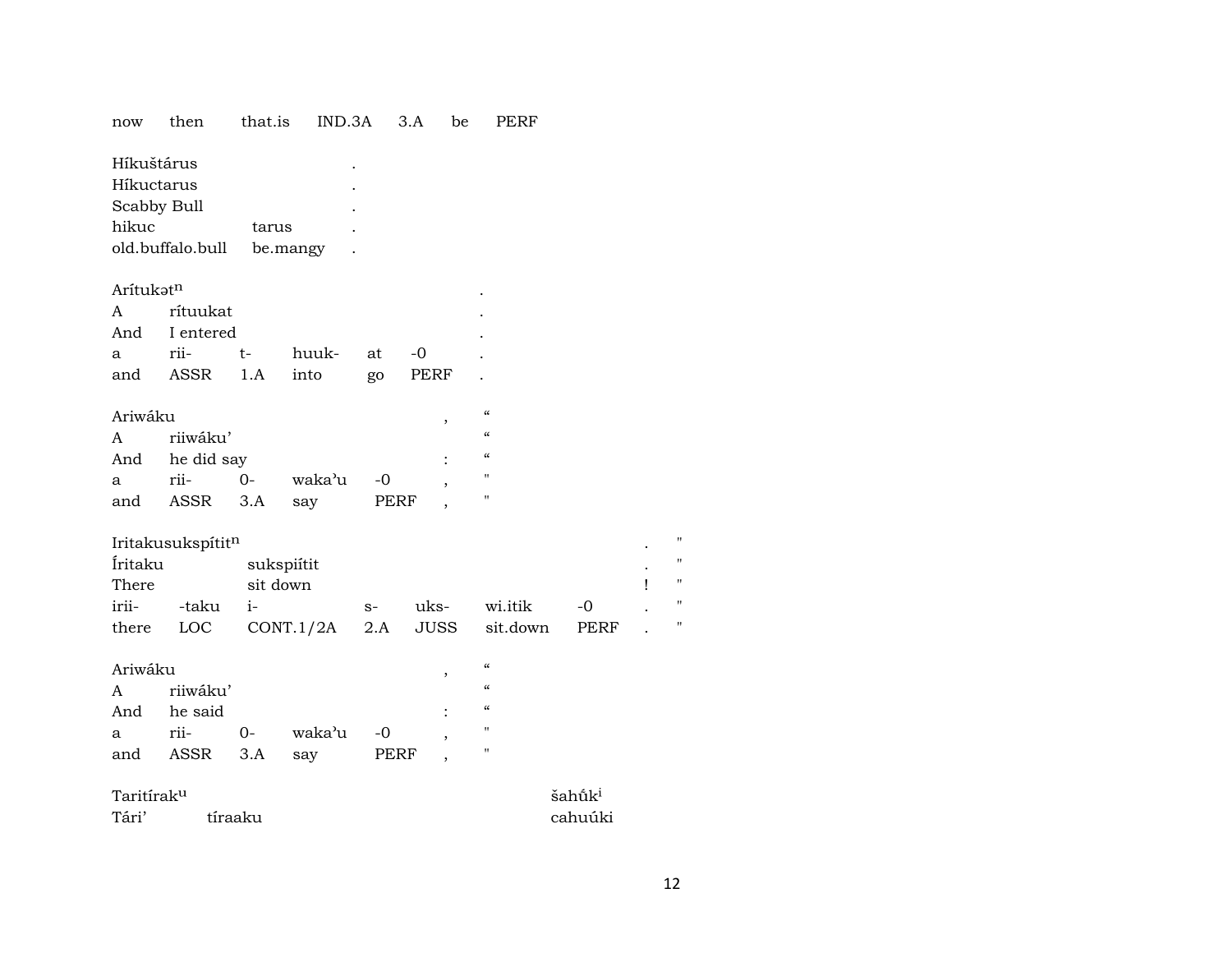| Here it is<br>tarii<br>here                                 | this<br>tii-<br>this | ra-<br>ABS                      | 0-<br>3.A  | kus<br>be.sitting |                          | $-0$<br>SUB.4 | robe<br>cahuu<br>robe        | -kis<br><b>DIM</b> |
|-------------------------------------------------------------|----------------------|---------------------------------|------------|-------------------|--------------------------|---------------|------------------------------|--------------------|
|                                                             |                      |                                 |            |                   |                          |               |                              |                    |
|                                                             |                      |                                 |            |                   |                          |               |                              |                    |
|                                                             |                      |                                 |            |                   |                          |               |                              |                    |
|                                                             |                      |                                 |            |                   |                          |               |                              |                    |
| witisukspítaktitn<br>Witisukspítaktit<br>Put it on yourself |                      |                                 |            |                   |                          |               |                              |                    |
| $i-$<br>witi-                                               |                      | $S-$                            | uks-       |                   | witak.rik                |               |                              | $-0$               |
| <b>REFL</b>                                                 | CONT.1/2A            | 2.A                             |            | JUSS              |                          |               | put.over.someone's.shoulders | <b>PERF</b>        |
| $\overline{\phantom{a}}$<br>Hiru                            | hirukasiwiatn        | kasiiwii'at                     |            |                   |                          |               | 11                           |                    |
| Then<br>Ţ                                                   |                      | you will jump                   |            |                   |                          |               | 11                           |                    |
| hiruu                                                       | kaas-                | $S-$                            | $i-$       |                   | awii.at                  | $-0$          | 11                           |                    |
| then                                                        | POT.2A               | 2.A                             | <b>SEQ</b> | jump              |                          | <b>PERF</b>   | 11                           |                    |
| Irári<br>Iraári'                                            |                      |                                 |            |                   | $\, ,$                   |               |                              |                    |
| My brother<br>$i-$                                          | -raar-               |                                 |            | -ri'              | $\overline{\phantom{a}}$ |               |                              |                    |
| 3.POSS.A                                                    |                      | same.sex.sibling                |            | 3.POSS.B          | $\overline{\phantom{a}}$ |               |                              |                    |
|                                                             |                      |                                 |            |                   |                          |               |                              |                    |
| nihuksutikuwitaktitn                                        |                      |                                 |            |                   |                          |               |                              |                    |
| ríhuksu'<br>only                                            |                      | tikuwitaktit<br>he put it on me |            |                   |                          |               |                              |                    |
| rihuks                                                      | $-u^{\prime}$        | ti-                             | $0-$       | ku-               |                          | witak.rik     |                              | -0                 |
| alone                                                       | <b>NOM</b>           | IND.3A                          | 3.A        | 1.P               |                          |               | put.over.someone's.shoulders | <b>PERF</b>        |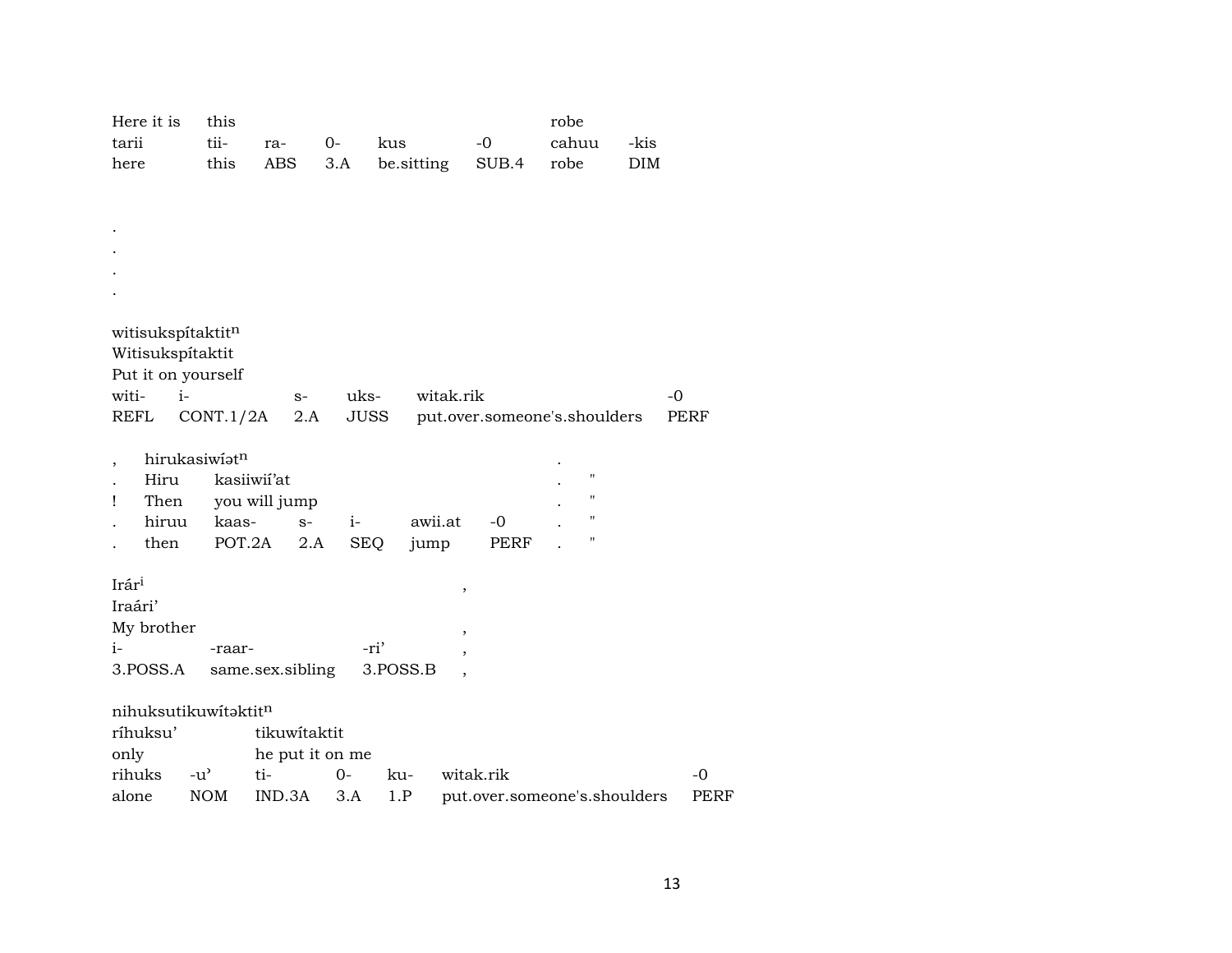| hirituhuráwašitit <sup>n</sup> |                      |  |  |                              |  |  |  |  |  |  |
|--------------------------------|----------------------|--|--|------------------------------|--|--|--|--|--|--|
|                                | hi riituhuúrawacitit |  |  |                              |  |  |  |  |  |  |
|                                | and then I ran out   |  |  |                              |  |  |  |  |  |  |
|                                |                      |  |  | hi rii- t- uhur- awacitik -0 |  |  |  |  |  |  |
|                                |                      |  |  | and ASSR 1.A now go.out PERF |  |  |  |  |  |  |

natətkaurawírik<sup>u</sup>

,

Raatatka'uurawiíriku'

I just was standing up here and there

| raa- ta- |  | t- ka- uuri.arik                             | -wa -:hus |
|----------|--|----------------------------------------------|-----------|
|          |  | just IND.1/2A 1.A in stand.upright DIST IMPF |           |

| naturuhurakarúku        |      |                    |  |                              |  |  |      |  |  |
|-------------------------|------|--------------------|--|------------------------------|--|--|------|--|--|
|                         |      | ratuuruhuraakarúku |  |                              |  |  | ihi  |  |  |
| when I was imitating it |      |                    |  |                              |  |  |      |  |  |
| ra-                     | $t-$ |                    |  | uur- uhur- raa.ka.ra'uk -hus |  |  | ihii |  |  |
| ABS 1.A                 |      | PREV               |  | now imitate.PL.P IMPF.SUB    |  |  | uh   |  |  |

| nahúrahk <sup>i</sup> |      |                                                         | $Ir$ ár <sup>i</sup> |                           |      |
|-----------------------|------|---------------------------------------------------------|----------------------|---------------------------|------|
| rahúrahki             |      |                                                         | Iraári'              |                           |      |
| a deer                |      |                                                         | Brother              |                           |      |
| rahuraar              | -kis | $\cdot$ $\cdot$ $\cdot$ $\cdot$ $\cdot$ $\cdot$ $\cdot$ |                      | -raar-                    | -ri' |
| animal                |      |                                                         | DIM . 3.POSS.A       | same.sex.sibling 3.POSS.B |      |

, , witatutkihatakárah $\mathfrak{t}^n$ witatutkiihaahtaakaráhat I went around the room wi- ta- t- ut- kiihaar- taaka.ra.hak -0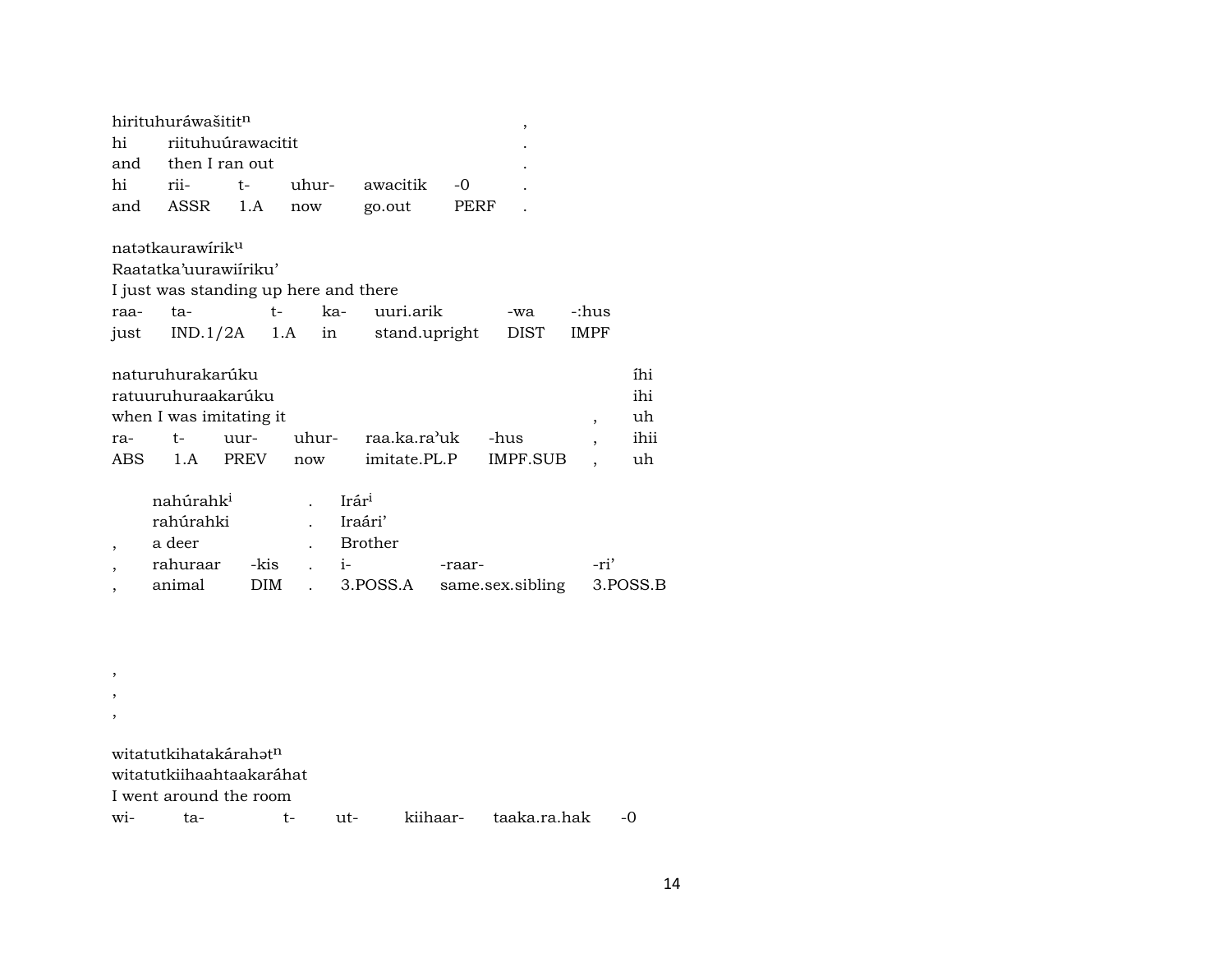#### ,

## hirirawašitiks° hi riirawacítiksa' and he did come out hi rii- 0- a- ir- awacitik -his a -0 and ASSR 3.A PREV.3A OBV go.out PERF come PERF

### híwihíruratiráktara . hi wihiru ratiraáktara . and now then he had a bow and arrows . hi wii- hiruu ra- 0- tiraak- raar- raah -0 . and now then ABS 3.A bow PL have PERF .

#### Kakiraríšik<sup>i</sup>

| Kaakira                  |            |         |  |  |  |  |  |  |  |  |
|--------------------------|------------|---------|--|--|--|--|--|--|--|--|
| He did not have it       |            |         |  |  |  |  |  |  |  |  |
| kaaki-                   | $\Omega$ - | raah -0 |  |  |  |  |  |  |  |  |
| NEG.IND.3A 3.A have PERF |            |         |  |  |  |  |  |  |  |  |

#### hihiwihiruratiráktara

| riíciki |  | hi | wihiru       | ratiraáktara            |  |                                                         |  |      |      |
|---------|--|----|--------------|-------------------------|--|---------------------------------------------------------|--|------|------|
| a knife |  |    | and now then | he had a bow and arrows |  |                                                         |  |      |      |
|         |  |    |              |                         |  | riici -kis , hi wii- hiruu ra- 0- tiraak- raar- raah -0 |  |      |      |
|         |  |    |              |                         |  | knife DIM , and now then ABS 3.A bow PL                 |  | have | PERF |

. .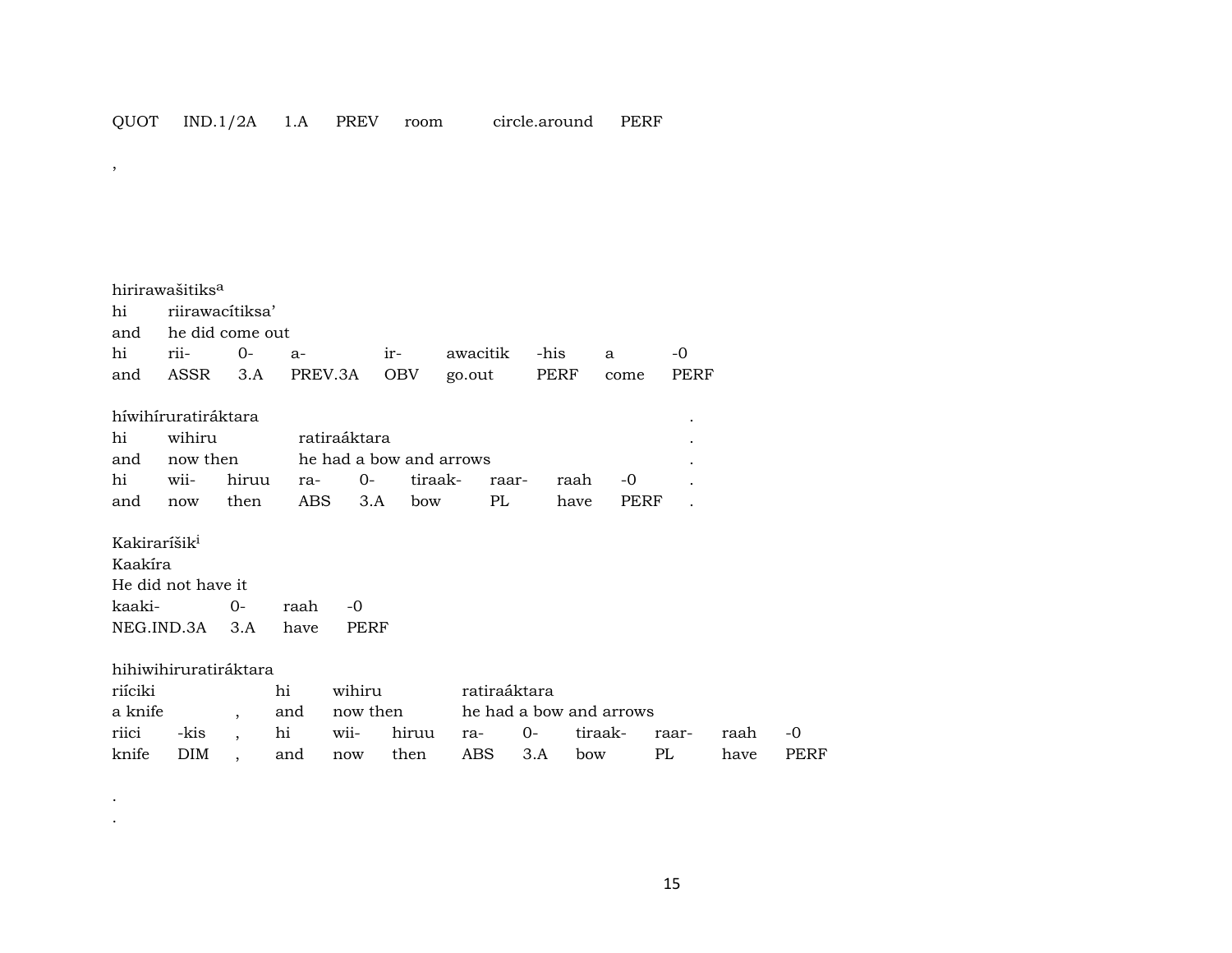| Náw <sup>a</sup>             |                          | irár <sup>i</sup> |          |             |                                        |            |          | $\,$           |             |
|------------------------------|--------------------------|-------------------|----------|-------------|----------------------------------------|------------|----------|----------------|-------------|
| Ráwa                         |                          | iraári'           |          |             |                                        |            |          |                |             |
| <b>Now</b>                   |                          | brother           |          |             |                                        |            |          | $\,$           |             |
| rawa                         | $\overline{\phantom{a}}$ | $i-$              |          | -raar-      |                                        | -ri'       |          | ,              |             |
| now                          |                          |                   | 3.POSS.A |             | same.sex.sibling                       |            | 3.POSS.B | $\overline{ }$ |             |
|                              |                          |                   |          |             |                                        |            |          |                |             |
| níkututa                     |                          |                   |          |             |                                        |            |          |                |             |
| rikutuúta                    |                          |                   |          |             |                                        |            |          |                |             |
| that is what he did          |                          |                   |          |             |                                        |            |          |                |             |
| riku-                        | ti-                      |                   | $0-$     | ut-         | aar                                    | -0         |          |                |             |
| that.is                      |                          | IND.3A            | 3.A      | <b>PREV</b> | do                                     | PERF       |          |                |             |
|                              |                          |                   |          |             |                                        |            |          |                |             |
| atutkiharišákus              |                          |                   |          |             |                                        |            |          |                | $\,$        |
| a                            | tutkiihaaricákus         |                   |          |             |                                        |            |          |                |             |
| and                          |                          |                   |          |             | he shot it into the floor of the lodge |            |          |                |             |
| a                            | ti-                      |                   | $0-$     | $ut-$       | kiihaar-                               | ica.kus.k  |          | -0             |             |
| and                          | IND.3A                   |                   | 3.A      | PREV        | room                                   | shoot      |          | PERF           |             |
| naturíkšawa                  |                          |                   |          |             |                                        |            |          |                |             |
|                              |                          |                   |          |             |                                        |            |          |                |             |
| Raaturikcawa                 |                          |                   |          |             |                                        |            |          |                |             |
| Arrows were just sticking up |                          |                   |          |             |                                        |            |          |                |             |
| raa-                         | ti-                      |                   | $0-$     | uur-        | riiks-                                 | ca         |          | -waa           | -0          |
| just                         | IND.3A                   |                   | 3.A      | PREV        | arrow                                  | be.upright |          | <b>DIST</b>    | <b>PERF</b> |
|                              |                          |                   |          |             |                                        |            |          |                |             |
| nákiharuhət <sup>n</sup> ,   |                          |                   |          |             |                                        |            |          |                |             |
| rákiihaaruhat                |                          |                   |          |             |                                        |            |          |                |             |
| on the floor                 |                          |                   |          |             |                                        |            |          |                |             |
| ra-                          | $0 -$                    |                   | kiihaar- | u.hak       |                                        | -0         |          |                |             |
| ABS                          | 3.A                      | room              |          |             | extend.in.a.line                       | SUB.4      |          |                |             |

 $\sim$ 

16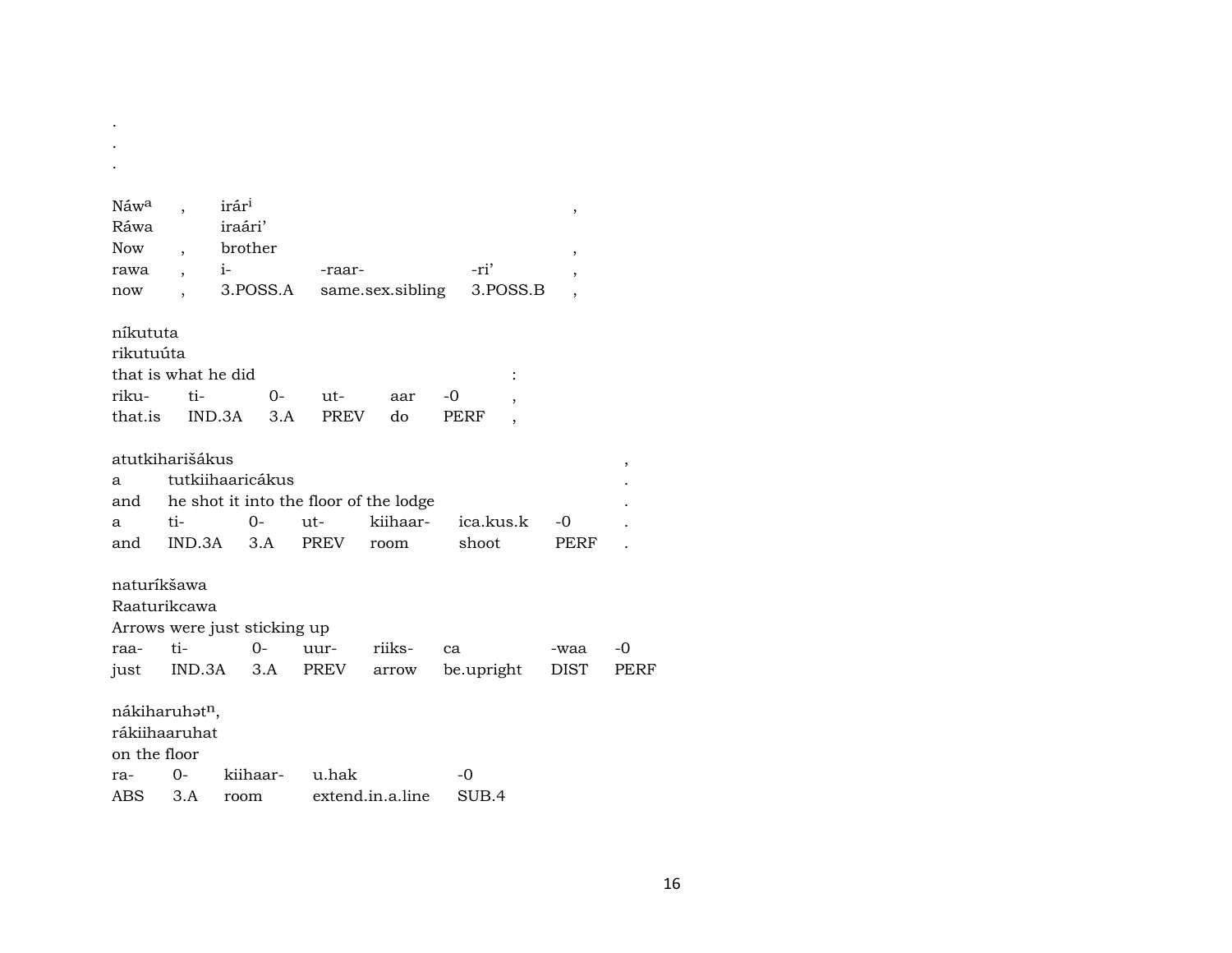| húrahtahiskat <sup>n</sup><br>٠ |         |      |  |  |  |  |  |  |
|---------------------------------|---------|------|--|--|--|--|--|--|
| huraahtaáhiskat<br>٠            |         |      |  |  |  |  |  |  |
| on dry ground                   |         | ٠    |  |  |  |  |  |  |
| huraar-                         | taahiis | -kat |  |  |  |  |  |  |
| ground                          | be.dry  | LOC  |  |  |  |  |  |  |
|                                 |         |      |  |  |  |  |  |  |

| Araturíkš <sup>a</sup> |              |                                   |  |        |                                                |           |  |
|------------------------|--------------|-----------------------------------|--|--------|------------------------------------------------|-----------|--|
|                        | A raaturíkca |                                   |  |        |                                                |           |  |
|                        |              | And an arrow was just sticking up |  |        |                                                |           |  |
| a                      |              | raa- ti-        0-       uur-     |  | riiks- | ca.                                            | $-\Omega$ |  |
|                        |              |                                   |  |        | and just IND.3A 3.A PREV arrow be upright PERF |           |  |

hirutuhšarík $\mathfrak{h}^{\mathfrak{n}}$ 

| Hiru tuhcaríkut       |  |                                                  | $\cdot$ |
|-----------------------|--|--------------------------------------------------|---------|
| Then he pulled it out |  |                                                  | $\cdot$ |
|                       |  | hiruu ti-        0-    uur-     ca.ri.kuk     -0 |         |
|                       |  | then IND.3A 3.A PREV pullout PERF.               |         |

| Ariwáku   |                |          |        |            | $\epsilon$ | Náw <sup>a</sup> |
|-----------|----------------|----------|--------|------------|------------|------------------|
| $A \quad$ | riiwáku'       |          |        |            | $\epsilon$ | Ráwa             |
|           | And he did say |          |        | $\epsilon$ | <b>Now</b> |                  |
| a         | rii-           | $\Omega$ | waka'u | $-0$       | "          | rawa             |
| and       | ASSR 3.A       |          | say    | PERF       |            | now              |

| ihatakusuksurírit <sup>n</sup> |
|--------------------------------|
|--------------------------------|

| ihaá           |                   | táku' suksuuriírit |           |      |          |               |             |
|----------------|-------------------|--------------------|-----------|------|----------|---------------|-------------|
| there          |                   | someone stand up   |           |      |          |               |             |
| $ii-$          | haa               | taku               | $i-$      | $S-$ | uks-     | uuri.arik     | -0          |
| there          | here              | someone            | CONT.1/2A |      | 2.A JUSS | stand.upright | <b>PERF</b> |
|                |                   |                    |           |      |          |               |             |
|                | irár <sup>i</sup> |                    |           |      | ,        |               |             |
| $\blacksquare$ | Iraári'           |                    |           |      |          |               |             |
| п              | <b>Brother</b>    |                    |           |      | ,        |               |             |
| $\blacksquare$ | $1-$              | -raar-             |           | -ri' |          |               |             |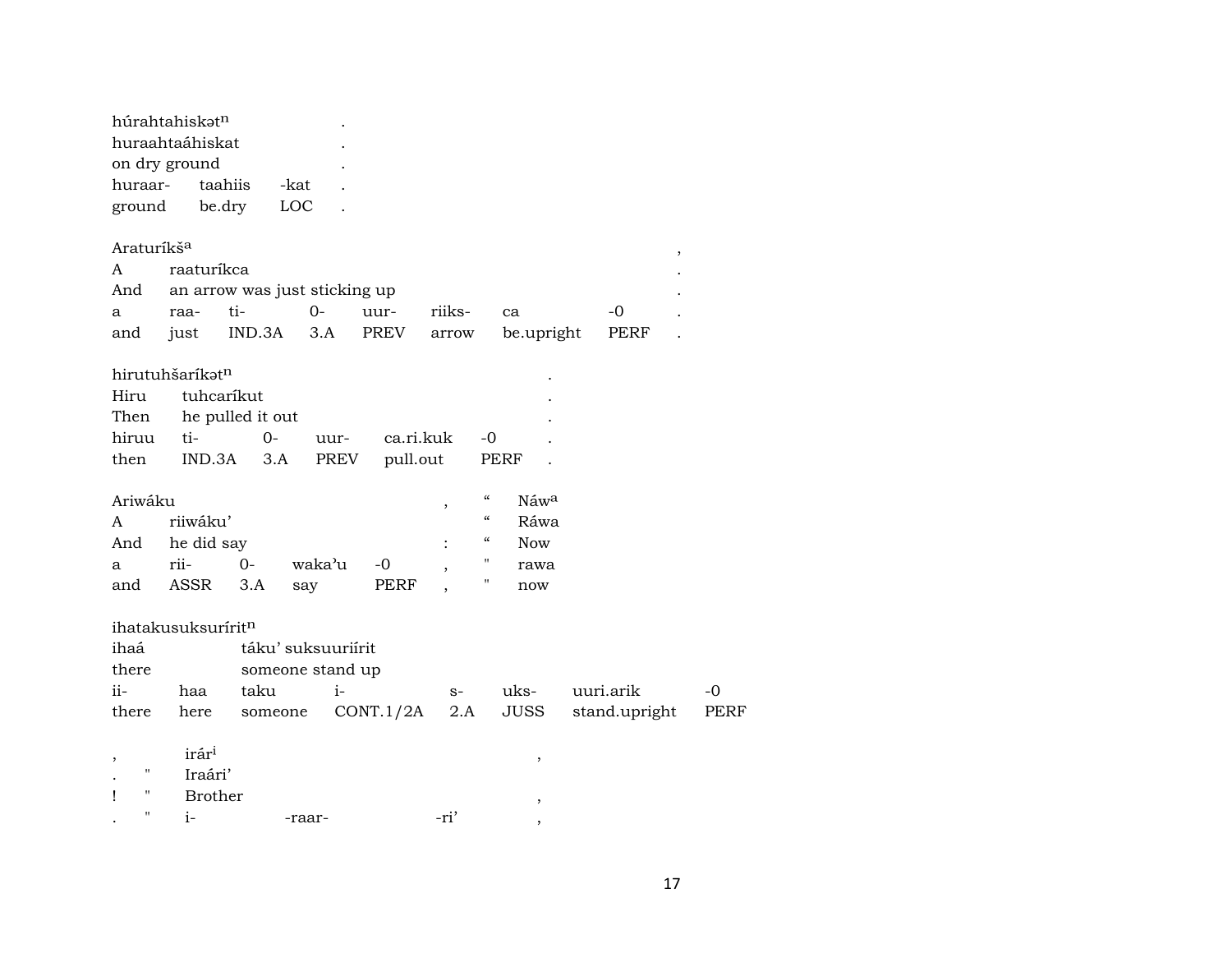. " 3.POSS.A same.sex.sibling 3.POSS.B , tirasákaku tirasaákaku in the south tii- ra- 0- saak- ka- kus -0 here ABS 3.A sun in be.sitting SUB.4 nəkiharúhət<sup>n</sup>, rakiihaarúhat the room extending ra- 0- kiihaar- u.hak -0 ABS 3.A room extend.in.a.line SUB.4 nikutiku urírikit $\mathfrak n$ rikutiku'uuriírikit that is where he stood me riku- ti- 0- ku- uuri.arik -ik -0 that.is IND.3A 3.A 1.P stand.upright CAUS PERF hihirúrikutpíurutn hi hiru riikutpí'uurut and then he placed me facing hi hiruu ri- 0- ku- ut- wi.uu.ruhk -0 and then CONT.3A 3.A 1.P PREV point PERF háwit<sup>n</sup> , tətpítət<sup>n</sup> haáwit . Tatpítat the east . I wore it haawit . ta- t- witak -0 east . IND.1/2A 1.A wear.over.the.shoulders PERF

háwisµ , haáwisu'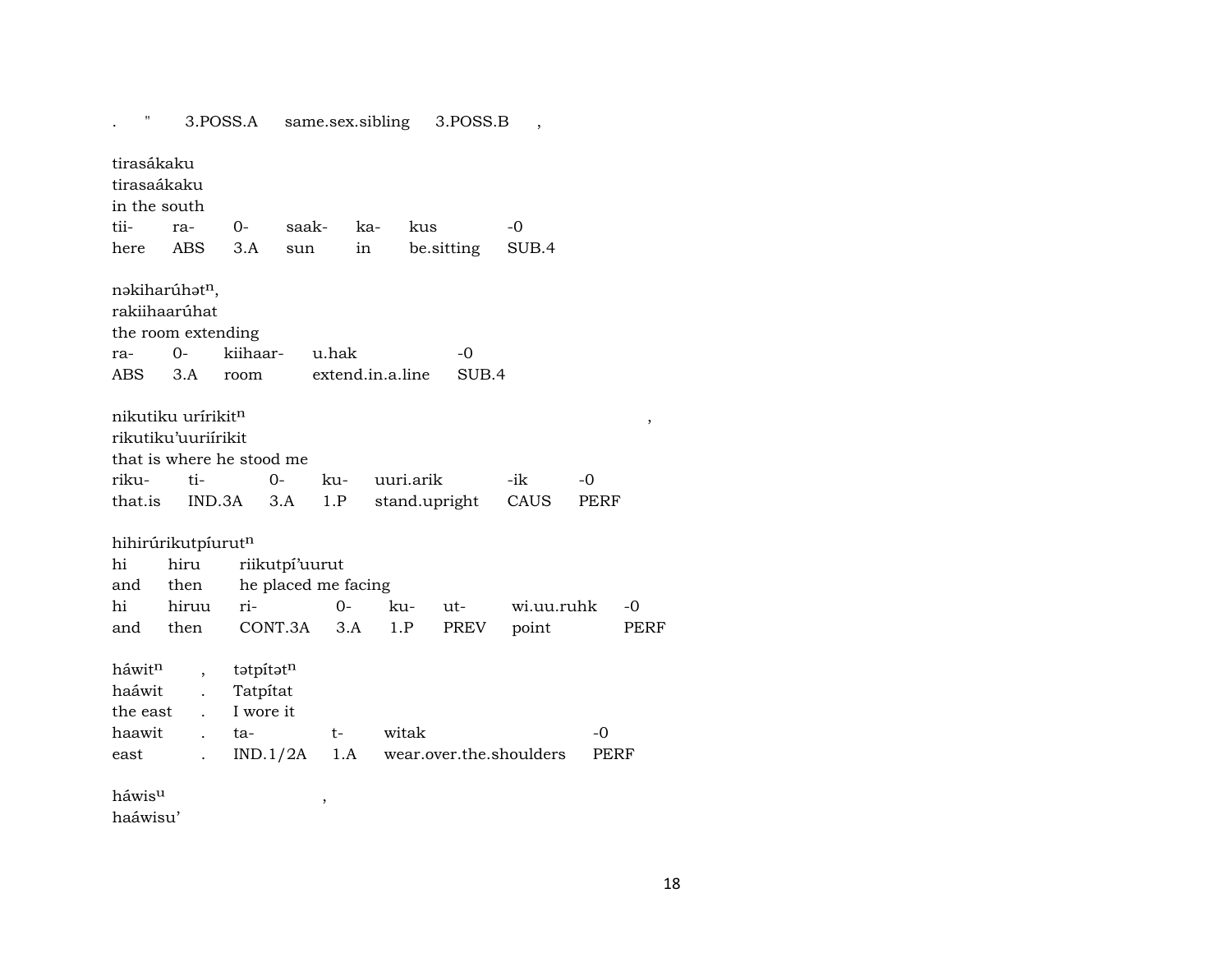| a dyed robe<br>hawis                               |                                                                                                             | $-u^{\prime}$ | ,<br><b>NOM</b> |                |                                    |                                                                                              |                                                |                                                                  |              |
|----------------------------------------------------|-------------------------------------------------------------------------------------------------------------|---------------|-----------------|----------------|------------------------------------|----------------------------------------------------------------------------------------------|------------------------------------------------|------------------------------------------------------------------|--------------|
|                                                    | black.dyed.robe                                                                                             |               |                 |                |                                    |                                                                                              |                                                |                                                                  |              |
| hi<br>and<br>hi<br>and                             | hiruhitkúrašar <sup>i</sup> t <sup>n</sup><br>ruuhitkúracaarit<br>it had tails hanging<br>ra-<br><b>ABS</b> | $0 -$<br>3.A  | ut-<br>PREV     | ritku-<br>tail | raar-<br>PL                        | ta                                                                                           | be.hanging                                     | arik<br>be.standing                                              | $-0$<br>PERF |
| tákatitn<br>taákaatit<br>mule deer<br>taa-<br>deer | kaatit<br>black                                                                                             |               |                 |                |                                    |                                                                                              |                                                |                                                                  |              |
| Hi<br>And<br>hi<br>and                             | hírawakáhta<br>raawakaáhtaa'<br>everyone cried out<br>ra-<br><b>ABS</b>                                     | $0-$<br>3.A   | $a-$<br>PREV.3A | shout          | wakaar.ta.a                        | $-0$                                                                                         | <b>PERF</b>                                    |                                                                  |              |
| hiriwáku<br>Hi<br>And<br>hi<br>and                 | riiwáku'<br>he did say<br>rii-<br>ASSR                                                                      | $0 -$<br>3.A  | waka'u<br>say   | $-0$<br>PERF   | $\, ,$<br>$\overline{\phantom{a}}$ | $\boldsymbol{\zeta}\boldsymbol{\zeta}$<br>$\epsilon$<br>$\boldsymbol{\mathcal{C}}$<br>П<br>П | Náw <sup>a</sup><br>Ráwa<br>Now<br>rawa<br>now | П<br>н<br>$\pmb{\mathsf{H}}$<br>$\blacksquare$<br>$\blacksquare$ |              |
| hirikásisp <sup>a</sup><br>Hi<br>And<br>hi         | riikásispa<br>he did run<br>rii-                                                                            | 0-            | kasispaar       | $-0$           |                                    |                                                                                              |                                                |                                                                  |              |

and ASSR 3.A run PERF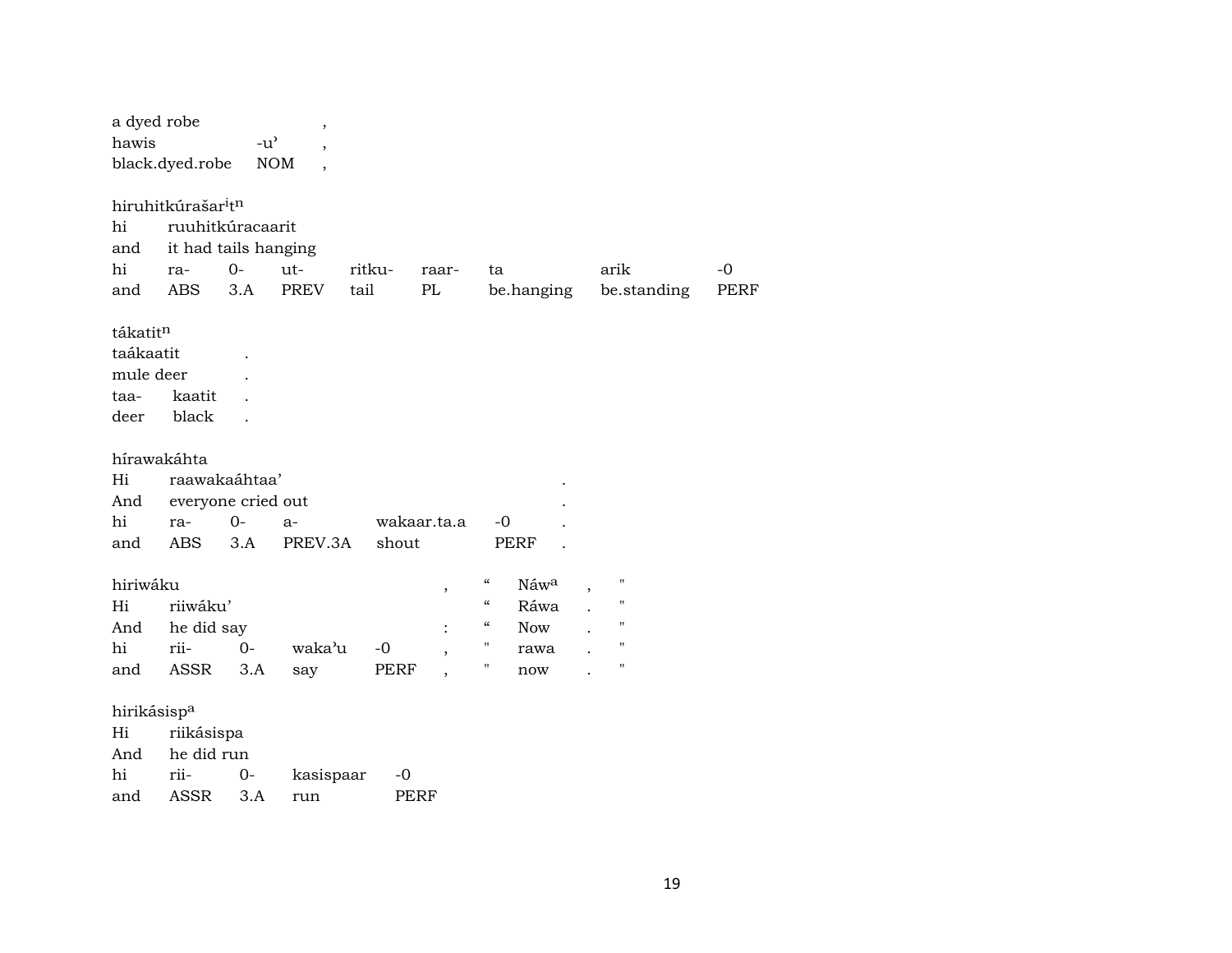| iriratárik <sup>i</sup>   |     |           |                           |      |             |          |                          |          |      |
|---------------------------|-----|-----------|---------------------------|------|-------------|----------|--------------------------|----------|------|
| iriiraatáriki             |     |           |                           |      |             |          |                          |          |      |
| where I stood<br>irii-    |     |           | $t-$                      | arik |             |          | $-i$                     |          |      |
| where                     |     | ra-       |                           |      |             |          | SUB.2                    |          |      |
|                           |     | ABS       | 1.A                       |      | be.standing |          |                          |          |      |
| irár <sup>i</sup>         |     |           |                           |      |             |          | $\,$                     |          |      |
| Iraári'                   |     |           |                           |      |             |          |                          |          |      |
| <b>Brother</b>            |     |           |                           |      |             |          | ,                        |          |      |
| $i-$                      |     | -raar-    |                           |      |             | -ri'     |                          |          |      |
|                           |     |           | 3.POSS.A same.sex.sibling |      |             | 3.POSS.B |                          |          |      |
| kišihitatiráita           |     |           |                           |      |             |          |                          |          |      |
| kici                      | hi  |           | tatiraá'iita              |      |             |          |                          |          |      |
| but                       |     |           | and I knew                |      |             |          |                          |          |      |
| kici                      | hi  |           | ta-                       |      | t-          | ir-      |                          | raa.iita | $-0$ |
| but                       | and |           |                           |      |             |          | $IND.1/2A$ 1.A PREV.1/2A | know     | PERF |
| nikutišakúsk <sup>a</sup> |     |           |                           |      |             |          |                          |          |      |
| rikuuticakúska            |     |           |                           |      |             |          |                          |          |      |
| when he shot me           |     |           |                           |      |             |          |                          |          |      |
| ri-                       |     | 0-        | ku-                       |      |             |          | ut- ica.kus.k            | -a       |      |
| CONT.3A 3.A               |     |           | 1.P                       |      | PREV shoot  |          |                          | SUB.1    |      |
| hikuhikúwiuhatn           |     |           |                           |      |             |          |                          |          |      |
| hi                        |     |           | kuuhikúwi'uuhat           |      |             |          |                          |          |      |
|                           |     |           | and I must have fallen    |      |             |          |                          |          |      |
| hi                        |     | kuur- ri- |                           |      | ku-         |          | wi.uu.hak                | -0       |      |
|                           |     |           | and DUB CONT.3A           |      | 1.P         |          | fall.over                | PERF     |      |
| Irári                     |     |           |                           |      |             |          |                          |          |      |
| Iraári'                   |     |           |                           |      |             |          | ,                        |          |      |
| <b>Brother</b>            |     |           |                           |      |             |          | ,                        |          |      |
| $i-$                      |     | -raar-    |                           |      |             | -ri'     |                          |          |      |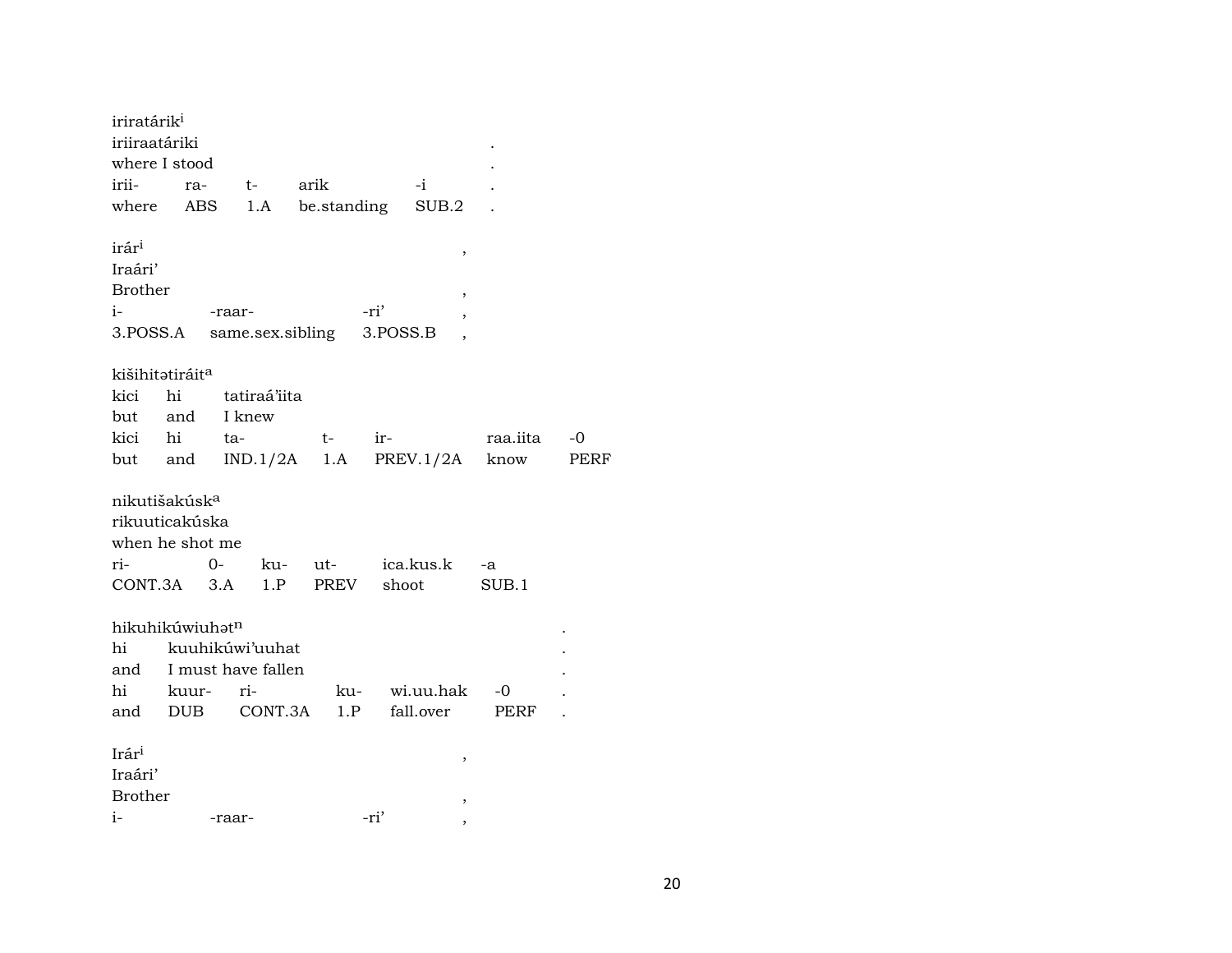3.POSS.A same.sex.sibling 3.POSS.B ,

 $h$ awakakatiráit $\alpha$ hawá kaakaatiraá'iita also I did not know it haawa kaaka- t- ir- raa.iita -0 also NEG.IND.1/2A 1.A PREV.1/2A know PERF híkuhuta hi kúhuuta and he must have done it hi kuur- ra- 0- ut- aar -0 and DUB ABS 3.A PREV do PERF Hikuštárus Híkuctarus Scabby Bull hikuc tarus old.buffalo.bull be.mangy hikuhuhšarík $t^n$ hi kuuhuhcaríkut . and he must have pulled it out hi kuur- ra- 0- uur- ca.ri.kuk -0 . and DUB ABS 3.A PREV pull.out PERF .  $N$ áw $\alpha$  , irár $\iota$  , , Ráwa iraári' Now, brother rawa , i- -raar- -ri' , now , 3.POSS.A same.sex.sibling 3.POSS.B ,

hikuhuhšarík $_1$ tn

hi kuuhuhcaríkut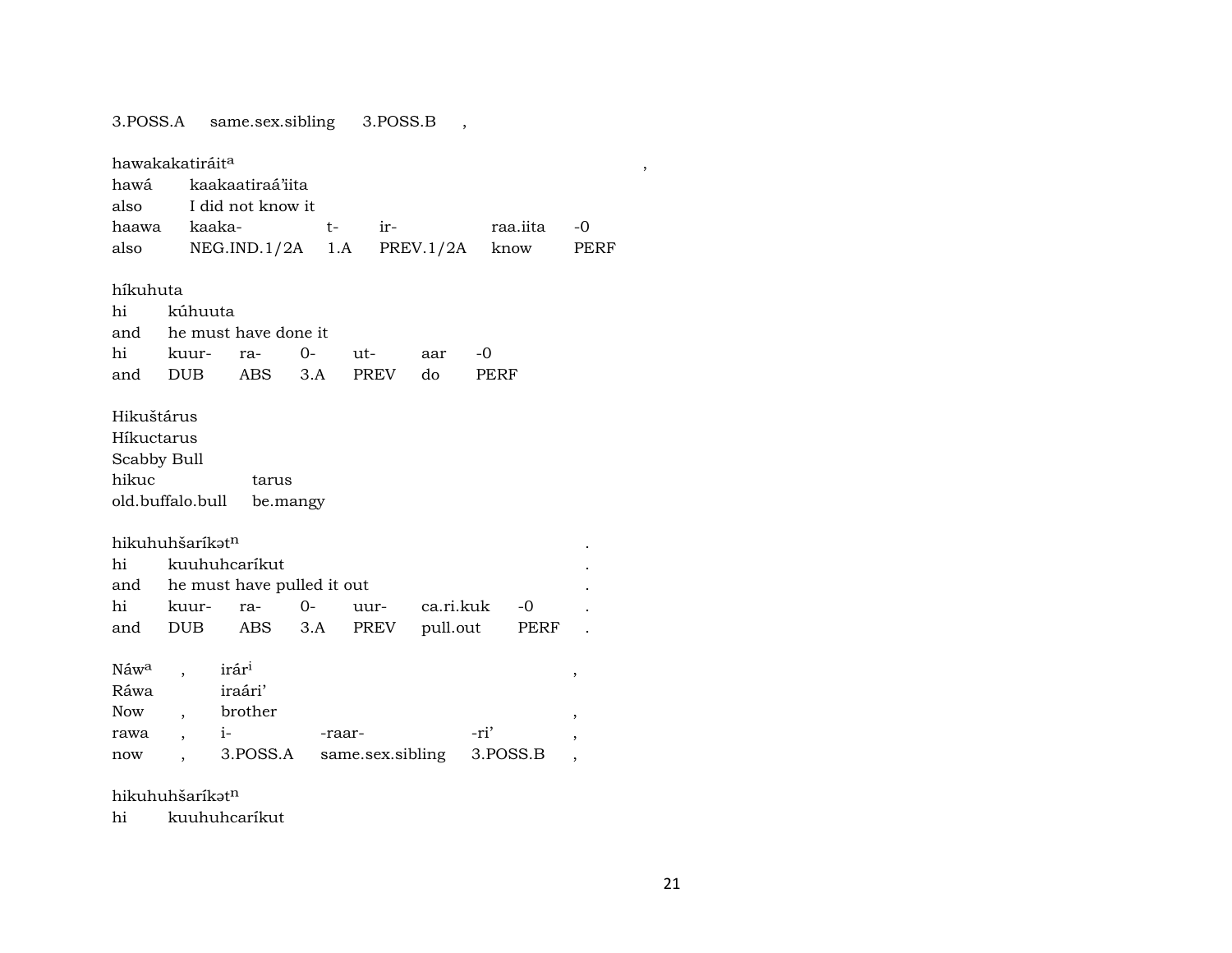| and        | he must have pulled it out              |            |            |                                 |             |             |             |             |      |    |          |             |
|------------|-----------------------------------------|------------|------------|---------------------------------|-------------|-------------|-------------|-------------|------|----|----------|-------------|
| hi         | kuur-                                   | ra-        | $0-$       | uur-                            |             | ca.ri.kuk   | $-0$        |             |      |    |          |             |
| and        | <b>DUB</b>                              | <b>ABS</b> | 3.A        | PREV                            |             | pull.out    | <b>PERF</b> |             |      |    |          |             |
|            |                                         |            |            |                                 |             |             |             |             |      |    |          |             |
|            | hikariritiriráit <sup>a</sup>           |            |            |                                 |             |             |             |             |      |    |          |             |
| hi         | kariiriitiriiraá'iita                   |            |            |                                 |             |             |             |             |      |    |          |             |
| and        | I did not know it                       |            |            |                                 |             |             |             |             |      |    |          |             |
| hi         | karii-                                  |            | rii-       | t-                              | ir-         |             | ri-         |             | uur- |    | raa.iita | -0          |
| and        | EMPH.NEG                                |            | ASSR       | 1.A                             | PREV.1/2A   |             | PHYS.POSS   |             | PREV |    | know     | <b>PERF</b> |
|            |                                         |            |            |                                 |             |             |             |             |      |    |          |             |
|            | hisikuhikúrahukatn                      |            |            |                                 |             |             |             |             |      |    |          |             |
| hi         | sikuuhikúrahuukat                       |            |            |                                 |             |             |             |             |      |    |          |             |
| and        |                                         |            |            | they must have taken me into it |             |             |             |             |      |    |          |             |
| hi         | $\sin$                                  | kuur-      | ra-        | $0-$                            | ir-         | ku-         | ra-         | huuk-       |      | at | $-0$     |             |
| and        | DU                                      | <b>DUB</b> | <b>ABS</b> | 3.A                             | PL.3A       | 1.P         | PORT        | into        |      | go | PERF     |             |
|            |                                         |            |            |                                 |             |             |             |             |      |    |          |             |
|            | škikárakət <sup>n</sup><br>ckiikáraakat |            |            |                                 |             |             |             |             |      |    |          |             |
|            |                                         |            |            |                                 |             |             |             |             |      |    |          |             |
|            | among the leaves<br>ikskiikaraak-       |            |            |                                 |             |             |             |             |      |    |          |             |
|            |                                         | -kat       |            |                                 |             |             |             |             |      |    |          |             |
| leaf       |                                         | LOC        |            |                                 |             |             |             |             |      |    |          |             |
|            | Akaratiráit <sup>a</sup>                |            |            |                                 |             |             |             |             |      |    |          |             |
| A          | karatiraá'iita                          |            |            |                                 |             |             |             | $\, ,$      |      |    |          |             |
| And        | I did not know                          |            |            |                                 |             |             |             |             |      |    |          |             |
| a          | ka-                                     | ra-        | $t-$       | ir-                             |             | raa.iita    | $-0$        |             |      |    |          |             |
| and        | <b>NEG</b>                              | ABS        | 1.A        |                                 | PREV.1/2A   | know        | PERF        |             |      |    |          |             |
|            |                                         |            |            |                                 |             |             |             |             |      |    |          |             |
|            | kuhikutkiškatáah <sup>u</sup>           |            |            |                                 |             |             |             |             |      |    |          |             |
|            | kuuhikutkickatá'aahu'                   |            |            |                                 |             |             |             |             |      |    |          |             |
|            | I must have been throwing up            |            |            |                                 |             |             |             |             |      |    |          |             |
| kuur-      | ra-                                     | $a-$       |            | ku-                             | ut-         | kiic.kata.a |             | -:hus       |      |    |          |             |
| <b>DUB</b> | ABS                                     | PREV.3A    |            | 1.P                             | <b>PREV</b> | vomit       |             | <b>IMPF</b> |      |    |          |             |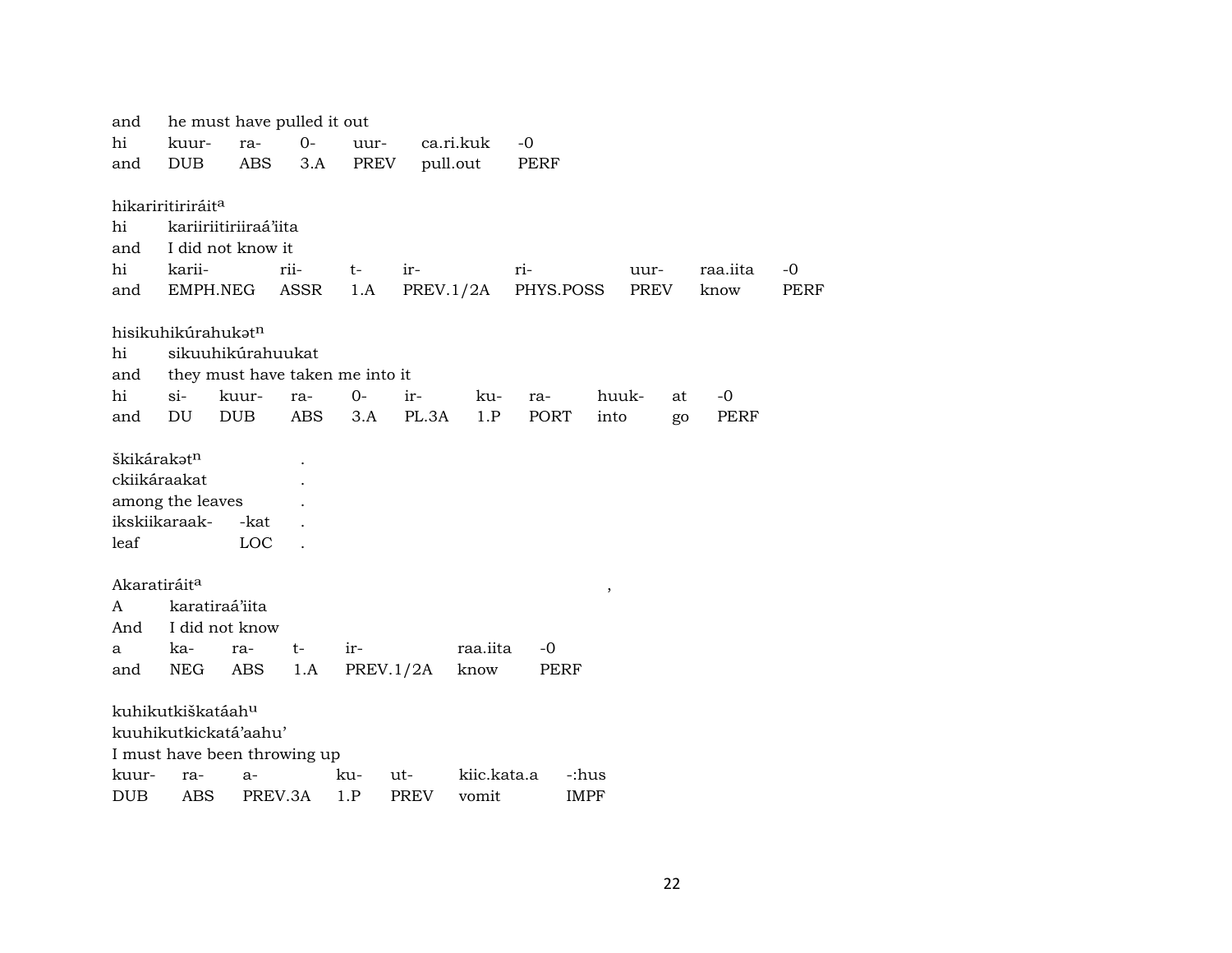| pắt <sup>u</sup> |     | Irár <sup>i</sup> |                                        |      |  |
|------------------|-----|-------------------|----------------------------------------|------|--|
| paátu'           |     | Iraári'           |                                        |      |  |
| blood            |     | Brother           |                                        |      |  |
| paat- -u'        |     | $\sim$ 1-         | -raar-                                 | -ri' |  |
| blood            | NOM |                   | . 3. POSS.A same.sex.sibling 3. POSS.B |      |  |

kuhararukatkurarahkitu

| kuuháraaruukat   |     |      | kuraaraahkituu'u'  |       |     |           |              |                 |       |        |  |
|------------------|-----|------|--------------------|-------|-----|-----------|--------------|-----------------|-------|--------|--|
| they went inside |     |      |                    |       |     |           |              | all the doctors |       |        |  |
| kuur- ra-        |     | - 0- | raar-              | huuk- | at. | $-\Omega$ | kuraa- raar- |                 | kituu | $-11'$ |  |
| <b>DUB</b>       | ABS |      | 3.A PL.INDV.A into |       | go  | PERF      | doctor PL    |                 | all   | NOM.   |  |

hikuhatatŸtíris° .

| hi |                                    | kuuhatatatiirisa' |  |  |                                                |  |       |  |  |  |  |  |
|----|------------------------------------|-------------------|--|--|------------------------------------------------|--|-------|--|--|--|--|--|
|    | and all the people came in a group |                   |  |  |                                                |  |       |  |  |  |  |  |
| hi | kuur- ra-  t-  a-                  |                   |  |  | tatiir.his- a                                  |  | $-()$ |  |  |  |  |  |
|    |                                    |                   |  |  | and DUB ABS 1.A PREV.3A in.a.group come PERF . |  |       |  |  |  |  |  |

 $\label{eq:irikub} \text{Irikuhírawi}^{\text{u}} \qquad \qquad ,$ 

| Iriikúhiiraawi'u |                           |  |                                     |  |
|------------------|---------------------------|--|-------------------------------------|--|
|                  | However long the time was |  |                                     |  |
|                  |                           |  | irii- kuur- ra- 0- i- raa.wi.u -0   |  |
|                  |                           |  | what DUB ABS 3.A SEQ be.a.time PERF |  |

 $\hat{\mathbf{r}}$ ár $\hat{\mathbf{r}}$ <sup>1</sup>,  $\hat{\mathbf{r}}$ 

| iraári'   |                  |                   |  |
|-----------|------------------|-------------------|--|
| brother   |                  |                   |  |
| $i-$      | -raar-           | -ri'              |  |
| ? DO CC ∧ | come cey cibling | ם α αסחם <i>ב</i> |  |

3.POSS.A same.sex.sibling 3.POSS.B ,

irikúhirátkaharawi<sup>u</sup> iriikúhiirátkahaarawi'u' whatever the time of night was irii- kuur- ra- 0- i- ratkahaar- raa.wi.u -0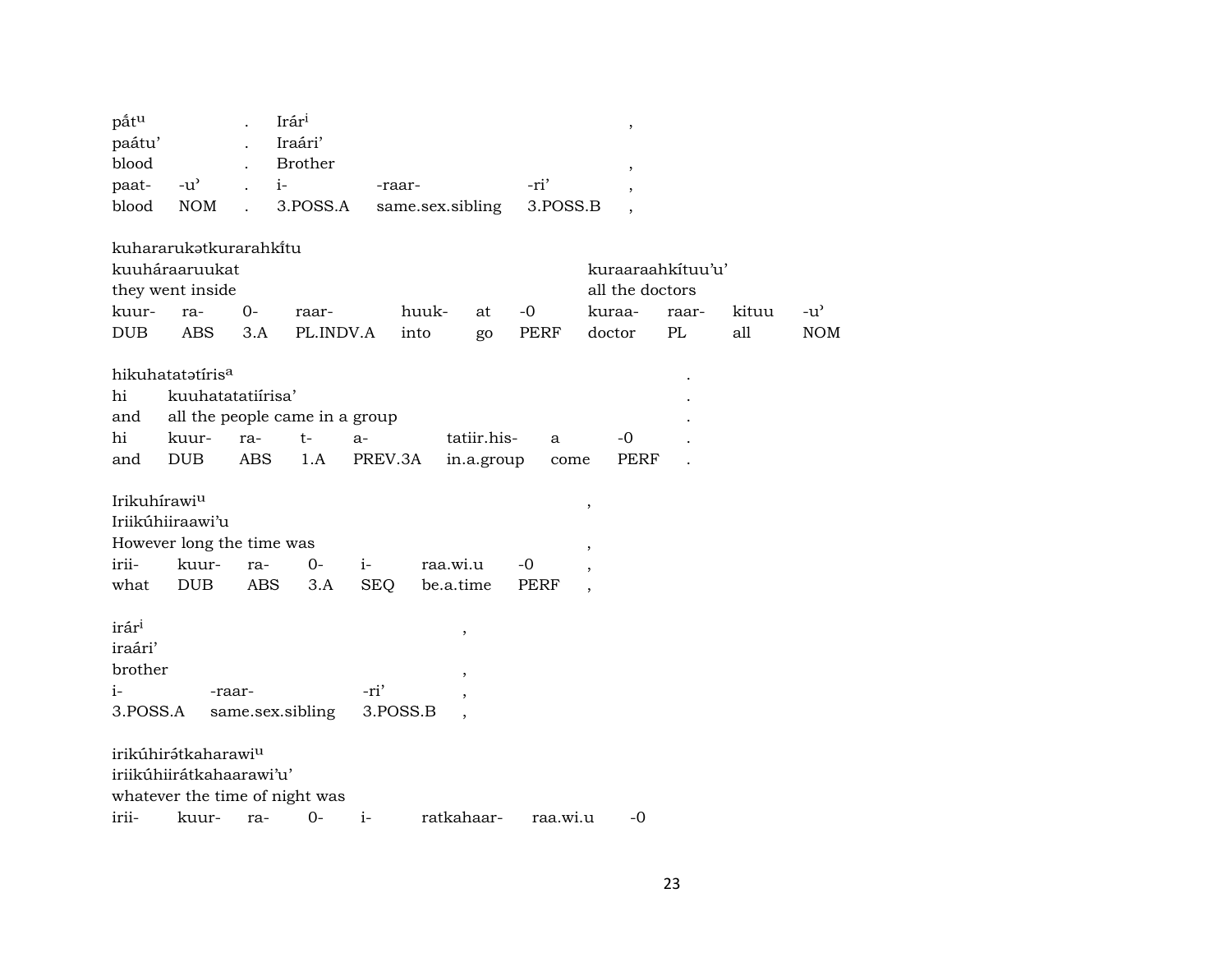| what                    | <b>DUB</b>         | ABS                          | 3.A     | <b>SEQ</b> |      | night                   |                            | be.a.time         | <b>PERF</b> |             |
|-------------------------|--------------------|------------------------------|---------|------------|------|-------------------------|----------------------------|-------------------|-------------|-------------|
| $\, ,$                  | hi<br>hi           | kurikukírika<br>kurikukírika |         |            |      |                         |                            |                   |             |             |
| $\overline{ }$          | and                | I seemed to awaken           |         |            |      |                         |                            |                   |             |             |
|                         | hi                 | ku-                          | ri-     |            | ku-  | kirika.aar              |                            | $-0$              |             |             |
|                         | and                | <b>INDF</b>                  | CONT.3A |            | 1.P  | wake.up                 |                            | PERF              |             |             |
|                         | hiwihirurušísuhatn |                              |         |            |      |                         |                            |                   |             |             |
| hi                      | wihiru             |                              |         | ruciísuhat |      |                         |                            |                   |             |             |
| and                     | there              |                              |         |            |      | they were seated around |                            |                   |             |             |
| hi                      | wii-               | hiruu                        | ra-     | $0-$       |      | ut-                     | $i-$                       | as.uu.hak         |             | $-0$        |
| and                     | now                | there                        | ABS     | 3.A        |      | PREV                    | SEQ                        | be.sitting.around |             | <b>PERF</b> |
|                         |                    |                              |         |            |      |                         |                            |                   |             |             |
| a                       | atíra              |                              |         |            |      |                         |                            |                   |             |             |
| a                       | atíra'             |                              |         |            |      |                         |                            |                   |             |             |
| and                     | my mother          |                              |         |            |      |                         |                            |                   |             |             |
| а                       | ati-               | raa                          |         |            |      |                         |                            |                   |             |             |
| and                     | 1.POSS             |                              | mother  |            |      |                         |                            |                   |             |             |
| wihiruriku              |                    |                              |         |            |      |                         |                            |                   |             |             |
| wihiru                  |                    | riíku                        |         |            |      |                         |                            |                   |             |             |
| there                   |                    | she sat                      |         |            |      |                         |                            |                   |             |             |
| wii-                    | hiruu              | ri-                          |         | $0-$       | kus  |                         | $-0$                       |                   |             |             |
| now                     | there              |                              | CONT.3A | 3.A        |      | be sitting              | PERF                       |                   |             |             |
|                         |                    |                              |         |            |      |                         |                            |                   |             |             |
| Ariwáku                 |                    |                              |         |            |      | ,                       | $\mathcal{C}$              |                   |             |             |
| A                       | riiwáku'           |                              |         |            |      |                         | $\boldsymbol{\mathcal{C}}$ |                   |             |             |
| And                     | she said           |                              |         |            |      |                         | $\epsilon$                 |                   |             |             |
| а                       | rii-               | $O -$                        | waka'u  |            | $-0$ |                         | 11                         |                   |             |             |
| and                     | ASSR               | 3.A                          | say     |            | PERF |                         | 11                         |                   |             |             |
| Nikiharítk <sup>u</sup> |                    |                              |         |            |      |                         |                            |                   |             |             |

Tíki haarítku .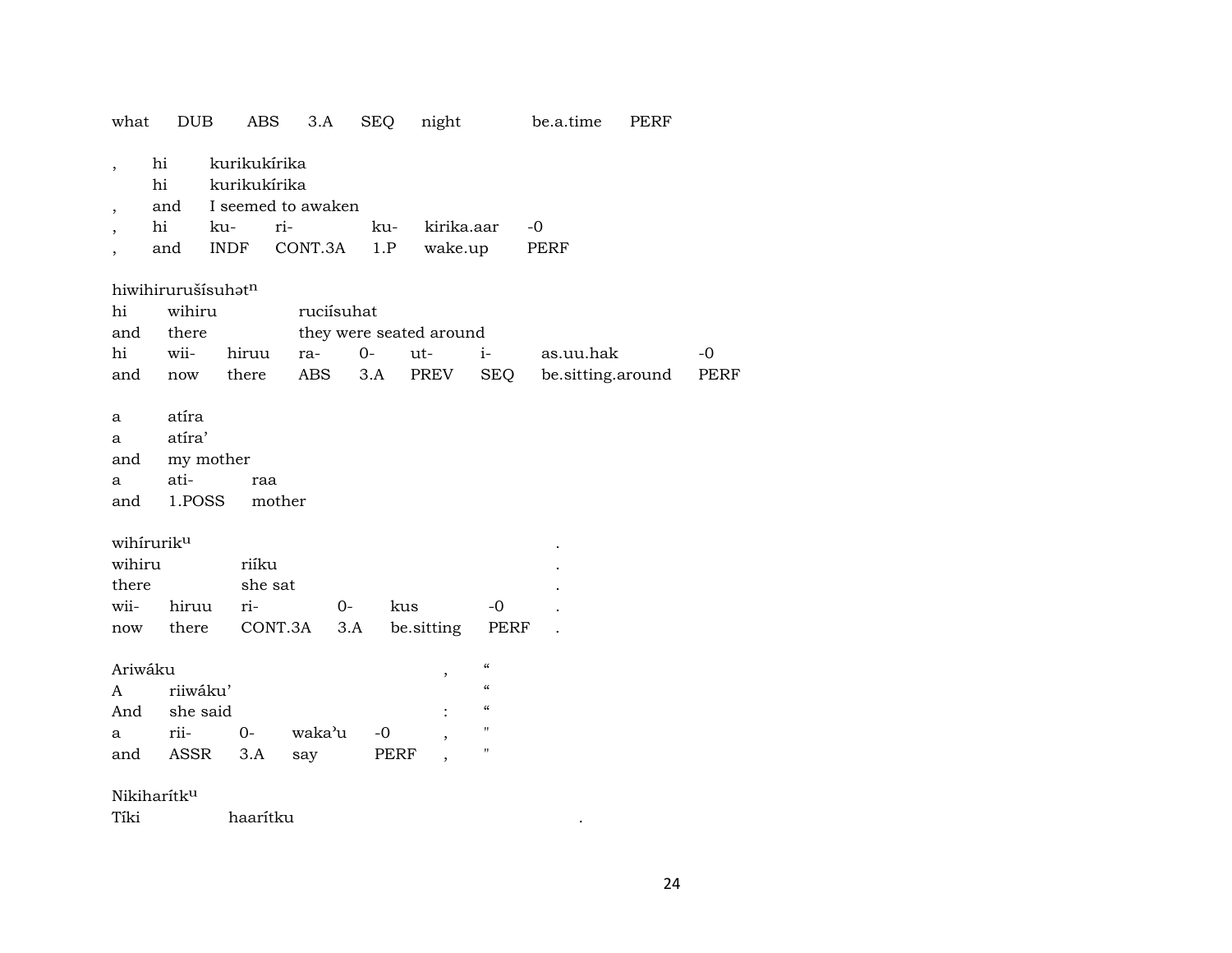| Sonny<br>$\overline{\phantom{a}}$ |        | here I sit               |               |                  |                    |                            |        |        |
|-----------------------------------|--------|--------------------------|---------------|------------------|--------------------|----------------------------|--------|--------|
| tikis                             | haa-   | rii-                     | $t-$          | kus              |                    | $-0$                       |        |        |
| sonny<br>$\overline{\phantom{a}}$ |        | here                     | ASSR 1.A      | be.sitting       |                    | PERF                       |        |        |
|                                   |        |                          |               |                  |                    |                            |        |        |
| karasašíksuət <sup>n</sup>        |        |                          |               |                  |                    |                            |        |        |
| Karaasacíksu'at                   |        |                          |               |                  |                    |                            |        |        |
| Is your mind clear                |        |                          |               |                  |                    |                            | P      |        |
| ka-                               | ra-    |                          | s- aciks.u.at |                  | $-0$               |                            |        |        |
| Y/N.INTER ABS                     |        | 2.A                      |               | mind.to.be.clear |                    | PERF                       |        |        |
|                                   |        |                          |               |                  |                    |                            |        |        |
| harítk <sup>u</sup>               |        |                          |               |                  | $\pmb{\mathsf{H}}$ |                            |        |        |
| Haarítku                          |        |                          |               |                  | Ħ                  | $\boldsymbol{\mathcal{C}}$ |        |        |
| Here I sit                        |        |                          |               |                  | $\mathbf{H}$       | $\boldsymbol{\mathcal{C}}$ |        |        |
| rii-<br>haa-                      | $t-$   | kus                      |               | $-0$             | $\mathbf{H}$       | $\pmb{\mathsf{H}}$         |        |        |
| ASSR<br>here                      |        | 1.A                      | be.sitting    | PERF             | 11                 | $\pmb{\mathsf{H}}$         |        |        |
|                                   |        |                          |               |                  |                    |                            |        |        |
| Atira                             |        | $\overline{\phantom{a}}$ | ha            |                  |                    |                            |        |        |
| Atíra'                            |        |                          | ha            |                  |                    |                            |        |        |
| My mother                         |        | $\overline{\phantom{a}}$ | ha!           |                  |                    |                            |        |        |
| ati-                              | raa    | $\overline{\phantom{a}}$ | ha            |                  |                    |                            |        |        |
| 1.POSS                            | mother | ha                       |               |                  |                    |                            |        |        |
|                                   |        |                          |               |                  |                    |                            |        |        |
| tatašíksuat <sup>n</sup>          |        |                          |               |                  |                    | "                          | Atira  |        |
| taatacíksu'at                     |        |                          |               |                  |                    |                            | Atíra' |        |
| my mind is clear                  |        |                          |               |                  |                    |                            | Mother |        |
| ta-                               | $t-$   | aciks.u.at               |               | $-0$             |                    |                            | ati-   | raa    |
| IND.1/2A                          | 1.A    | mind.to.be.clear         |               | <b>PERF</b>      |                    |                            | 1.POSS | mother |

,

 $\,$ ,  $\,$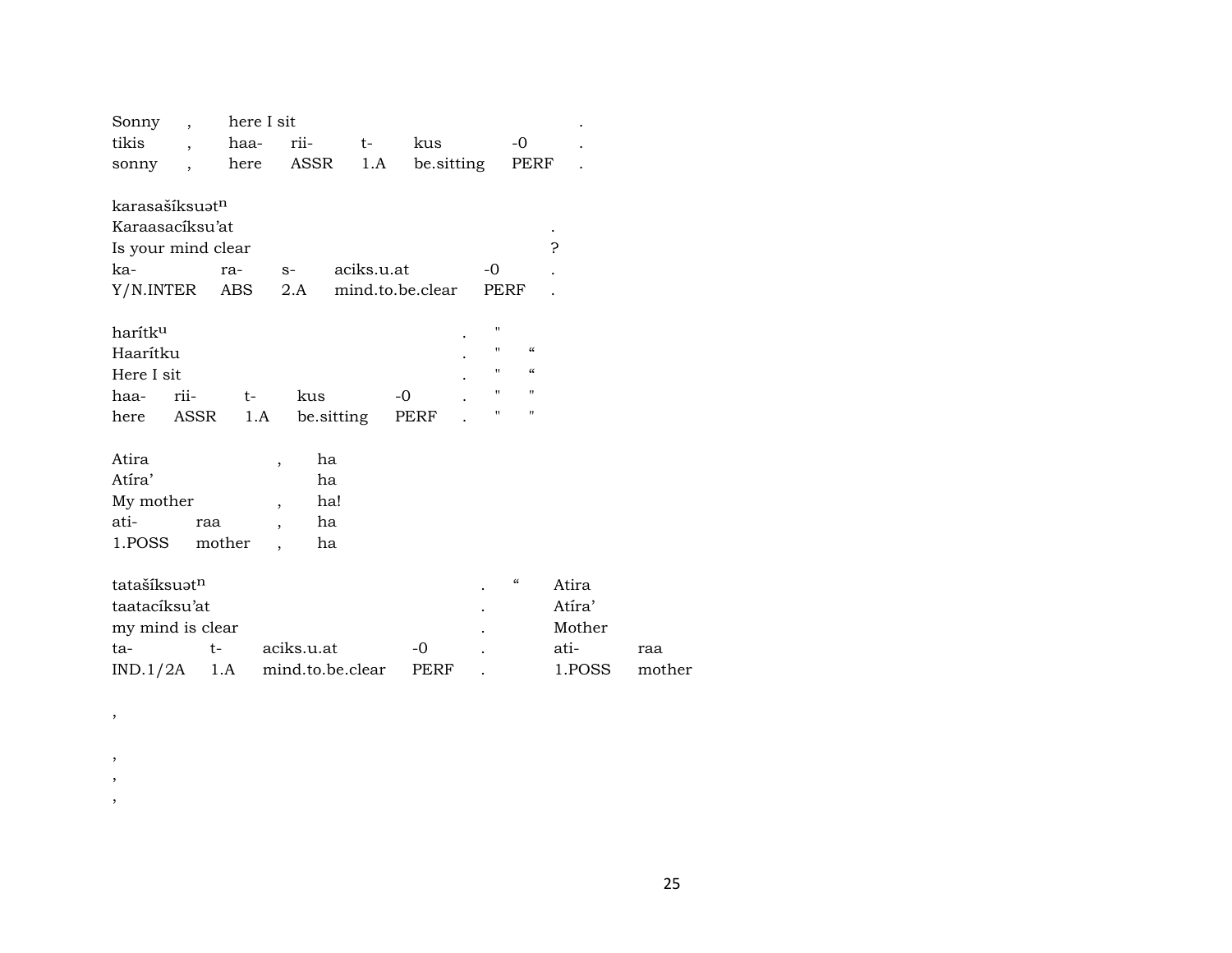| kirasirikúha                                                                               |                    |                                                                     |                  |                |        |            |              |             |      |             |
|--------------------------------------------------------------------------------------------|--------------------|---------------------------------------------------------------------|------------------|----------------|--------|------------|--------------|-------------|------|-------------|
| kíra sirikuúhaa'                                                                           |                    |                                                                     |                  |                |        |            |              |             |      |             |
| let them bring it to me                                                                    |                    |                                                                     |                  |                |        |            |              |             |      |             |
| kira                                                                                       | $si-$              | ri-                                                                 | $0-$             | a-             | ir-    | ku-        | ut-          | ra-         | a    | $-0$        |
| perhaps                                                                                    | DU                 | CONT.3A                                                             | 3.A              | PREV.3A        | PL.3A  | 1.P        | <b>BEN</b>   | <b>PORT</b> | come | <b>PERF</b> |
| nahúrahk <sup>i</sup><br>rahúrahki<br>an animal<br>rahuraar<br>animal                      | -kis<br><b>DIM</b> |                                                                     |                  |                |        |            |              |             |      |             |
| natírikaw <sup>i</sup><br>ratírihkaawi<br>my having it inside<br>$t-$<br>ra-<br>ABS<br>1.A | ir-                | POSS.1/2A                                                           | ri-<br>PHYS.POSS | uur-<br>POSS.A | kaa    | be.inside  | -wi<br>SUB.L |             |      |             |
| nahuraríhari<br>ráhuraarihari'<br>a young animal<br>rahuraar<br>animal                     | iharii<br>young    | $\pmb{\mathsf{H}}$<br>$\pmb{\mathsf{H}}$<br>$\pmb{\mathsf{H}}$<br>П |                  |                |        |            |              |             |      |             |
| Tatirírukska<br>Tatiriírikska<br>I had it inside                                           |                    |                                                                     |                  |                |        |            |              |             |      |             |
| ta-                                                                                        | $t-$               | ir-                                                                 | ri-              |                | uur-   | $i-$       | uks-         | kaa         | $-0$ |             |
| IND.1/2A                                                                                   | 1.A                | POSS.1/2A                                                           |                  | PHYS.POSS      | POSS.A | <b>SEQ</b> | AOR          | be.inside   |      | <b>PERF</b> |
| irári<br>$\,$<br>Iraári'<br><b>Brother</b>                                                 |                    |                                                                     |                  |                | ,<br>, |            |              |             |      |             |
| $i-$                                                                                       |                    | -raar-                                                              |                  | -ri'           |        |            |              |             |      |             |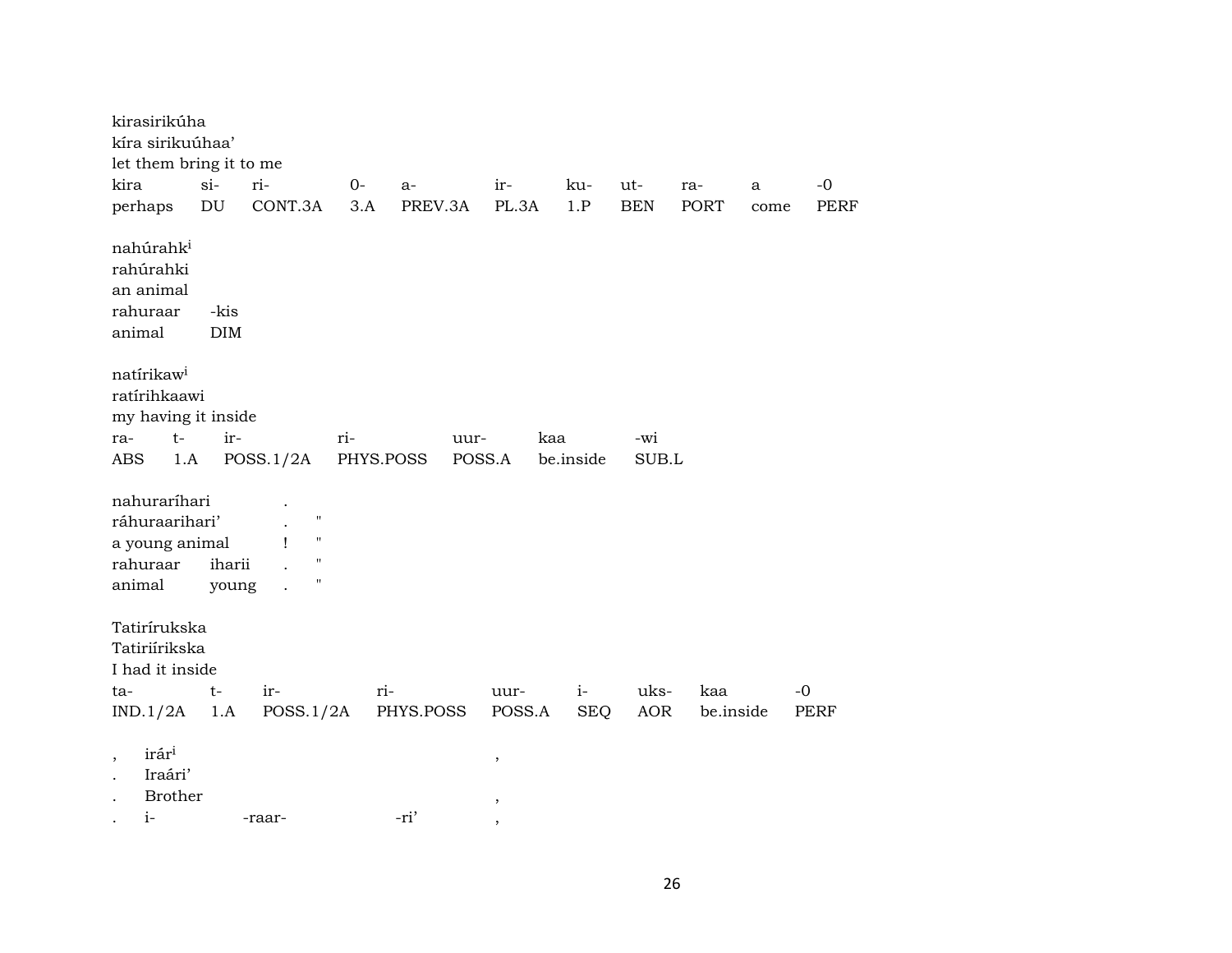3.POSS.A same.sex.sibling 3.POSS.B ,  $\mathcal{L}^{\text{max}}$ 

| tukspáruksti   |     |      |            |      |  |  |  |  |  |
|----------------|-----|------|------------|------|--|--|--|--|--|
| tukspaáruksti' |     |      |            |      |  |  |  |  |  |
| it was holy    |     |      |            |      |  |  |  |  |  |
| $ti-$          | 0-  | uks- | waarukstii | $-0$ |  |  |  |  |  |
| IND.3A         | 3.A | AOR  | be.holy    | PERF |  |  |  |  |  |

| Hirusirikušíra |  |  |
|----------------|--|--|
|                |  |  |

 $\,$ 

siriikuucíraa' Hiru Then they brought it for me

|  | then DU CONT.3A 3.A PREV.3A PL.3A 1.P BEN SEQ PORT come PERF |  |  |  |  |  |
|--|--------------------------------------------------------------|--|--|--|--|--|

| hikišitiharíta |  |                       |  |  |                                      |  |     |       |  |
|----------------|--|-----------------------|--|--|--------------------------------------|--|-----|-------|--|
|                |  | hi kici tihaariita    |  |  |                                      |  |     |       |  |
|                |  | and but they did this |  |  |                                      |  |     |       |  |
|                |  |                       |  |  | hi kici tii- haa- ra- 0- ir- ut-     |  | aar | $-()$ |  |
|                |  |                       |  |  | and but this here ABS 3.A PL.3A PREV |  | do. | PERF  |  |

| irár <sup>i</sup> |                           |      |  |
|-------------------|---------------------------|------|--|
| iraári'           |                           |      |  |
| brother           |                           |      |  |
|                   | -raar-                    | -ri' |  |
| 3.POSS.A          | same.sex.sibling 3.POSS.B |      |  |

nararikstakawúsitit $\mathfrak n$ 

raraarikstahkawuúsitit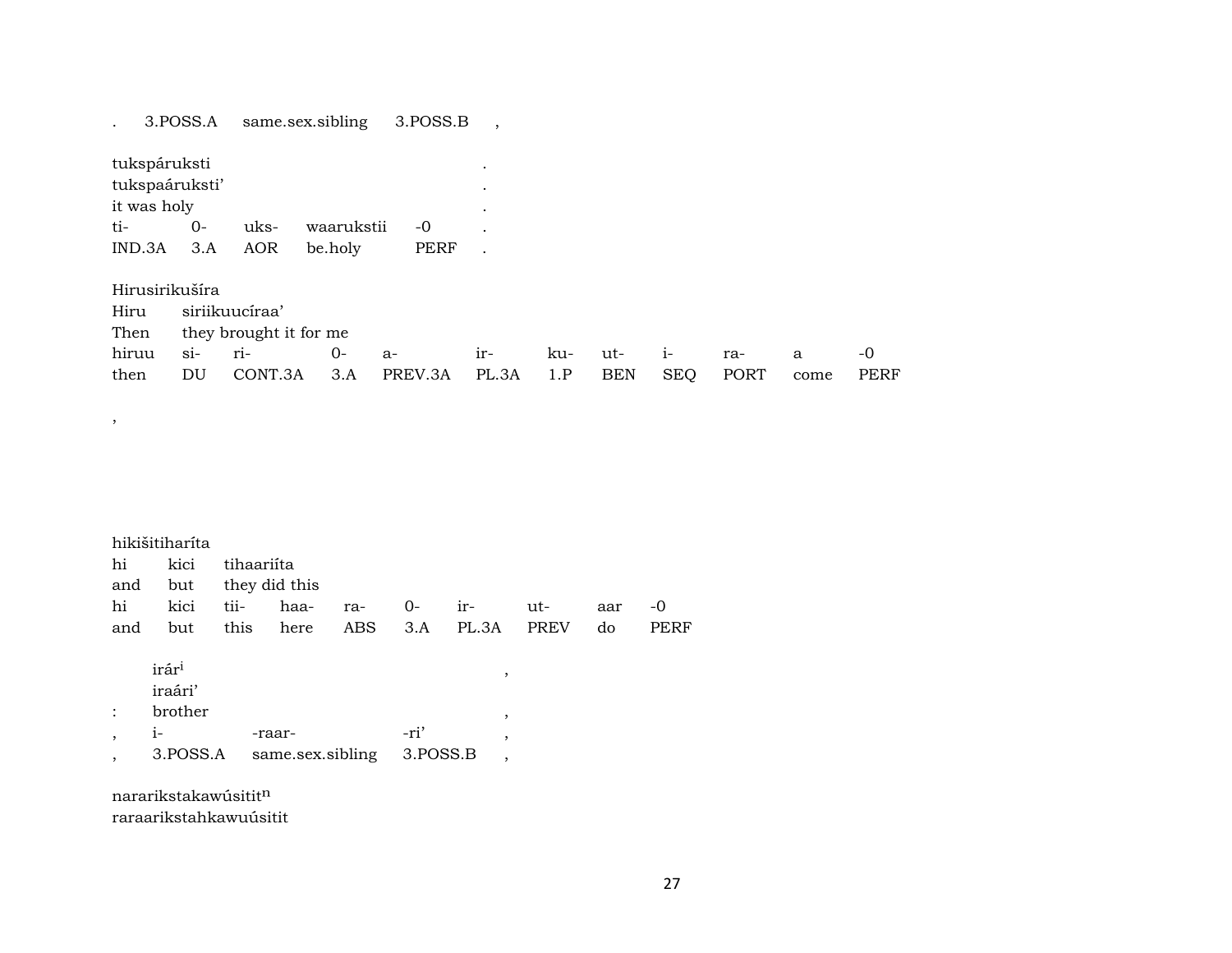|                   | they began putting their hands in it |       |            |            |                      |                                    |            |             |             |       |             |
|-------------------|--------------------------------------|-------|------------|------------|----------------------|------------------------------------|------------|-------------|-------------|-------|-------------|
| ra-               | $O -$                                | raar- |            |            | iks-                 | raar-                              | ka-        | wuh         | -:hus       |       | -itik       |
| ABS.              | 3.A                                  |       | 3PL.INAN.P |            | hand                 | PL                                 | in         | put         | <b>IMPF</b> |       | <b>INCH</b> |
|                   |                                      |       |            |            |                      |                                    |            |             |             |       |             |
| kúra <sup>u</sup> |                                      |       |            |            |                      |                                    |            |             |             |       |             |
| kúraa'u'          |                                      |       |            |            |                      |                                    |            |             |             |       |             |
| the doctors       |                                      |       |            |            |                      |                                    |            |             |             |       |             |
| kuraa             | $-u^{\prime}$                        |       |            |            |                      |                                    |            |             |             |       |             |
| doctor            | <b>NOM</b>                           |       |            |            |                      |                                    |            |             |             |       |             |
|                   |                                      |       |            |            |                      |                                    |            |             |             |       |             |
|                   | tihairirəštaks <sup>u</sup>          |       |            |            |                      |                                    |            |             |             |       |             |
|                   | tihaa'iriiractáksu                   |       |            |            |                      |                                    |            |             |             |       |             |
|                   | here where I was shot                |       |            |            |                      |                                    |            |             |             |       |             |
| tii-              | haa-                                 | irii- |            | ra-        | t-                   | cak                                | -his       |             | uu          | $-0$  |             |
| here              | here                                 |       | where      | <b>ABS</b> | 1.A                  | shoot                              |            | <b>PERF</b> | be          | SUB.4 |             |
|                   |                                      |       |            |            |                      |                                    |            |             |             |       |             |
|                   | hirikiškarawírit <sup>n</sup>        |       |            |            |                      |                                    |            |             |             |       |             |
| hi                | riikickaraawirit                     |       |            |            |                      |                                    |            |             |             |       |             |
| and               | the liquid poured out                |       |            |            |                      |                                    |            |             |             |       |             |
| hi                | ri-                                  |       | 0-         | $i-$       |                      | kiic.karaa.wirik                   |            | -0          |             |       |             |
| and               | CONT.3A                              |       | 3.A        | <b>SEQ</b> |                      | liquid.to.pour.out                 |            | PERF        |             |       |             |
| påt <sup>u</sup>  |                                      |       |            |            |                      |                                    |            |             |             |       |             |
| paátu'            |                                      | ,     |            |            |                      |                                    |            |             |             |       |             |
| blood             |                                      |       |            |            |                      |                                    |            |             |             |       |             |
| paat-             | $-u^{\prime}$                        |       |            |            |                      |                                    |            |             |             |       |             |
| blood             | <b>NOM</b>                           |       |            |            |                      |                                    |            |             |             |       |             |
|                   |                                      |       |            |            |                      |                                    |            |             |             |       |             |
|                   | hihikirinikušikskatárihura           |       |            |            |                      |                                    |            |             |             |       |             |
| Hi                | híkiiri                              |       |            |            | riikuucikskatárihura |                                    |            |             |             |       |             |
| And               | so it was                            |       |            |            |                      | my mind broadened (became clearer) |            |             |             |       |             |
| hi                | hikiiri                              |       | rii-       |            | ku-                  | aciks-                             | kata.rihur |             | -aar        | -0    |             |
| and               | indeed                               |       | ASSR       |            | 1.P                  | mind                               | be.wide    |             | <b>INCH</b> |       | PERF        |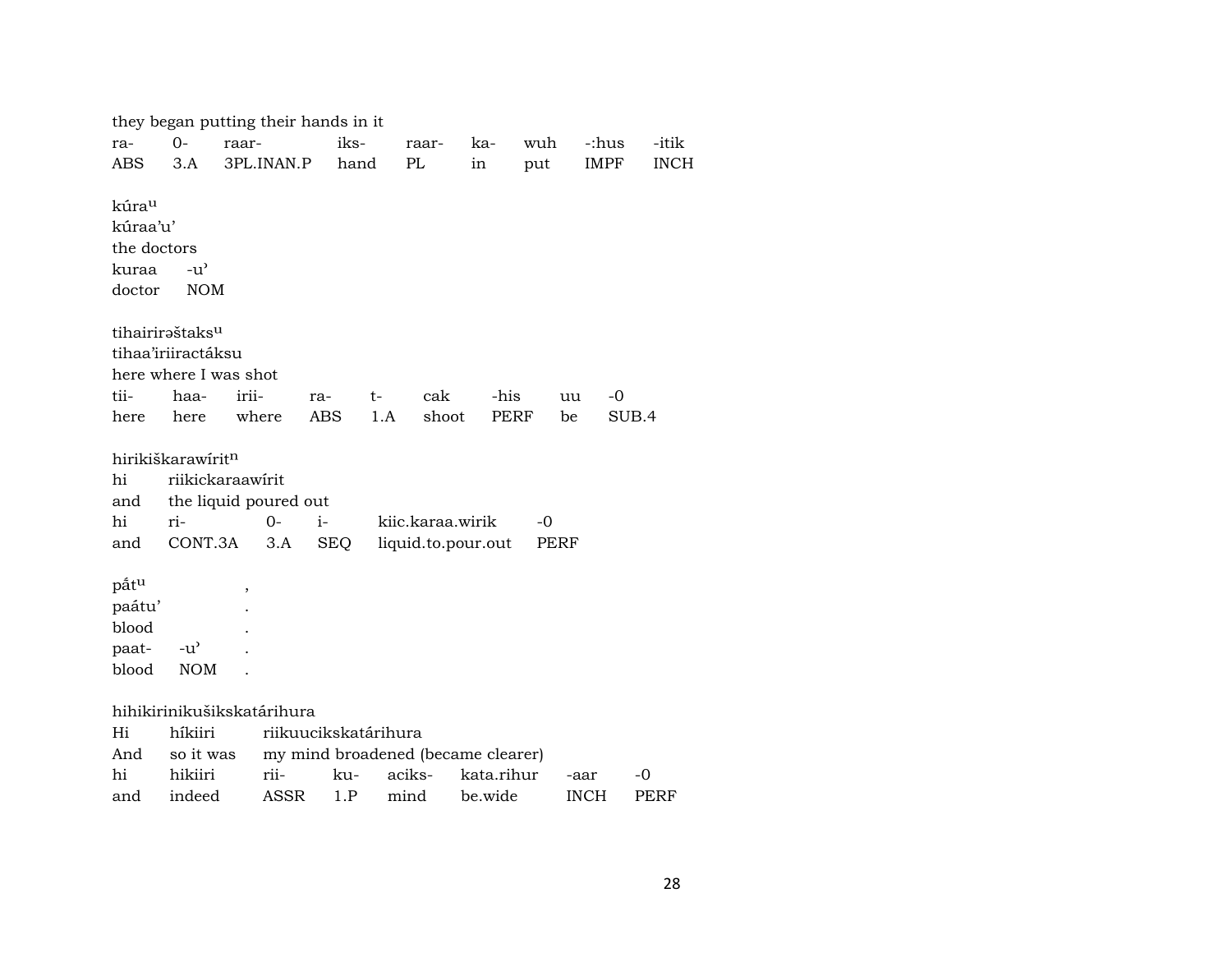|                          | hiwirakiškarawíritn         |            |                   |                       |                  |            |                    |            |      |                                        | påtu             |                          |      |
|--------------------------|-----------------------------|------------|-------------------|-----------------------|------------------|------------|--------------------|------------|------|----------------------------------------|------------------|--------------------------|------|
| hi                       |                             |            | wirakickaraawirit |                       |                  |            |                    |            |      |                                        | paátu'           |                          |      |
| and                      |                             |            |                   | the liquid poured out |                  |            |                    |            |      |                                        | blood            |                          |      |
| hi                       | wii-                        |            | ra-               | $0-$                  |                  |            | kiic.karaa.wirik   |            | $-0$ |                                        | paat-            | $-u^{\prime}$            |      |
| and                      | now                         |            | ABS               | 3.A                   |                  |            | liquid.to.pour.out |            | PERF |                                        | blood            | <b>NOM</b>               |      |
|                          |                             |            |                   |                       |                  |            |                    |            |      |                                        |                  |                          |      |
|                          | hirikušikskatárihura        |            |                   |                       |                  |            |                    |            |      |                                        |                  |                          |      |
|                          | Hi                          |            |                   | riikuucikskatárihura  |                  |            |                    |            |      |                                        |                  |                          |      |
|                          | And                         |            |                   | my mind became clear  |                  |            |                    |            |      |                                        |                  |                          |      |
|                          | hi                          | rii-       |                   | ku-                   | aciks-           |            | kata.rihur         |            | -aar |                                        | $-0$             |                          |      |
|                          | and                         |            | ASSR              | 1.P                   | mind             |            | be.wide            |            |      | <b>INCH</b>                            | PERF             |                          |      |
|                          |                             |            |                   |                       |                  |            |                    |            |      |                                        |                  |                          |      |
| ki̇̃tu                   |                             |            |                   |                       | Hiruritiwáku     |            |                    |            |      |                                        |                  |                          |      |
|                          | kítuu'u'                    |            |                   | Hiru                  |                  | riitiwáku' |                    |            |      |                                        |                  |                          |      |
| all                      |                             |            |                   | Then                  |                  | I did say  |                    |            |      |                                        |                  |                          |      |
| kituu                    | $-u'$                       |            |                   | hiruu                 | rii-             |            | $t-$               | $i-$       |      | waka'u                                 |                  | $-0$                     |      |
| all                      |                             | <b>NOM</b> | $\overline{a}$    | then                  | ASSR             |            | 1.A                | <b>SEQ</b> |      | say                                    |                  | PERF                     |      |
|                          |                             |            |                   |                       |                  |            |                    |            |      |                                        |                  |                          |      |
| $\overline{\phantom{a}}$ | irár <sup>i</sup>           |            |                   |                       |                  |            |                    |            | ,    | "                                      | Náw <sup>a</sup> | $\overline{\phantom{a}}$ |      |
|                          | iraári'                     |            |                   |                       |                  |            |                    |            |      | $\boldsymbol{\zeta}\boldsymbol{\zeta}$ | Ráwa             |                          |      |
| $\overline{\phantom{a}}$ | brother                     |            |                   |                       |                  |            |                    |            |      | $\pmb{\zeta}\pmb{\zeta}$               | <b>Now</b>       |                          |      |
| $\overline{\phantom{a}}$ | $i-$                        |            |                   | -raar-                |                  | -ri'       |                    |            |      | н                                      | rawa             |                          |      |
|                          | 3.POSS.A                    |            |                   |                       | same.sex.sibling |            | 3.POSS.B           |            |      | "                                      | now              |                          |      |
|                          |                             |            |                   |                       |                  |            |                    |            |      |                                        |                  |                          |      |
|                          | kirawitiituhakahikaru       |            |                   |                       |                  |            |                    |            |      |                                        |                  |                          |      |
|                          | kíra witi'ituuhaakahiíkaru' |            |                   |                       |                  |            |                    |            |      |                                        |                  |                          |      |
|                          | let me wash my mouth        |            |                   |                       |                  |            |                    |            |      |                                        |                  |                          |      |
| kira                     |                             | witi-      |                   | $i-$                  |                  | $t-$       | uur-               |            |      | haaka-                                 |                  | hii.ka.ra'uk             | -0   |
|                          | perhaps                     |            | REFL              | CONT.1/2A             |                  | 1.A        | PREV               |            |      | mouth                                  | wash             |                          | PERF |
|                          |                             |            |                   |                       |                  |            |                    |            |      |                                        |                  |                          |      |

 $\mathcal{A}$  $\mathbf{I}$  $\langle \cdot \rangle$ 

29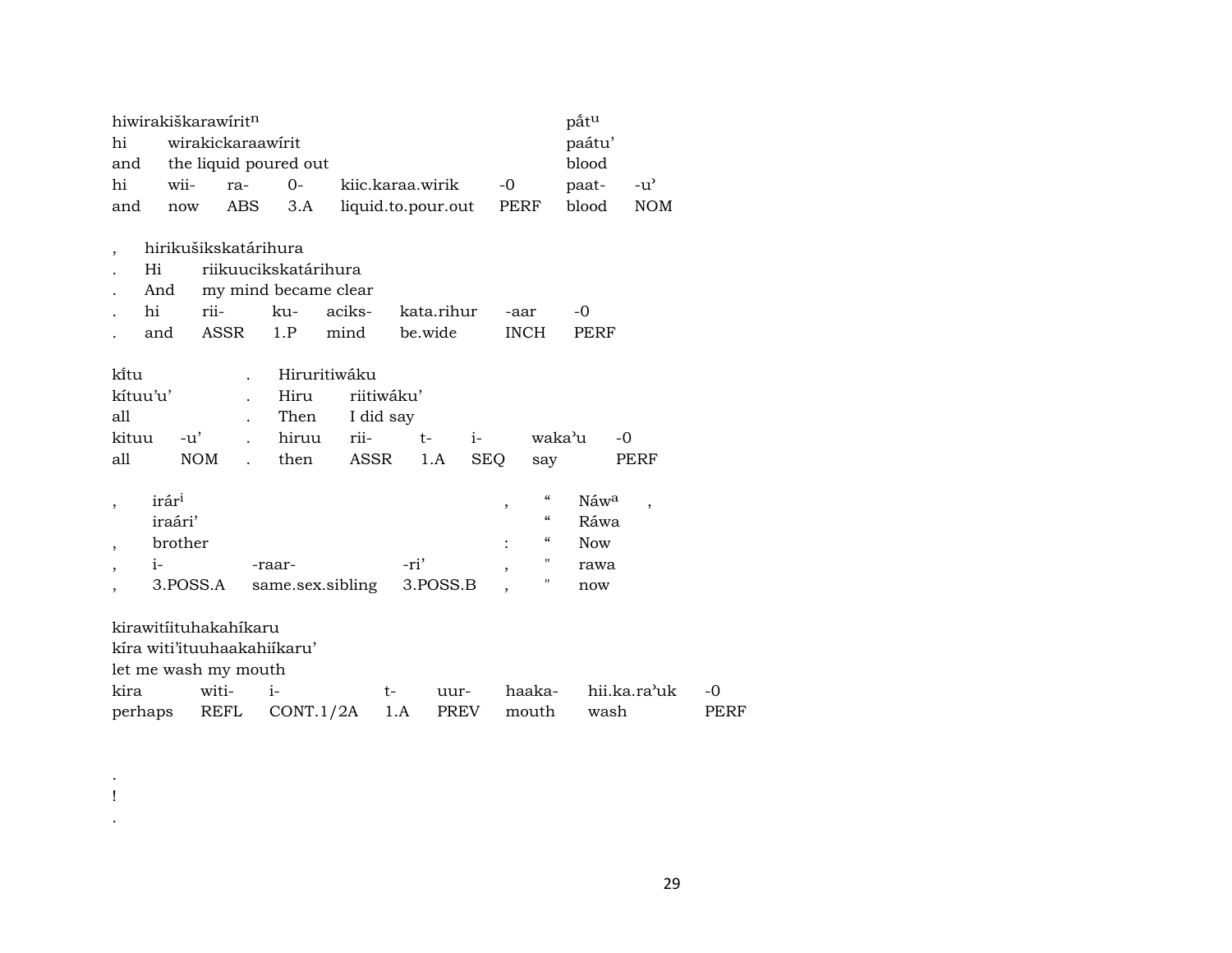| kísihistatihakákaha                |                                    |                             |                                                         |                      |             |
|------------------------------------|------------------------------------|-----------------------------|---------------------------------------------------------|----------------------|-------------|
| Kísiihis                           | tatiihaakákaha'                    |                             |                                                         |                      |             |
| The odor of blood                  |                                    | my mouth has the odor of it |                                                         |                      |             |
| kisiihis                           | ta-                                | $t-$<br>ir-                 | haaka-                                                  | kahaa                | $-0$        |
| odor.of.blood                      | IND.1/2A                           | 1.A<br>PREV.1/2A            | mouth                                                   | have.an.odor         | <b>PERF</b> |
|                                    |                                    |                             |                                                         |                      |             |
|                                    |                                    |                             |                                                         |                      |             |
| $\mathbf{H}$                       |                                    |                             |                                                         |                      |             |
| $\pmb{\mathsf{H}}$                 |                                    |                             |                                                         |                      |             |
| $\mathbf H$                        |                                    |                             |                                                         |                      |             |
| 11                                 |                                    |                             |                                                         |                      |             |
|                                    |                                    |                             |                                                         |                      |             |
| Hiwitirituhakahíkaru               |                                    |                             |                                                         |                      |             |
| Hi                                 | witiriituuhaakahiikaru'            |                             |                                                         |                      |             |
| And                                | then I did wash my mouth           |                             |                                                         |                      |             |
| hi<br>tii-<br>wii-                 | rii-                               | $t-$<br>uur-                | haaka-                                                  | hii.ka.ra'uk<br>$-0$ |             |
| and<br>here<br>now                 | ASSR                               | 1.A<br>PREV                 | mouth<br>wash                                           | PERF                 |             |
| Hiruritiwáku                       |                                    |                             | $\boldsymbol{\zeta}\boldsymbol{\zeta}$                  | Náwa                 |             |
| Hiru<br>riitiwáku'                 |                                    |                             | $^\mathrm{,}$<br>$\boldsymbol{\zeta}\boldsymbol{\zeta}$ | Ráwa                 |             |
| Then<br>I did say                  |                                    |                             | $\boldsymbol{\mathcal{C}}$                              | <b>Now</b>           |             |
| hiruu<br>rii-                      | $t-$<br>$i-$                       | waka'u                      | "<br>$-0$<br>$\overline{\phantom{a}}$                   | rawa                 |             |
| ASSR<br>then                       | 1.A<br><b>SEQ</b>                  | say                         | $\mathbf{H}$<br>PERF                                    | now                  |             |
|                                    |                                    |                             |                                                         |                      |             |
| atíra                              | $\, ,$                             |                             |                                                         |                      |             |
| atíra'                             |                                    |                             |                                                         |                      |             |
| mother<br>$\overline{\phantom{a}}$ | $^\mathrm{,}$                      |                             |                                                         |                      |             |
| ati-<br>raa<br>$^\mathrm{,}$       | $\overline{ }$                     |                             |                                                         |                      |             |
| 1.POSS                             | mother<br>$\overline{\phantom{a}}$ |                             |                                                         |                      |             |
|                                    |                                    |                             |                                                         |                      |             |
| kukskárur <sup>u</sup>             |                                    |                             |                                                         |                      |             |
| kukskaáruru'                       |                                    |                             |                                                         |                      |             |

.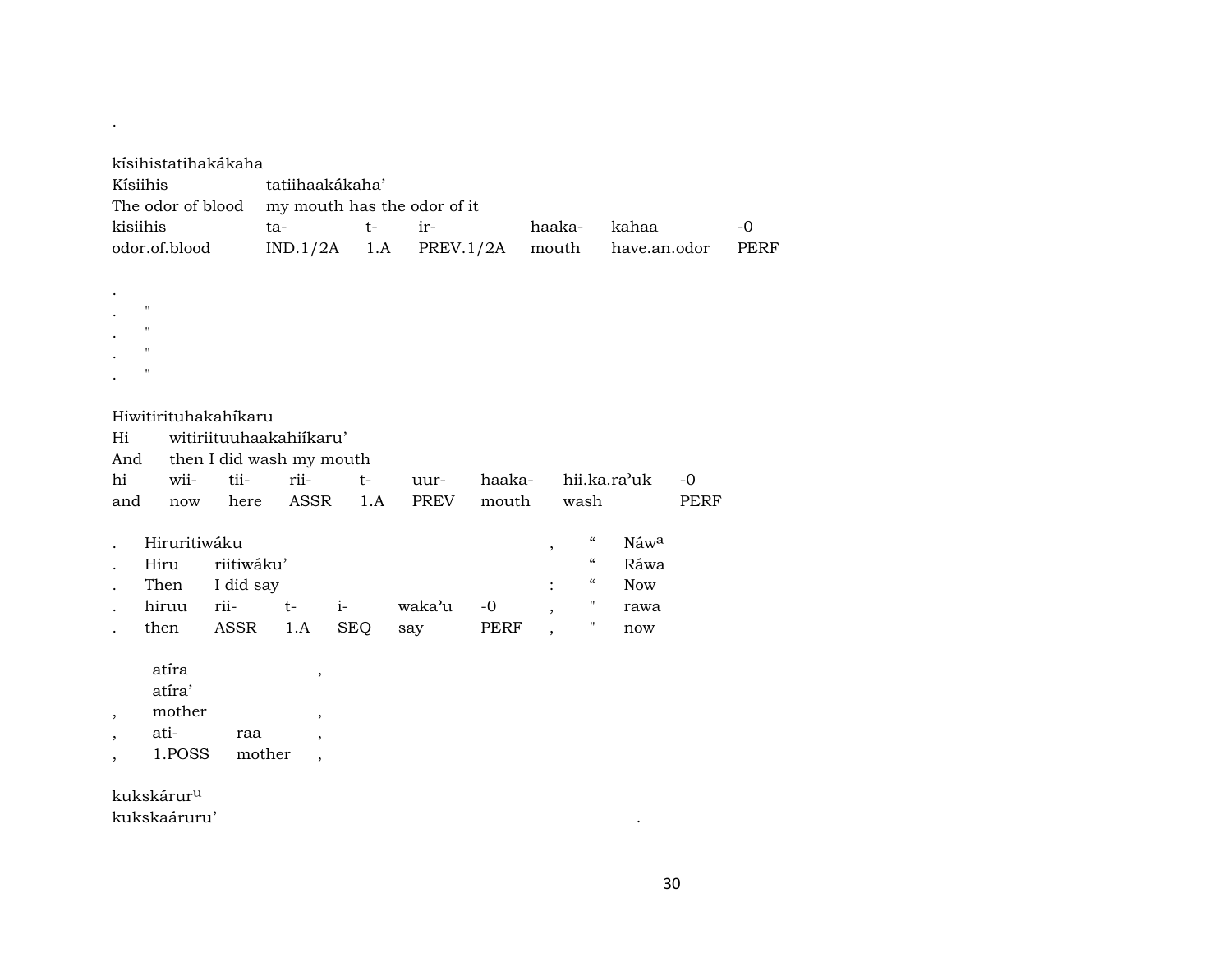| feed me                |                       |                          |           |             |            |                    | Ţ           |       |      |
|------------------------|-----------------------|--------------------------|-----------|-------------|------------|--------------------|-------------|-------|------|
| $i-$                   | $S-$                  | uks-<br>ku-              |           | kaaruur-    | ra'uk      | $-0$               |             |       |      |
| CONT.1/2A              | 2.A                   | 1.P<br><b>JUSS</b>       | meal      |             | make       | PERF               |             |       |      |
|                        |                       |                          |           |             |            |                    |             |       |      |
| tuksákawaaš            |                       |                          |           |             |            | $\pmb{\mathsf{H}}$ |             |       |      |
| Tuksaákawa'ac          |                       |                          |           |             |            | $\pmb{\mathsf{H}}$ |             |       |      |
| Let me eat             |                       |                          |           |             | I          | $\pmb{\mathsf{H}}$ |             |       |      |
| $i-$                   | $t-$                  | uks-                     | haakawahc | $-0$        |            | $\blacksquare$     |             |       |      |
| CONT.1/2A              | 1.A                   | <b>JUSS</b><br>eat       |           | <b>PERF</b> |            | п                  |             |       |      |
|                        |                       |                          |           |             |            |                    |             |       |      |
| Hirusirikušíhuru       |                       |                          |           |             |            |                    |             |       |      |
| Hiru                   | siriikuucíhuuru'      |                          |           |             |            |                    |             |       |      |
| Then                   | they made mush for me |                          |           |             |            |                    |             |       |      |
| hiruu<br>$si-$         | ri-                   | $0-$                     | ir-       | ku-         | ut-        | $i-$               | huu-        | ra'uk | $-0$ |
| DU<br>then             | CONT.3A               | 3.A                      | PL.3A     | 1.P         | <b>BEN</b> | SEQ                | mush        | make  | PERF |
|                        |                       |                          |           |             |            |                    |             |       |      |
| níkisu                 |                       | $\overline{\phantom{a}}$ |           |             |            |                    |             |       |      |
| Ríkiisu'               |                       |                          |           |             |            |                    |             |       |      |
| Corn                   |                       |                          |           |             |            |                    |             |       |      |
| rikiis-                | $-u^{\prime}$         |                          |           |             |            |                    |             |       |      |
| corn                   | <b>NOM</b>            |                          |           |             |            |                    |             |       |      |
|                        |                       |                          |           |             |            |                    |             |       |      |
| sirikútur <sup>u</sup> |                       |                          |           |             |            |                    |             |       |      |
| siriikuútuuru'         |                       |                          |           |             |            |                    |             |       |      |
| they made mush for me  |                       |                          |           |             |            |                    |             |       |      |
| $si-$<br>ri-           | $0-$                  | ir-                      | ku-       | ut-         | huu-       | ra'uk              | $-0$        |       |      |
| CONT.3A<br>DU          | 3.A                   | PL.3A                    | 1.P       | <b>BEN</b>  | mush       | make               | <b>PERF</b> |       |      |
|                        |                       |                          |           |             |            |                    |             |       |      |
| Aritakawašusítitn      |                       |                          |           |             |            |                    |             |       |      |
| $\mathsf{A}$           | ritaakawahcusitit     |                          |           |             |            |                    |             |       |      |
| And                    | then I began eating   |                          |           |             |            |                    |             |       |      |
| rii-<br>a              | $t-$                  | haakawahc                |           | -:hus       | -itik      |                    |             |       |      |

. and ASSR 1.A eat IMPF INCH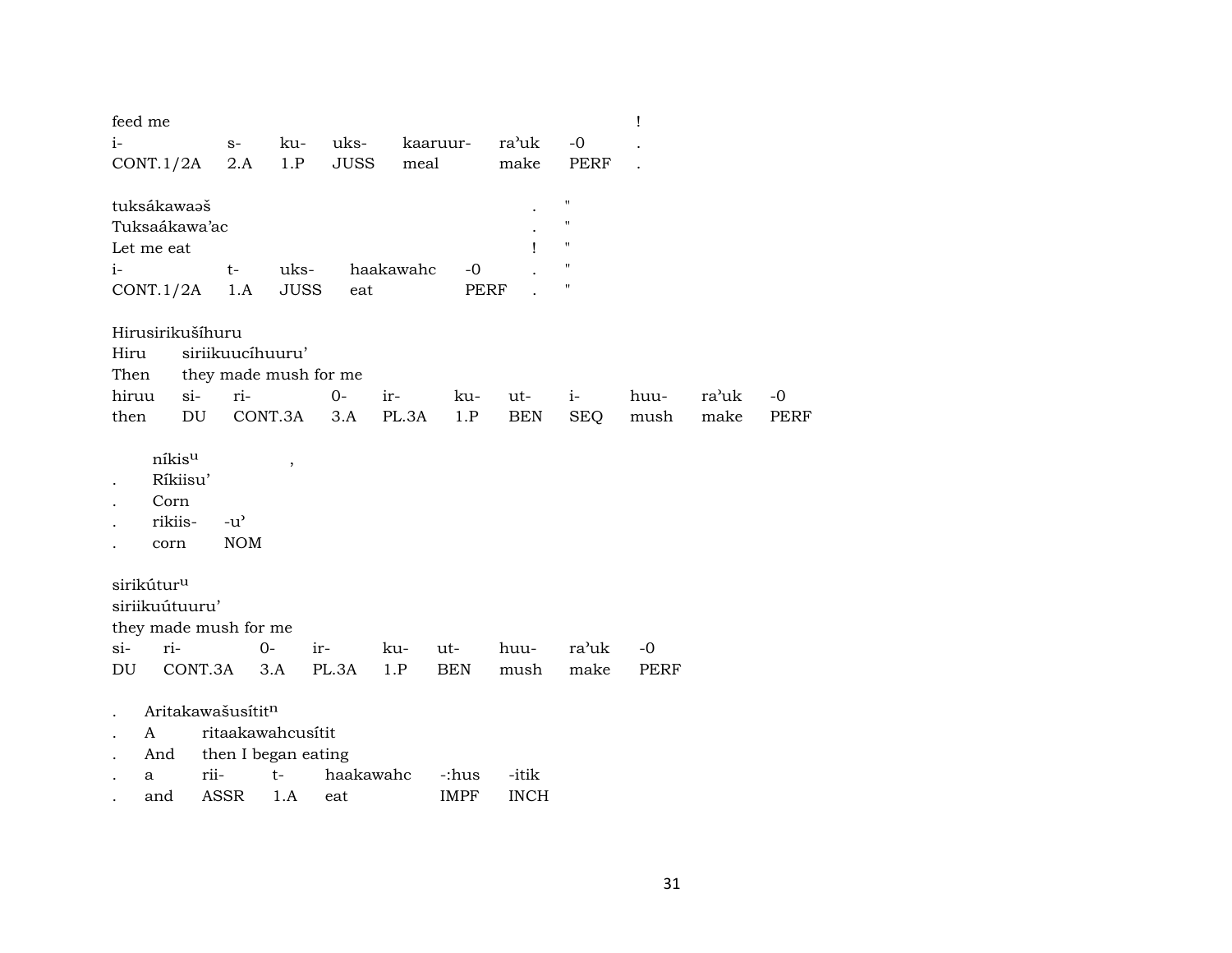| aritpáku                |                              |                |      |                        |             | ,              | $\boldsymbol{\zeta}\boldsymbol{\zeta}$<br>Nawa       |                          |  |
|-------------------------|------------------------------|----------------|------|------------------------|-------------|----------------|------------------------------------------------------|--------------------------|--|
| а                       | ritpáku'                     |                |      |                        |             |                | $\zeta\zeta$<br>Ráwa                                 |                          |  |
| and                     | I did say                    |                |      |                        |             | $\ddot{\cdot}$ | $\boldsymbol{\zeta}\boldsymbol{\zeta}$<br><b>Now</b> | $\overline{\phantom{a}}$ |  |
| a                       | rii-                         | $t-$           |      | waka'u                 | $-0$        |                | н<br>rawa                                            | $\overline{ }$           |  |
| and                     | ASSR                         | 1.A            |      | say                    | PERF        |                | 11<br>now                                            | $\overline{\phantom{a}}$ |  |
| kúra <sup>u</sup>       |                              |                |      | $5$ s $ku$             |             |                |                                                      |                          |  |
| kúraa'u'                |                              |                |      | ásku                   |             |                |                                                      |                          |  |
| doctors                 |                              | $\overline{ }$ |      | one                    |             |                |                                                      |                          |  |
| kuraa                   | $-u^{\prime}$                |                |      | asku                   |             |                |                                                      |                          |  |
| doctor                  | <b>NOM</b>                   |                |      | one                    |             |                |                                                      |                          |  |
| witúraiwiš              |                              |                |      |                        |             |                |                                                      | ,                        |  |
| witúraa'iwic            |                              |                |      |                        |             |                |                                                      |                          |  |
|                         | there remains a matter       |                |      |                        |             |                |                                                      |                          |  |
| wi-                     | ti-                          |                | $0-$ | uur-                   | raa-        | hiwihc         | -0                                                   |                          |  |
| QUOT                    |                              | IND.3A         | 3.A  | PREV                   | way         | appear         | PERF                                                 |                          |  |
|                         | hiruwirutikítaw <sup>i</sup> |                |      |                        |             |                |                                                      |                          |  |
| Hiru                    |                              | wiruutikítawi' |      |                        |             |                |                                                      |                          |  |
| There                   |                              |                |      | now it is in authority |             |                |                                                      |                          |  |
| hiruu                   | wii-                         | ruu-           |      | ti-                    | 0-          | kita.wi        |                                                      | -0                       |  |
| there                   | now                          | then           |      | IND.3A                 | 3.A         |                | be.the.leader                                        | PERF                     |  |
| nahístarit <sup>n</sup> |                              |                |      |                        |             |                |                                                      |                          |  |
| raahístarit             |                              |                |      |                        |             |                |                                                      |                          |  |
|                         | when it is going to come     |                |      |                        |             |                |                                                      |                          |  |
| ra-                     | $0-$                         | a-             |      | a                      | -his        | -ta            | -rit                                                 |                          |  |
| ABS                     | 3.A                          | PREV.3A        |      | come                   | <b>PERF</b> | <b>INT</b>     | <b>INT.SUB</b>                                       |                          |  |
| tíraa                   |                              |                |      |                        |             |                | šakúr <sup>u</sup>                                   |                          |  |
| tíraa'a                 |                              |                |      |                        |             |                | sákuuru'                                             |                          |  |
| this coming             |                              |                |      |                        |             |                | sun                                                  |                          |  |
| tii-                    | ra-                          | 0-             | $a-$ |                        | a           | $-0$           | sakur                                                | $-u^{\prime}$            |  |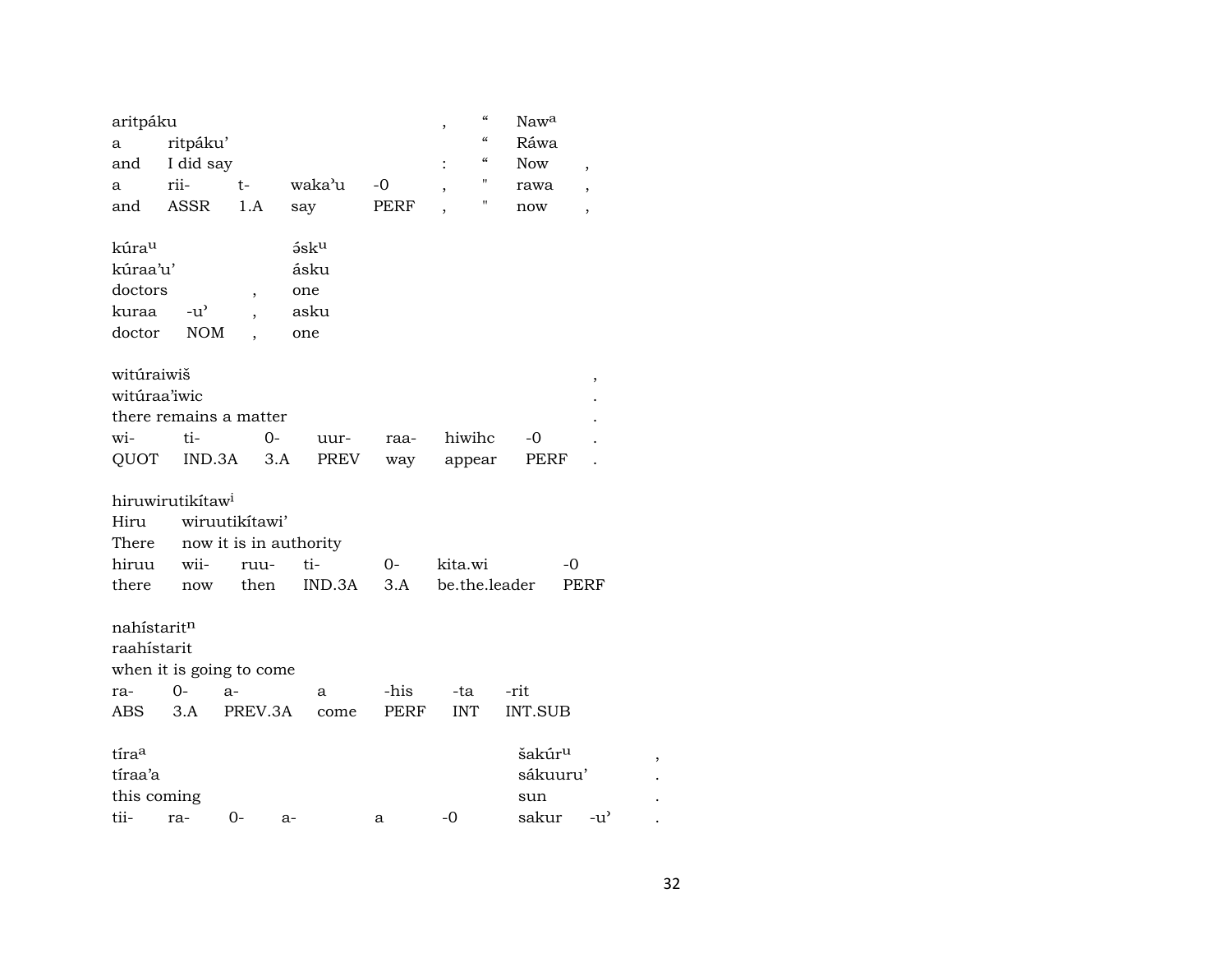| this                      | ABS                           | 3.A  |                                | PREV.3A come      |       |        | SUB.4            | sun    |      | <b>NOM</b> |   |
|---------------------------|-------------------------------|------|--------------------------------|-------------------|-------|--------|------------------|--------|------|------------|---|
| nikutiritn<br>Rikuutiírit |                               |      |                                |                   |       |        |                  | $\, ,$ |      |            |   |
|                           | When it sees me               |      |                                |                   |       |        |                  |        |      |            |   |
| ri-                       |                               | $0-$ | ku-                            | ut-               | iirik |        | -0               |        |      |            |   |
|                           | CONT.3A 3.A                   |      | 1.P                            | PREV              | see   |        | SUB.4            |        |      |            |   |
|                           | irirutatikísikst <sup>a</sup> |      |                                |                   |       |        |                  |        |      |            |   |
|                           | iriruutatiikísiksta           |      |                                |                   |       |        |                  |        |      |            |   |
|                           |                               |      | that is when I shall be healed |                   |       |        |                  |        |      |            |   |
| irii-                     | ruu-                          | ta-  |                                | $t-$              | $i-1$ |        | kisik            | -his   |      | -ta        |   |
|                           | that then                     |      |                                | $IND.1/2A$ 1.A    |       |        | SEQ survive      |        | PERF | <b>INT</b> |   |
|                           |                               |      |                                |                   |       |        |                  |        |      |            |   |
|                           | Híkiš <sup>i</sup>            |      |                                |                   |       |        |                  |        |      |            |   |
| $\pmb{\mathsf{H}}$        | Hi                            | kici |                                |                   |       |        |                  |        |      |            |   |
| н                         | And                           | but  |                                |                   |       |        |                  |        |      |            |   |
| н                         | hi                            | kici |                                |                   |       |        |                  |        |      |            |   |
| н                         | and                           | but  |                                |                   |       |        |                  |        |      |            |   |
|                           |                               |      |                                |                   |       |        |                  |        |      |            |   |
| wisiríkuha                |                               |      |                                |                   |       |        |                  |        |      |            |   |
|                           | wisirikuúha                   |      |                                |                   |       |        |                  |        |      |            |   |
|                           |                               |      | after they had given it to me  |                   |       |        |                  |        |      |            |   |
| wii-                      | $\sin$                        | ra-  | $O-$                           |                   | ir-   | ku-    | uh               | $-a$   |      |            |   |
| when                      | DU                            |      | ABS                            | 3.A               | PL.3A | 1.P    | give             | SUB.1  |      |            |   |
|                           |                               |      |                                |                   |       |        |                  |        |      |            |   |
| náhurahk <sup>i</sup>     |                               |      |                                | irár <sup>i</sup> |       |        |                  |        |      |            |   |
|                           | ráhuraahki                    |      |                                | iraári'           |       |        |                  |        |      |            | , |
| an animal                 |                               |      | $\overline{ }$ ,               | brother           |       |        |                  |        |      |            |   |
|                           | rahuraar                      | -kis | $\ddot{\phantom{0}}$           | $i$ - $i$         |       | -raar- |                  |        | -ri' |            |   |
| animal                    |                               | DIM  |                                | 3.POSS.A          |       |        | same.sex.sibling |        |      | 3.POSS.B   | , |
|                           |                               |      |                                |                   |       |        |                  |        |      |            |   |

tatíririkska tatíriirikska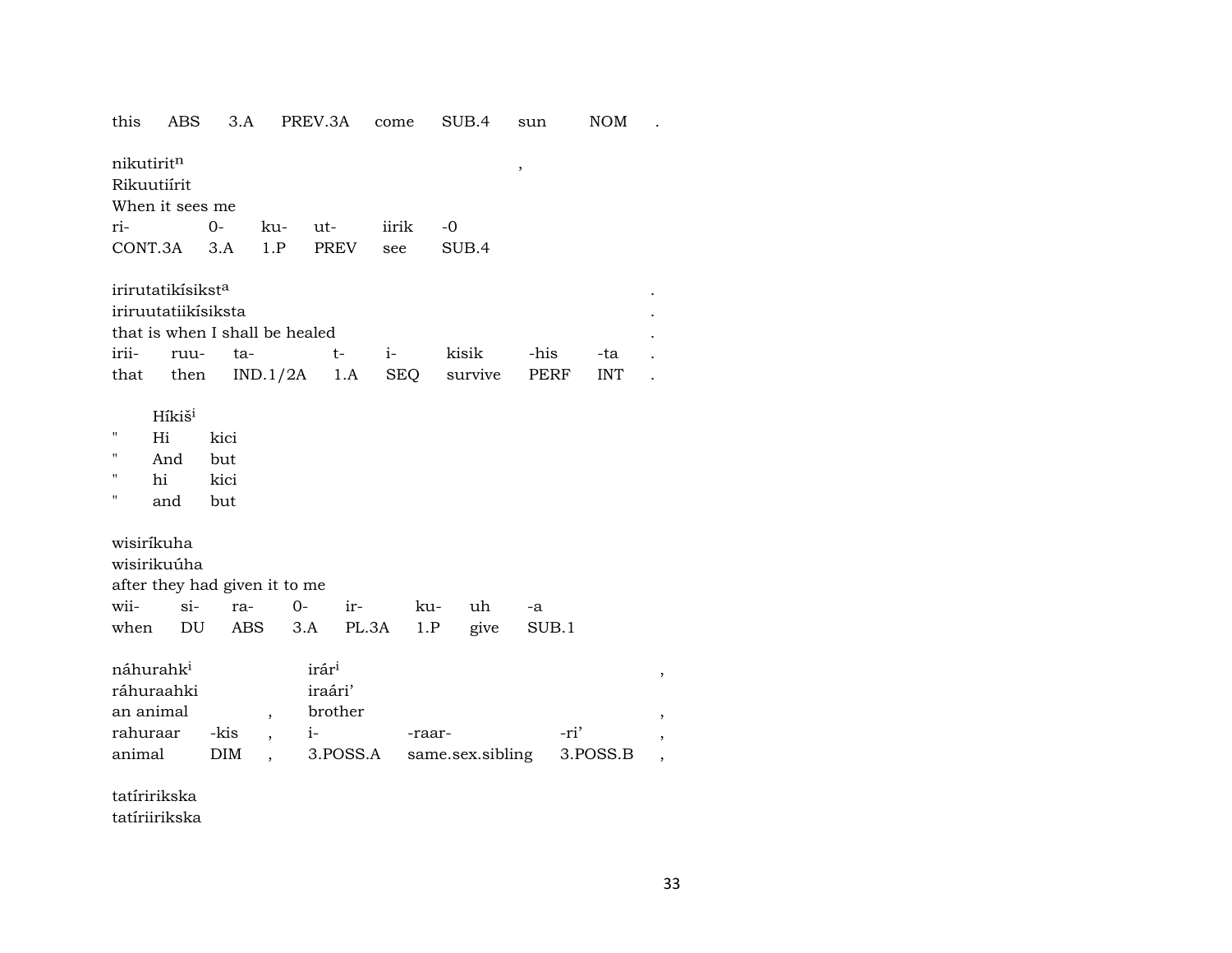| I had it inside                                                                            |                                                                                         |                   |                                  |                    |                                                  |                 |               |            |            |           |             |
|--------------------------------------------------------------------------------------------|-----------------------------------------------------------------------------------------|-------------------|----------------------------------|--------------------|--------------------------------------------------|-----------------|---------------|------------|------------|-----------|-------------|
| ta-                                                                                        | $t-$                                                                                    | ir-               |                                  | ri-                |                                                  | uur-            | $i-$          |            | uks-       | kaa       | $-0$        |
| IND.1/2A                                                                                   | 1.A                                                                                     |                   | POSS.1/2A                        |                    | PHYS.POSS                                        | POSS.A          |               | <b>SEQ</b> | <b>AOR</b> | be.inside | <b>PERF</b> |
| $\overline{\phantom{a}}$                                                                   | nahurakíripak <sup>i</sup><br>rahuraahkiripahki<br>a small animal<br>rahuraar<br>animal | small             | kiripah.kis                      | rahuraar<br>animal | nahuraríhari<br>ráhuraarihari'<br>a young animal | iharii<br>young |               |            |            |           |             |
| tíwaruksti                                                                                 |                                                                                         |                   |                                  |                    |                                                  |                 |               |            |            |           |             |
| Tíwaaruksti'                                                                               |                                                                                         |                   |                                  |                    |                                                  |                 |               |            |            |           |             |
| It was mysterious                                                                          |                                                                                         |                   |                                  |                    |                                                  |                 |               |            |            |           |             |
| ti-                                                                                        | $0-$                                                                                    | waarukstii        |                                  | $-0$               |                                                  |                 |               |            |            |           |             |
| IND.3A                                                                                     | 3.A                                                                                     | be.holy           |                                  | PERF               |                                                  |                 |               |            |            |           |             |
| Tíiriraštaks <sup>u</sup><br>Ti'iriiráctaksu<br>Here where I was shot<br>tii-<br>here      | irii-<br>where                                                                          | ra-<br><b>ABS</b> | t-<br>1.A                        | cak<br>shoot       | -his<br><b>PERF</b>                              | uu<br>be        | $-0$<br>SUB.4 |            |            |           |             |
| hirikusiríkuštaríp <sup>u</sup>                                                            |                                                                                         |                   |                                  |                    |                                                  |                 |               |            |            |           |             |
| hi                                                                                         | rikusiriíkuctariípu                                                                     |                   |                                  |                    |                                                  |                 |               |            |            |           |             |
| and                                                                                        |                                                                                         |                   | that is where they tied it to me |                    |                                                  |                 |               |            |            |           |             |
| hi                                                                                         | riku-                                                                                   | $si$ -            | ra-                              | $O -$              | ir-                                              | ku-             | ut-           |            | tariik.wuh | $-0$      |             |
| and                                                                                        | that.is                                                                                 | DU                | <b>ABS</b>                       | 3.A                | PL.3A                                            | 1.P             | <b>PREV</b>   | tie        |            | PERF      |             |
| irári<br>$\overline{\phantom{a}}$<br>iraári'<br>$\overline{\phantom{a}}$<br>$i-$<br>$\, ,$ | brother                                                                                 | -raar-            |                                  |                    | -ri'                                             |                 |               |            |            |           |             |
|                                                                                            | 3.POSS.A                                                                                |                   | same.sex.sibling                 |                    | 3.POSS.B                                         |                 |               |            |            |           |             |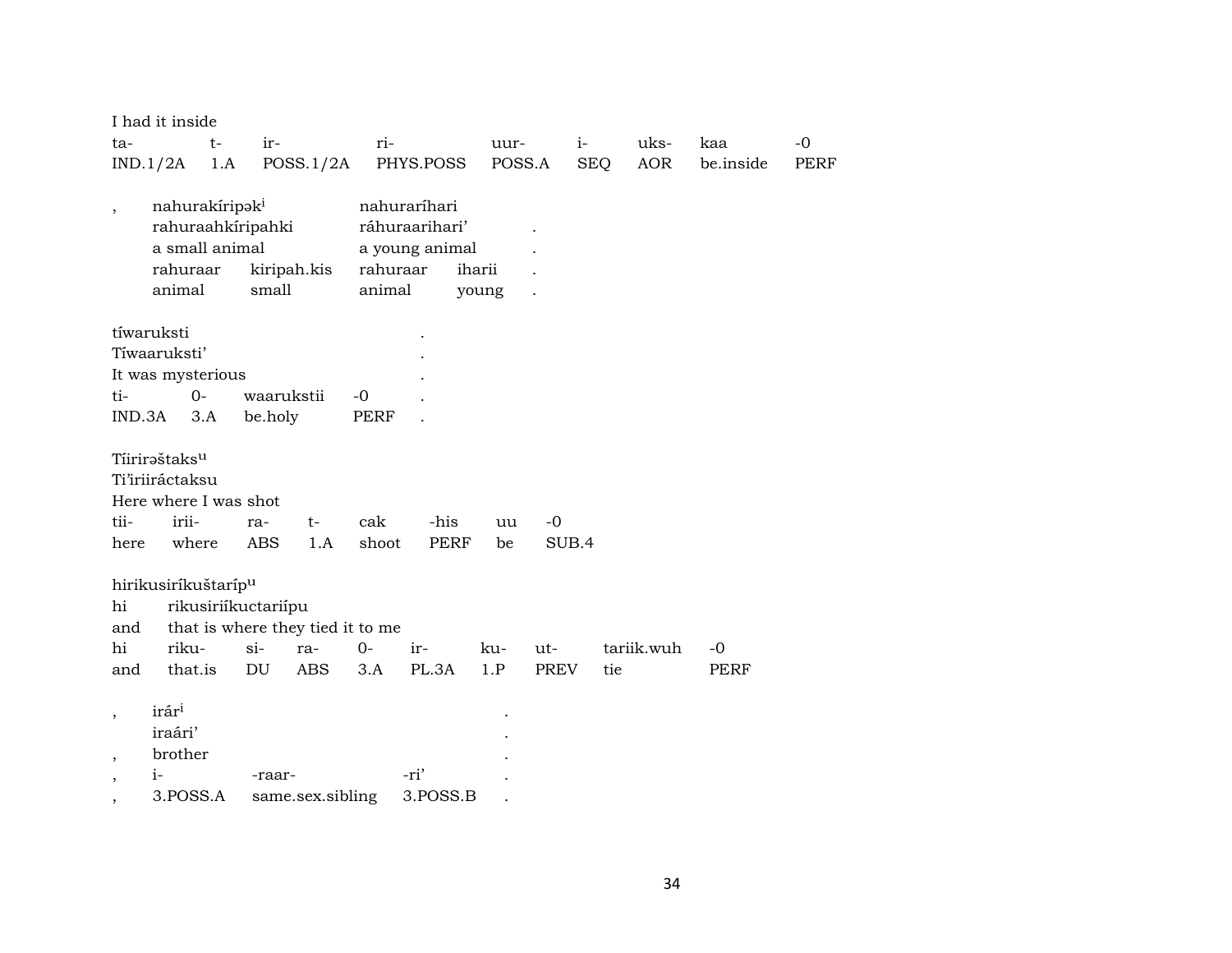| Kutúkukaratkúši <sup>a</sup>                  |               |             |                    |             |             |                          |                                        |                 |                           |      |            |             |       |
|-----------------------------------------------|---------------|-------------|--------------------|-------------|-------------|--------------------------|----------------------------------------|-----------------|---------------------------|------|------------|-------------|-------|
| Kutuú                                         |               |             |                    |             |             | kukaraatkúci'a           |                                        |                 |                           |      |            |             |       |
| It seemed                                     |               |             |                    |             |             | I had nothing wrong      |                                        |                 |                           |      |            |             |       |
| ku-                                           | ti-           | $O -$       | uu                 | $-0$        | ku-         | ka-                      | ra-                                    | $t-$            | ku-                       | ut-  | $i-$       | $\mathbf 0$ | -a    |
| INF.B                                         | IND.3A        | 3.A         | be                 | <b>PERF</b> | <b>INDF</b> | <b>NEG</b>               | INF.A                                  | 1.A             | $\textsf{INF}.\textsf{B}$ | PREV | <b>SEQ</b> | be          | SUB.1 |
|                                               |               |             |                    |             |             |                          |                                        |                 |                           |      |            |             |       |
| wiratištaríp <sup>i</sup>                     |               |             |                    |             |             |                          |                                        |                 |                           |      |            |             |       |
| wiratictariipi                                |               |             |                    |             |             |                          |                                        |                 |                           |      |            |             |       |
| after I had it tied                           |               |             |                    |             |             |                          |                                        |                 |                           |      |            |             |       |
| wii-                                          | ra-           | ir-<br>$t-$ |                    |             | ut-         | tariik                   | -wi                                    |                 |                           |      |            |             |       |
| when                                          | <b>ABS</b>    | 1.A         | PREV.1/2A          |             | PREV        | be.tied                  | SUB.L                                  |                 |                           |      |            |             |       |
|                                               |               |             |                    |             |             |                          |                                        |                 |                           |      |            |             |       |
| Ariwáki                                       |               |             |                    |             |             |                          | $\boldsymbol{\mathcal{C}}$<br>Náwa     |                 |                           |      |            |             |       |
| $\mathbf{A}$                                  | rihwáki'      |             |                    |             |             | $\, ,$                   | $\boldsymbol{\mathcal{U}}$<br>Ráwa     |                 |                           |      |            |             |       |
| And                                           | they said     |             |                    |             |             | $\ddot{\cdot}$           | $\mathcal{C}\mathcal{C}$<br><b>Now</b> |                 |                           |      |            |             |       |
|                                               | $O -$         |             |                    |             |             |                          | $\pmb{\mathsf{H}}$                     |                 |                           |      |            |             |       |
| ra-<br>a                                      |               | ir-         |                    | waki        | $-0$        | $\cdot$                  | rawa<br>Π.                             |                 |                           |      |            |             |       |
| and                                           | ABS<br>3.A    |             | PL.3A              | say.PL      | <b>PERF</b> | $\overline{\phantom{a}}$ | $\operatorname{now}$                   |                 |                           |      |            |             |       |
|                                               |               |             |                    |             |             |                          |                                        |                 | $\mathbf{H}$              |      |            |             |       |
| witahisahu                                    |               |             |                    |             |             |                          |                                        |                 | $\pmb{\mathsf{H}}$        |      |            |             |       |
| witahiisaahu'                                 |               |             |                    |             |             |                          |                                        |                 | $\mathbf{H}$              |      |            |             |       |
| dawn is coming                                |               |             |                    |             |             |                          |                                        |                 | $\mathbf{H}$              |      |            |             |       |
| wi-                                           | ti-           | $O -$       | a-                 |             | hiis-       | $\mathbf{a}$             | -:hus                                  |                 |                           |      |            |             |       |
| QUOT                                          | IND.3A        | 3.A         | PREV.3A            |             | morning     | come                     | <b>IMPF</b>                            |                 | $\blacksquare$            |      |            |             |       |
|                                               |               |             |                    |             |             |                          |                                        |                 |                           |      |            |             |       |
| Níhuksu                                       |               | irírutahu   |                    |             |             |                          |                                        |                 |                           |      |            |             |       |
| Ríhuksu'                                      |               | iriiruútahu |                    |             |             |                          |                                        |                 |                           |      |            |             |       |
| Only                                          |               |             | its being that way |             |             |                          |                                        |                 |                           |      |            |             |       |
| rihuks                                        | $-u^{\prime}$ | irii-       | ra-                | $0-$        | ut-         | $\mathbf{0}$             | $-a$                                   | -hus            |                           |      |            |             |       |
| alone                                         | $\rm{NOM}$    | that        | <b>ABS</b>         | 3.A         | <b>PREV</b> | be                       | SUB.1                                  | <b>IMPF.SUB</b> |                           |      |            |             |       |
|                                               |               |             |                    |             |             |                          |                                        |                 |                           |      |            |             |       |
| irár <sup>i</sup><br>$\overline{\phantom{a}}$ |               |             |                    |             |             | $\, ,$                   |                                        |                 |                           |      |            |             |       |
| iraári'                                       |               |             |                    |             |             |                          |                                        |                 |                           |      |            |             |       |
| brother<br>$\overline{\phantom{a}}$           |               |             |                    |             |             | $\overline{\phantom{a}}$ |                                        |                 |                           |      |            |             |       |
| $i-$                                          |               | -raar-      |                    |             | -ri'        |                          |                                        |                 |                           |      |            |             |       |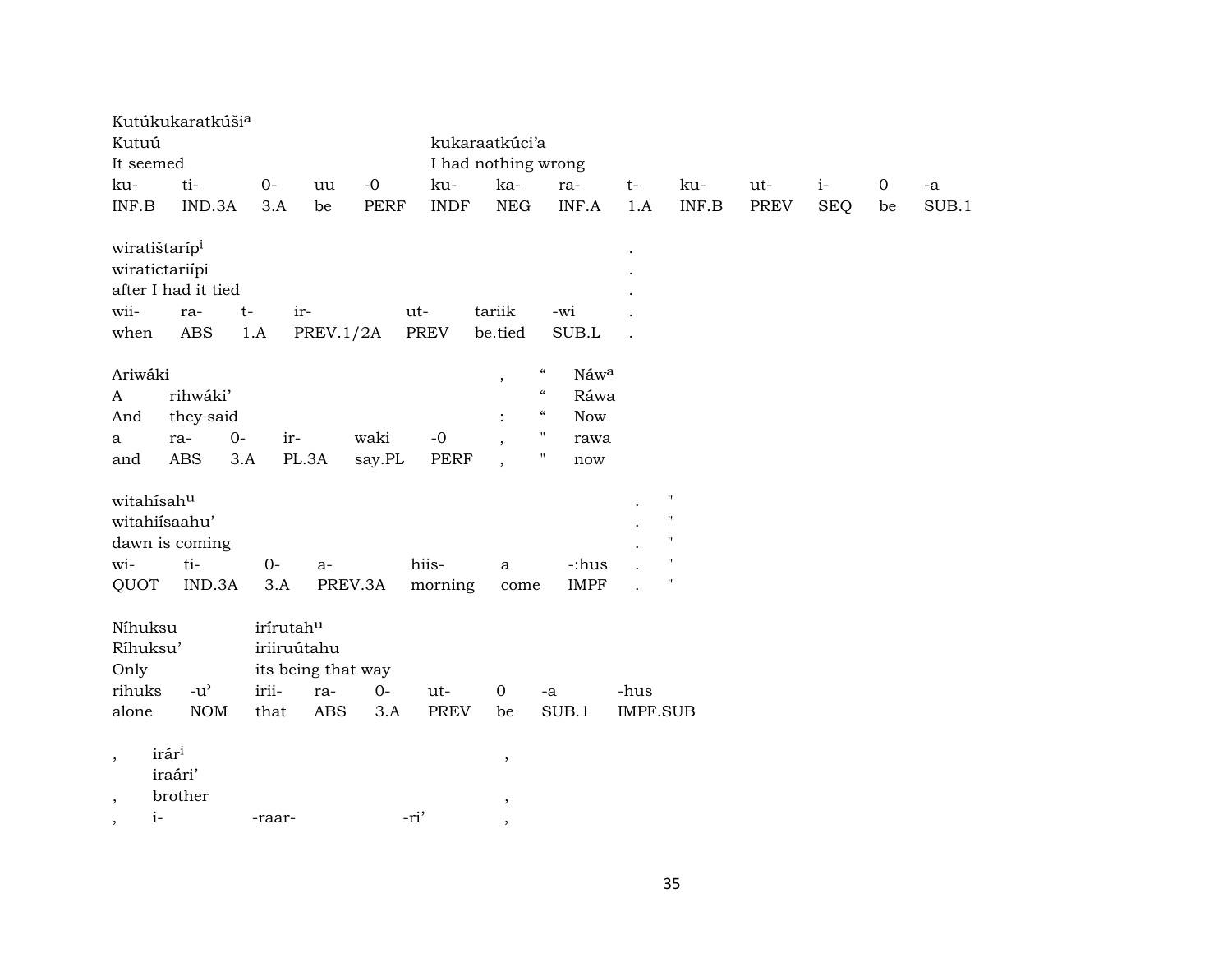same.sex.sibling 3.POSS.A 3.POSS.B  $\overline{\phantom{a}}$  $\overline{\phantom{a}}$ 

tuhisurúhaksitit

tuuhiisúruuhaksitit

it was beginning to dawn

|  |  |                                                          | -his -itik |  |
|--|--|----------------------------------------------------------|------------|--|
|  |  | IND.3A 3.A PREV dawn.twilight extend.in.a.line PERF INCH |            |  |

 $\,$  ,

hiritawašítit<sup>n</sup>  $\overline{\phantom{a}}$ 

> hi riitawacítit

I went out and

| hi  | rii- | $+ -$ | awacitik |      |
|-----|------|-------|----------|------|
| and | ASSR | 1.A   | go.out   | PERF |

| irírawak <sup>a</sup> |     |      |                                      |    | ari̇̃sit <sup>n</sup> sákūr <sup>u</sup> |           |      |
|-----------------------|-----|------|--------------------------------------|----|------------------------------------------|-----------|------|
| iriirawaáka           |     |      |                                      |    | ariísit                                  | sákuuru'  |      |
| what he said          |     |      |                                      |    | himself                                  | Sun       |      |
| irii-                 | ra- | $O-$ | waak                                 | -a | ariisit                                  | sakur -u' |      |
|                       |     |      | what ABS 3.A say.SUB SUB.1 one's.own |    |                                          | sun       | NOM. |
|                       |     |      |                                      |    |                                          |           |      |

| irírawak <sup>a</sup> |     |      |                            |    | $\epsilon$        |
|-----------------------|-----|------|----------------------------|----|-------------------|
| iriírawaaka           |     |      |                            |    | $\epsilon$        |
| what he said          |     |      |                            |    | $\epsilon$        |
| irii-                 | ra- | $O-$ | waak                       | -а | $^{\prime\prime}$ |
|                       |     |      | what ABS 3.A say.SUB SUB.1 |    |                   |

Kasušiwiua

Kaasuciwi'uu'a

| You must turn in the direction |  |  |  |                                       |  |  |  |  |  |
|--------------------------------|--|--|--|---------------------------------------|--|--|--|--|--|
|                                |  |  |  | kaas- s- ut- i- wi.uu.aar -0          |  |  |  |  |  |
|                                |  |  |  | POT.2A 2.A PREV SEQ turn.to.face PERF |  |  |  |  |  |

tiirirəsakáhu ti'iriirasaakahu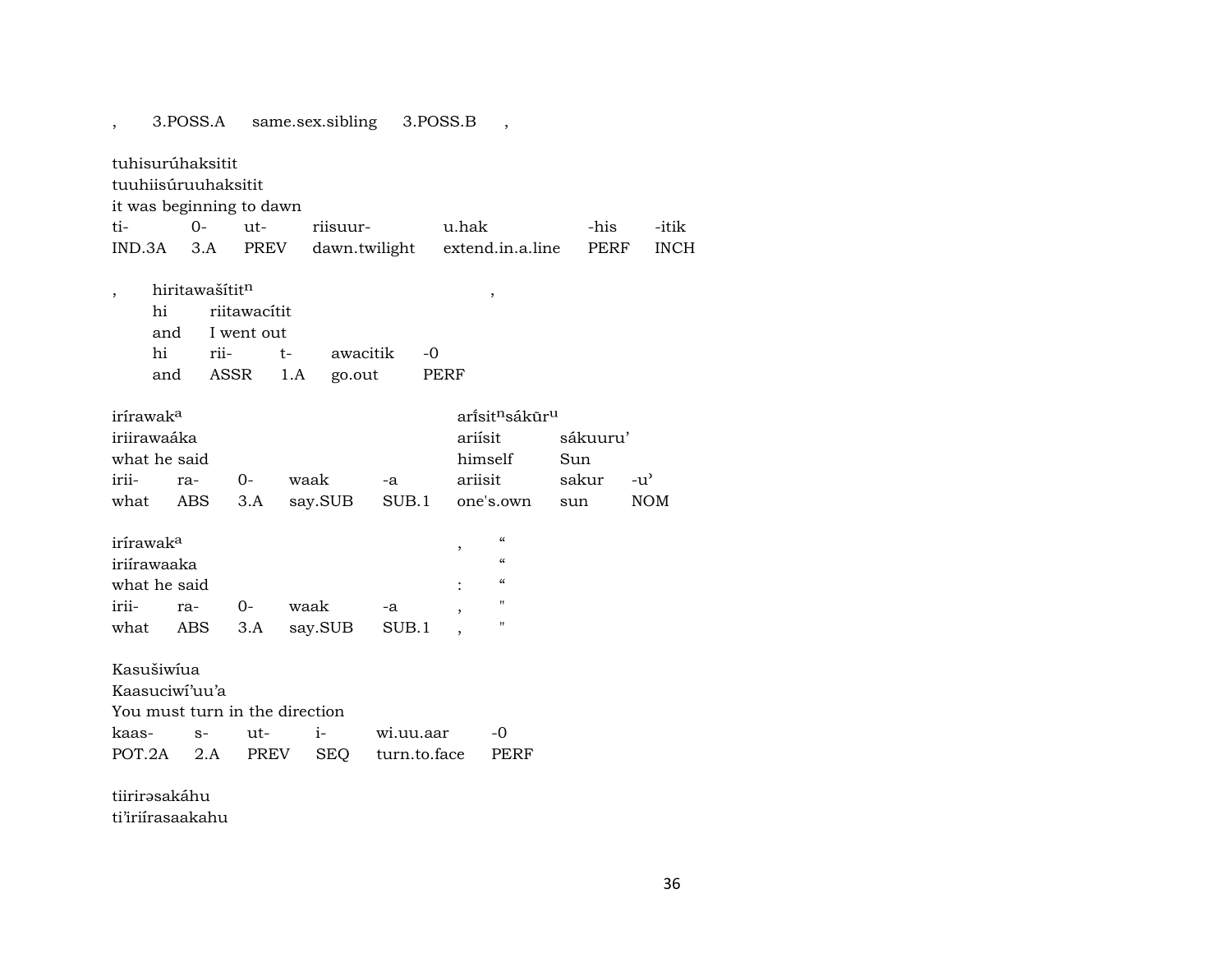|                                                             |                                             | here where the sun is coming                                                                                |              |                  |                              |       |                            |                                                                                          |          |             |
|-------------------------------------------------------------|---------------------------------------------|-------------------------------------------------------------------------------------------------------------|--------------|------------------|------------------------------|-------|----------------------------|------------------------------------------------------------------------------------------|----------|-------------|
| tii-                                                        | irii-                                       | ra-                                                                                                         | $0-$         | a-               |                              | saak- | a                          | -hus                                                                                     |          |             |
| here                                                        | where                                       | <b>ABS</b>                                                                                                  | 3.A          | PREV.3A          |                              | sun   | come                       | IMPF.SUB                                                                                 |          |             |
| Η<br>Н<br>н<br>11<br>П                                      | riku-<br>that.is                            | Nikutatutpiú <sup>a</sup><br>Rikutatutpi'uú'a<br>That is the direction in which I turned<br>ta-<br>IND.1/2A |              | $t-$<br>1.A      | $ut-$<br>PREV                |       | wi.uu.aar<br>turn.to.face  | -0<br><b>PERF</b>                                                                        | ,<br>,   |             |
| irár <sup>i</sup><br>iraári'<br>brother<br>$i-$<br>3.POSS.A |                                             | -raar-<br>same.sex.sibling                                                                                  |              | -ri'<br>3.POSS.B | $\, ,$<br>$^\mathrm{,}$      |       |                            |                                                                                          |          |             |
| hi<br>and<br>hi<br>and                                      | hirušakuríwiš<br>ruhcakúriwic<br>ra-<br>ABS | the sun appeared<br>0-<br>3.A                                                                               | uur-<br>PREV | sakur-<br>sun    | hiwihc<br>appear             |       | $-0$<br>PERF               | $\,$<br>$\overline{\phantom{a}}$<br>$\overline{\phantom{a}}$<br>$\overline{\phantom{a}}$ |          |             |
| irár <sup>i</sup><br>iraári'<br>brother<br>$i-$<br>3.POSS.A |                                             | -raar-<br>same.sex.sibling                                                                                  |              | -ri'<br>3.POSS.B | ,<br>$\, ,$<br>$^\mathrm{,}$ |       |                            |                                                                                          |          |             |
|                                                             | narutisakuhkataúkutn                        | raaruutisakuhkáta'uukut<br>then the sun just struck (ie shone on) it                                        |              |                  |                              |       |                            |                                                                                          |          |             |
| raa-                                                        | ruu-                                        | ti-                                                                                                         | $0-$         | sakur-           | kata-                        |       |                            |                                                                                          | uukuk    | $-0$        |
| just                                                        | then                                        | IND.3A                                                                                                      | 3.A          | sun              |                              |       | against.a.vertical.surface |                                                                                          | get.into | <b>PERF</b> |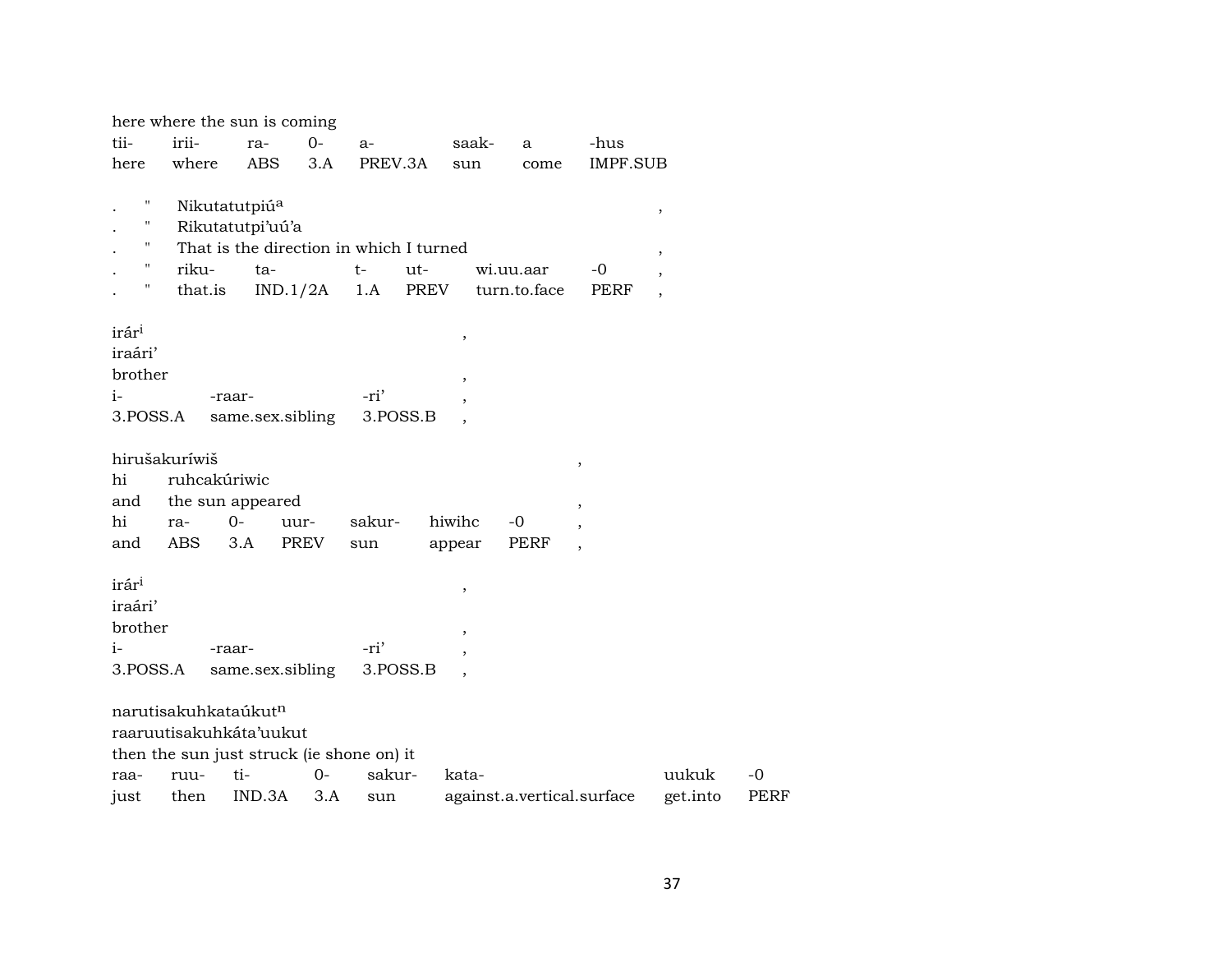| iriráštuks <sup>u</sup> |         |       |       |      |    |       |   |
|-------------------------|---------|-------|-------|------|----|-------|---|
| iriiráctaksu            |         |       |       |      |    |       | ٠ |
| where I was shot        |         |       |       |      |    |       | ٠ |
| irii-                   | ra-     | $+ -$ | cak   | -his | uu | $-()$ |   |
| where                   | ABS 1.A |       | shoot | PERF | be | SUB.4 |   |

| hírətkət <sup>n</sup> |                 |      |                   | nitutpíu <sup>a</sup> |     |                                |           |  |  |  |  |
|-----------------------|-----------------|------|-------------------|-----------------------|-----|--------------------------------|-----------|--|--|--|--|
| Hi                    | rátkat          |      | riitutpi'uu'a     |                       |     |                                |           |  |  |  |  |
|                       | And after wards |      | I did turn around |                       |     |                                |           |  |  |  |  |
| hi                    | rat-            | -kat | rii-              | $t -$                 | ut- | wi.uu.aar                      | $-\Omega$ |  |  |  |  |
| and                   | afterwards      |      |                   |                       |     | LOC ASSR 1.A PREV turn.to.face | PERF      |  |  |  |  |

| ırırıra             |     |      |                     |       |      |       |  |
|---------------------|-----|------|---------------------|-------|------|-------|--|
| iriíriira           |     |      |                     |       |      |       |  |
| where it was coming |     |      |                     |       |      |       |  |
| irii-               | ra- | $O-$ | а-                  | $ir-$ | a    | -0    |  |
| where               |     |      | ABS 3.A PREV.3A OBV |       | come | SUB.4 |  |

| -raar- | -ri' |                                      |
|--------|------|--------------------------------------|
|        |      |                                      |
|        |      | 3. POSS.A same.sex.sibling 3. POSS.B |

 $\,$  $\bullet$  $\langle \cdot \rangle$  $\mathcal{A}^{\pm}$ 

|  | narutikušisakuhúkuət <sup>n</sup>    |  |  |                          |  |
|--|--------------------------------------|--|--|--------------------------|--|
|  | Raaruutikucisakuhuúku'at             |  |  |                          |  |
|  | Then the sun just went into my mouth |  |  |                          |  |
|  |                                      |  |  | sakur- huuk.u.at         |  |
|  | just then IND.3A 3.A 1.P BEN SEO sun |  |  | go.into.one's.mouth PERF |  |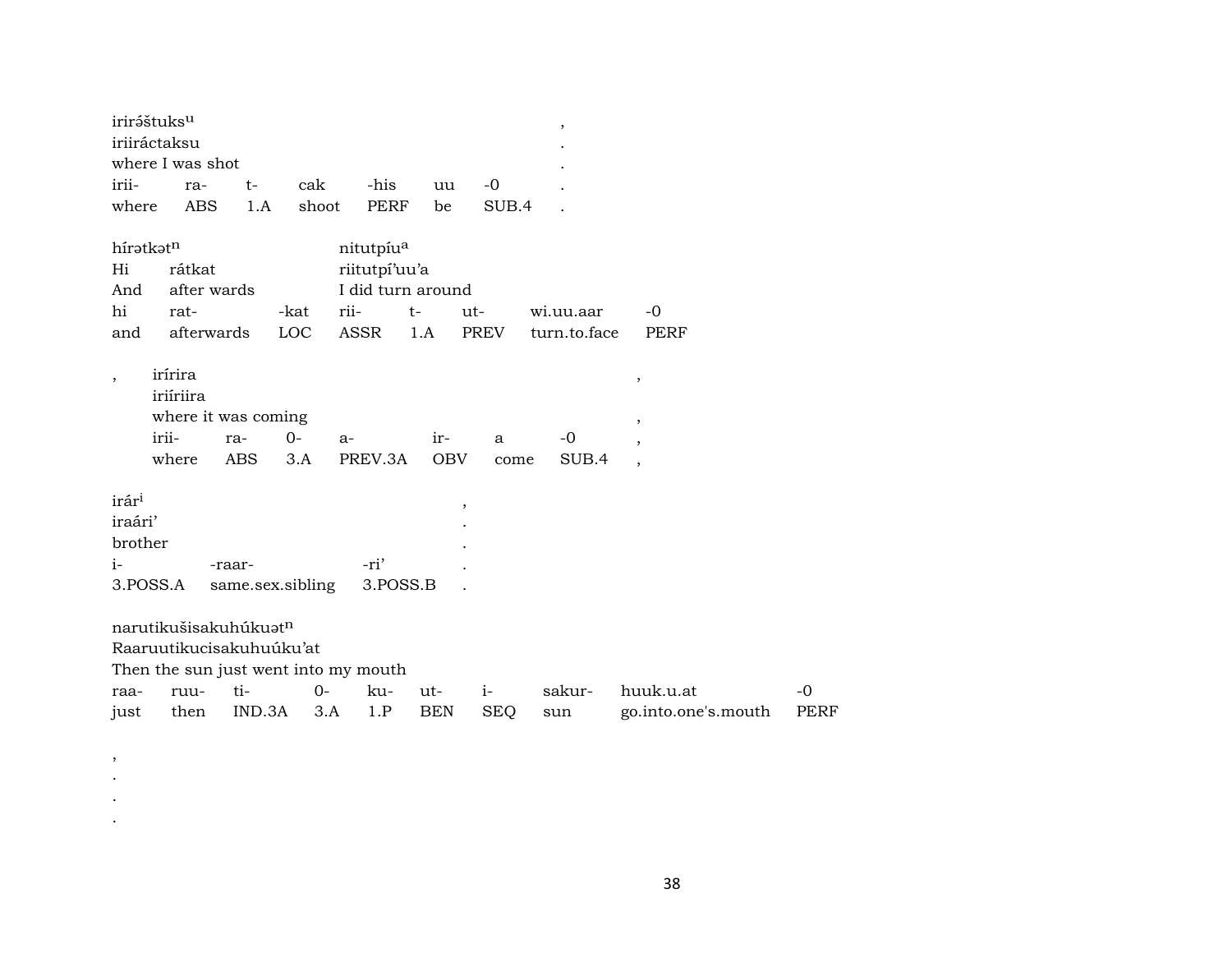| hawákukaratkúši <sup>a</sup><br>Hawá<br>Also<br>haawa<br>also                                                                 | ku-<br><b>INDF</b>                           | kukaraatkúci'a<br>ka-<br>NEG                     | there was nothing wrong with me<br>ra-<br>INF.A | $t-$<br>1.A | ku-<br>INF.B           | ut-<br>PREV   | $i-$<br><b>SEQ</b> | 0<br>be | -a<br>SUB.1 |
|-------------------------------------------------------------------------------------------------------------------------------|----------------------------------------------|--------------------------------------------------|-------------------------------------------------|-------------|------------------------|---------------|--------------------|---------|-------------|
| irár <sup>i</sup><br>iraári'<br>brother<br>$i-$                                                                               | 3.POSS.A                                     | -raar-                                           | same.sex.sibling                                | -ri'        | 3.POSS.B               |               |                    |         |             |
| Hiruirirutátiwaku<br>Hiru<br>Then<br>hiruu<br>then                                                                            | iriruutatiwáku'<br>irii-<br>then             | thereupon I did say<br>ruu-<br>then              | $ta-$<br>$IND.1/2A$ 1.A                         | $t-$        | $i-$<br><b>SEQ</b>     | waka'u<br>say | -0                 | PERF    | ,<br>,      |
| $\boldsymbol{\zeta}\boldsymbol{\zeta}$<br>Náw <sup>a</sup><br>4<br>Ráwa<br>$\epsilon\epsilon$<br>Now<br>н<br>rawa<br>П<br>now | $\ddot{\phantom{0}}$<br>$\ddot{\phantom{0}}$ | kúrau<br>kúraa'u'<br>doctors,<br>kuraa<br>doctor | $-u^{\prime}$<br><b>NOM</b>                     |             |                        |               |                    |         |             |
| suhuratáwaruka<br>suhuurattáwaruka<br>you can at last have sleight-of-hand<br>i-<br>$CONT.1/2A$ 2.A finally $1/2.PL$          | $S-$                                         | uhur-                                            | rak-                                            |             | tawaruk.aar<br>perform | -0            | PERF               |         |             |

hawákukarisirákašiks

.

Hawá kukariisiraákaciks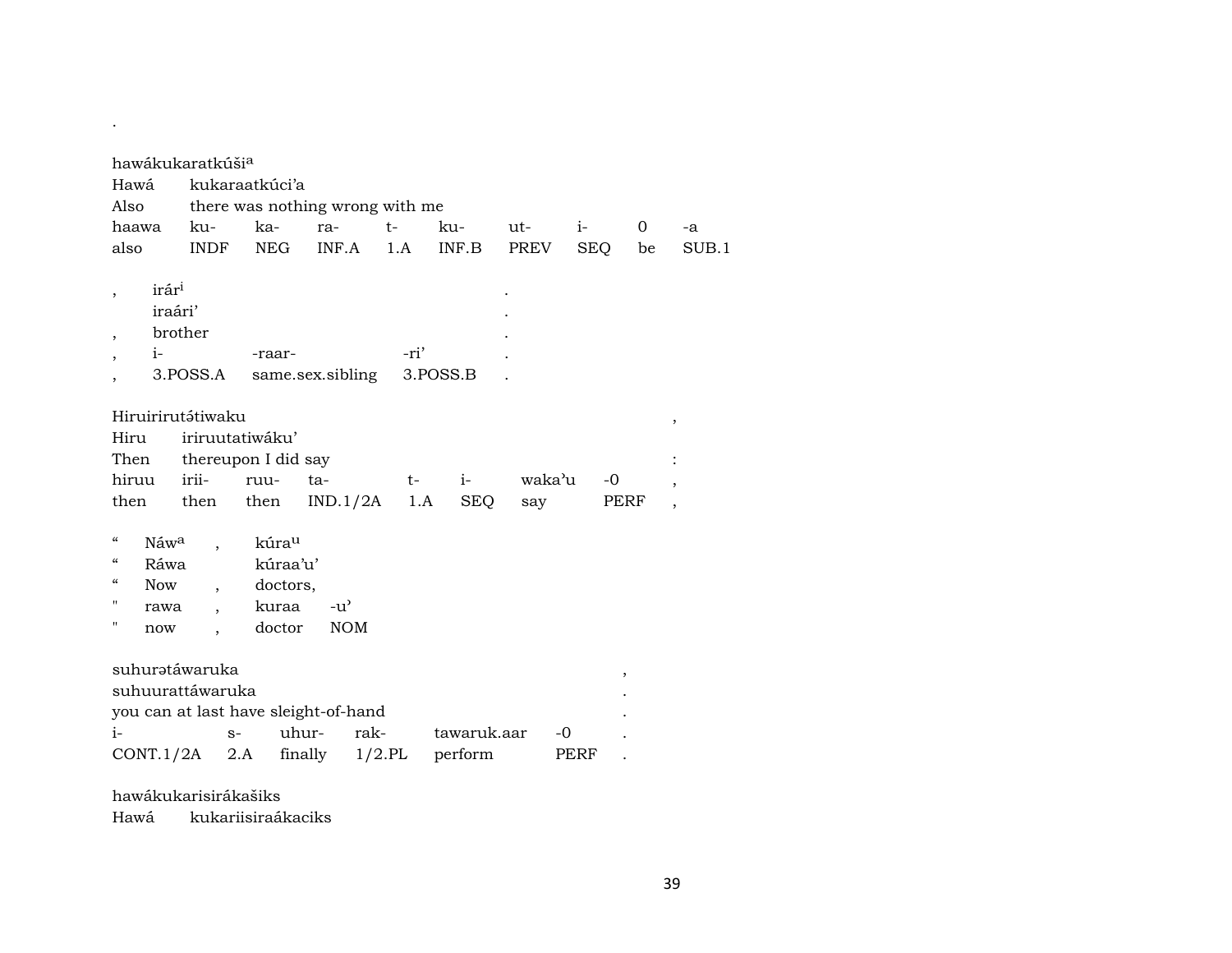| Also                          |                          | Don't think anything of it    |                                     |            |                     |             |            |                    |             |
|-------------------------------|--------------------------|-------------------------------|-------------------------------------|------------|---------------------|-------------|------------|--------------------|-------------|
| haawa                         | ku-                      | kara-                         | $i-$                                |            | $S-$                | $i-$        | rak-       | aciks              | $-0$        |
| also                          | <b>INDF</b>              | NEG                           |                                     | CONT.1/2A  | 2.A                 | SEQ         | $1/2$ .PL  | think.of           | <b>PERF</b> |
|                               |                          |                               |                                     |            |                     |             |            |                    |             |
|                               | witatíkisitn             |                               |                                     |            |                     |             |            |                    |             |
|                               | Witatiíkisit             |                               |                                     |            |                     |             |            |                    |             |
|                               | I am alive now           |                               |                                     |            |                     |             |            |                    |             |
| wii-                          | ta-                      |                               | $t-$                                | $i-$       | kisik               | $-0$        |            |                    |             |
| now                           |                          | IND.1/2A                      | 1.A                                 | <b>SEQ</b> | survive             | PERF        |            |                    |             |
|                               |                          |                               |                                     |            |                     |             |            |                    |             |
| witatparíhusta                |                          |                               |                                     |            |                     |             |            | $\pmb{\mathsf{H}}$ |             |
| Witatpariíhusta               |                          |                               |                                     |            |                     |             |            | $\pmb{\mathsf{H}}$ |             |
|                               |                          | I am going to walk around     |                                     |            |                     |             |            | $\pmb{\mathsf{H}}$ |             |
| wi-                           | ta-                      | $t-$                          | warii                               |            |                     | -:hus       | -ta        | $\pmb{\mathsf{H}}$ |             |
| QUOT                          | IND.1/2A                 | 1.A                           |                                     |            | be.going.about.IMPF | <b>IMPF</b> | <b>INT</b> |                    |             |
| Náwa                          | $\overline{\phantom{a}}$ | kúrau                         |                                     |            |                     |             |            |                    |             |
| Ráwa                          |                          | kúraa'u'                      |                                     |            |                     |             |            |                    |             |
| Now                           |                          | doctors                       |                                     |            |                     |             |            |                    |             |
| rawa                          |                          | kuraa                         | $-u$ <sup><math>\prime</math></sup> |            |                     |             |            |                    |             |
| now                           |                          | doctor                        | <b>NOM</b>                          |            |                     |             |            |                    |             |
|                               |                          |                               |                                     |            |                     |             |            |                    |             |
| hiratatatiríspiš <sup>a</sup> |                          |                               |                                     |            |                     |             |            |                    |             |
| hi                            |                          | raatatatiiríspica'            |                                     |            |                     |             |            |                    |             |
| and                           |                          | groups of people just arrived |                                     |            |                     |             |            |                    |             |
| hi                            | raa-                     | ti-                           | 0-                                  | $a-$       |                     | tatiir.his- | wic.a      | $-0$               |             |
| and                           | just                     | IND.3A                        | 3.A                                 | PREV.3A    |                     | in.a.group  | arrive     | <b>PERF</b>        |             |

 $\overline{\phantom{a}}$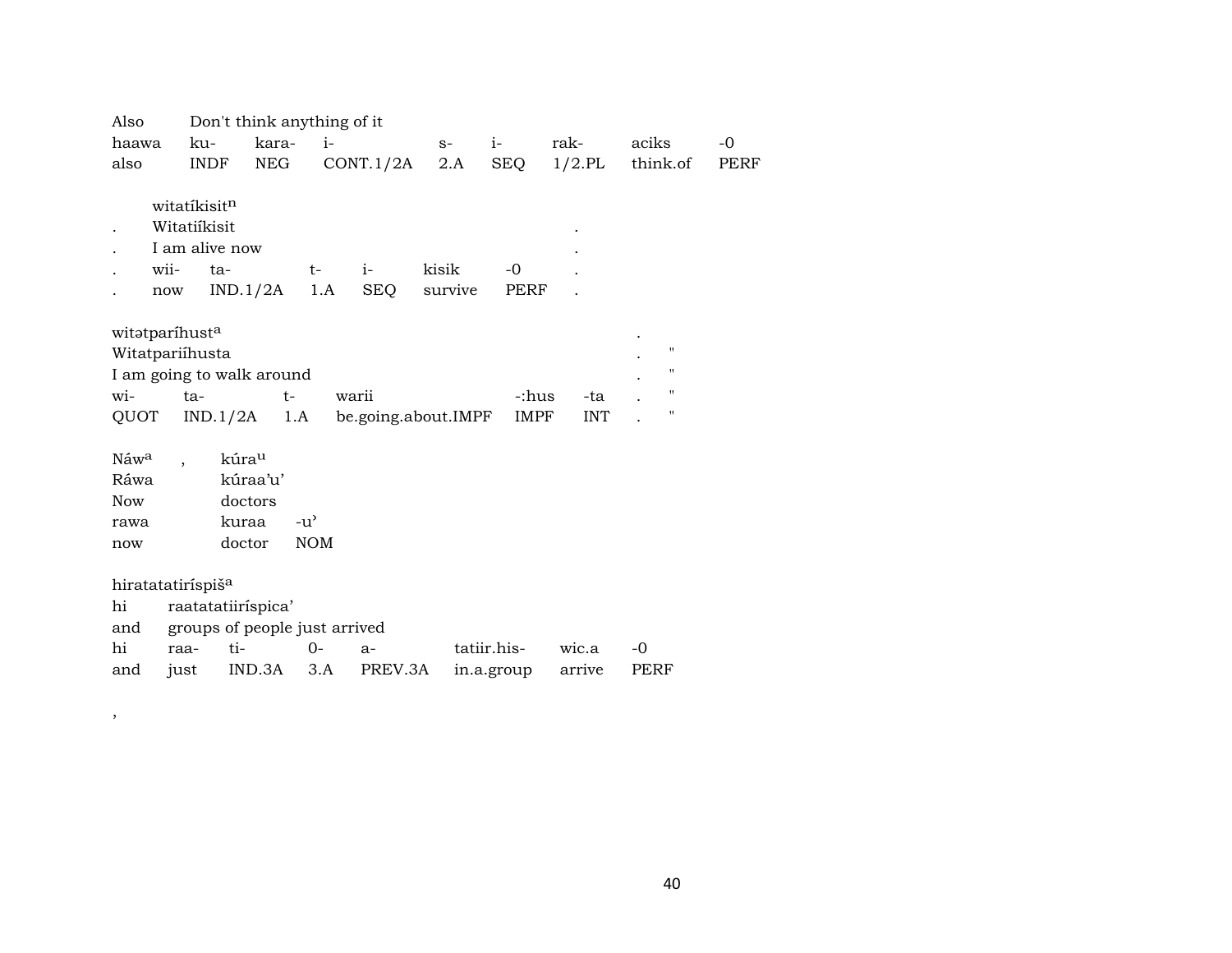| when they were shaking my hand                                                                                                                                                                                                                                                                                                                     |                 |
|----------------------------------------------------------------------------------------------------------------------------------------------------------------------------------------------------------------------------------------------------------------------------------------------------------------------------------------------------|-----------------|
| $si-$<br>$O -$<br>$0-$<br>wii-<br>iks-<br>ra-<br>ir-<br>ku-<br>ut-<br>uurikuk<br>-hus                                                                                                                                                                                                                                                              |                 |
| DU<br>3.A<br><b>ABS</b><br>3.A<br>PL.3A<br>1.P<br><b>PREV</b><br>when<br>hand<br>catch                                                                                                                                                                                                                                                             | <b>IMPF.SUB</b> |
| $\boldsymbol{\zeta}\boldsymbol{\zeta}$<br>iritáku<br>Titaku<br>$\overline{\phantom{a}}$<br>$\, ,$<br>$\boldsymbol{\mathcal{C}}$<br>rittáku'<br>Tiítaku<br>$\mathbf{I}$<br>$\epsilon$<br>And<br>I did say<br>Here<br>rii-<br>tii-<br>$-0$<br>-taku<br>$t-$<br>taka'u<br>i<br>$\, ,$<br>Ħ<br>LOC<br>ASSR<br><b>PERF</b><br>this<br>and<br>1.A<br>say |                 |
| kakatkasahista<br>kaakatkaasáhista<br>I am not going to lie inside<br>kaaka-<br>$t-$<br>kaa-<br>-his<br>-ta<br>sa<br>NEG.IND.1/2A<br>1.A<br>inside<br>be.lying<br>PERF<br><b>INT</b>                                                                                                                                                               |                 |
| hirutátuhta                                                                                                                                                                                                                                                                                                                                        |                 |
| Hiru<br>tátuhta                                                                                                                                                                                                                                                                                                                                    |                 |
| There<br>I am going to go                                                                                                                                                                                                                                                                                                                          |                 |
| hiruu<br>ta-<br>$t-$<br>uh<br>-ta                                                                                                                                                                                                                                                                                                                  |                 |
| there<br>IND.1/2A<br>1.A<br>go.INT<br><b>INT</b>                                                                                                                                                                                                                                                                                                   |                 |
| iriratakárik <sup>u</sup><br>hi<br>iriiraatakáriku<br>hi<br>where I have my home<br>and<br>hi<br>irii-<br>akaar.ri.kus<br>$-0$<br>ra-<br>$t-$<br>ABS<br>1.A<br>have.a.home<br>SUB.4<br>where<br>and                                                                                                                                                |                 |
| irihiítkasa<br>$\blacksquare$                                                                                                                                                                                                                                                                                                                      |                 |
| $\mathbf{H}$<br>irihii'itkaasa                                                                                                                                                                                                                                                                                                                     |                 |
| $\mathbf{H}$<br>I'll lie inside that other one                                                                                                                                                                                                                                                                                                     |                 |
| $^{\prime}$<br>hii-<br>$i-$<br>$-0$<br>irii-<br>t-<br>kaa-<br>sa                                                                                                                                                                                                                                                                                   |                 |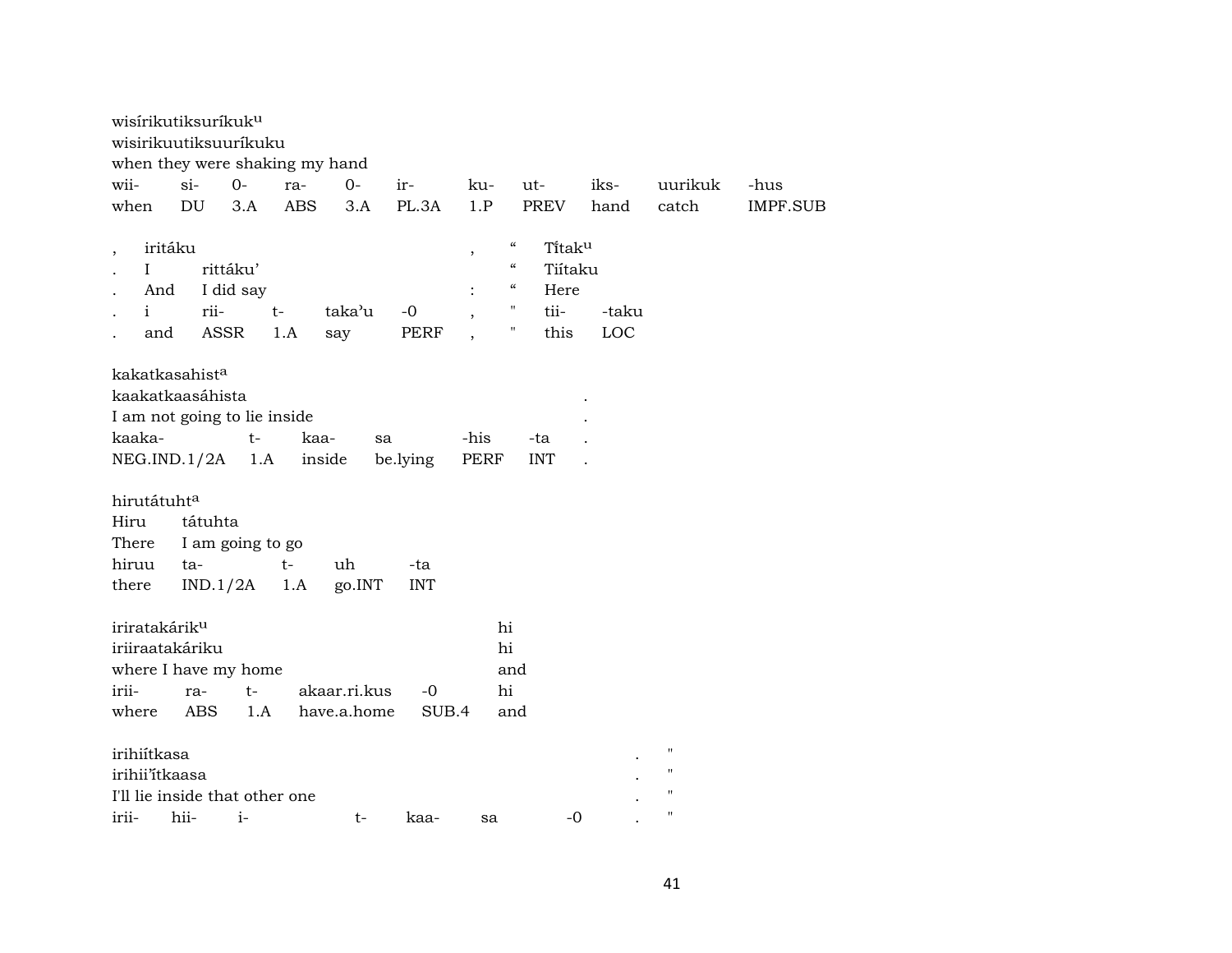| that                                                                    | other                                      |                              |               |                  | $CONT.1/2A$ 1.A inside | be.lying             | PERF                     | Ħ |
|-------------------------------------------------------------------------|--------------------------------------------|------------------------------|---------------|------------------|------------------------|----------------------|--------------------------|---|
| Náw <sup>a</sup><br>Ráwa                                                | $\overline{\phantom{a}}$                   | irár <sup>i</sup><br>iraári' |               |                  |                        |                      | $\, ,$                   |   |
| Now                                                                     | $\overline{\phantom{a}}$                   | brother                      |               |                  |                        |                      | $\overline{\phantom{a}}$ |   |
| rawa                                                                    |                                            | $i-$                         |               | -raar-           |                        | -ri'                 | $\overline{\phantom{a}}$ |   |
| now                                                                     |                                            | 3.POSS.A                     |               |                  | same.sex.sibling       | 3.POSS.B             |                          |   |
| nikutatúta<br>rikutatuúta<br>that is what I did<br>riku-                | ta-                                        | that.is $IND.1/2A$ 1.A       | $t-$          | ut-<br>PREV      | aar<br>do              | $\,$<br>$-0$<br>PERF |                          |   |
| aritíkisit <sup>n</sup><br>a<br>and<br>a<br>and                         | riitiíkisit<br>I was alive<br>rii-<br>ASSR | $t-$<br>1.A                  | $i-$<br>SEQ   | kisik<br>survive | $-0$<br>PERF           | $\,$<br>,            |                          |   |
| irár <sup>i</sup><br>iraári'<br>brother<br>$i-$<br>3.POSS.A             |                                            | -raar-<br>same.sex.sibling   |               | -ri'             | 3.POSS.B               |                      |                          |   |
| Kakatpáku<br>Kaakaatpáku'<br>I did not say it<br>kaaka-<br>NEG.IND.1/2A |                                            | $t-$<br>1.A                  | waka'u<br>say | $-0$             | ,<br>PERF              |                      |                          |   |

iwiahušárikut<sup>n</sup>, Iwi'ahuhcárikut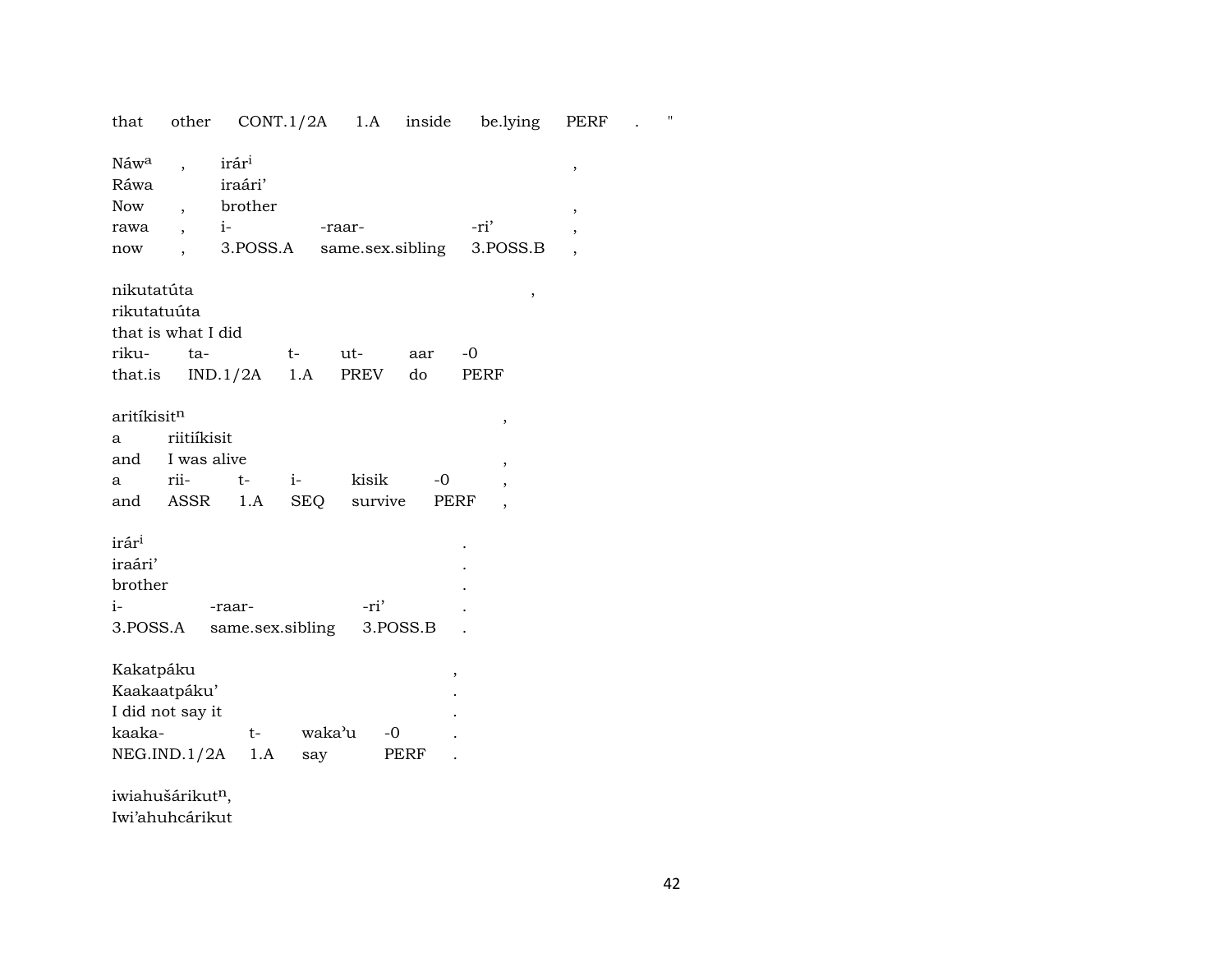| ii-<br>when              | wii-<br>when             | When he pulled it out<br>ar-<br>EV                                                    | ra-<br>ABS                   | $0-$<br>3.A       | uur-<br>PREV     | ca.ri.kuk<br>pull.out | $-0$<br>SUB.4 |           |             |
|--------------------------|--------------------------|---------------------------------------------------------------------------------------|------------------------------|-------------------|------------------|-----------------------|---------------|-----------|-------------|
| hi<br>and<br>hi          |                          | hikuha kawiháhkawírit <sup>n</sup><br>the arrowhead fell off                          | kuuhakawihaáhkawirit<br>$0-$ | kawi-             |                  | haahka                | wirik         | $-0$      |             |
| and                      | kuur-<br><b>DUB</b>      | ra-<br><b>ABS</b>                                                                     | 3.A                          | arrowhead         |                  | be.attached.to        | fall.out      | PERF      |             |
|                          |                          |                                                                                       |                              |                   |                  |                       |               |           |             |
|                          | akiwirukutikáwika        |                                                                                       |                              |                   |                  |                       |               |           |             |
| Aki                      |                          |                                                                                       | wiruukutikáwika              |                   |                  |                       |               |           |             |
| And here                 |                          |                                                                                       | now the arrowhead was inside |                   |                  |                       |               |           |             |
| $a-$                     | ki                       | wii-                                                                                  | ruu-                         | ku-               | ti-              | $O -$                 | kawi-         | kaa       | $-0$        |
| and                      | there                    | now                                                                                   | then                         | <b>INDF</b>       | IND.3A           | 3.A                   | arrowhead     | be.inside | <b>PERF</b> |
| $\overline{\phantom{a}}$ | tii-<br>here             | tiratkisikíštaw <sup>i</sup> .<br>tiratkisikíctawi.<br>here on my body.<br>ra-<br>ABS | $t-$<br>1.A                  | kisikit-<br>torso | ta<br>be.hanging | -wi<br>SUB.L          |               |           |             |
| Náw <sup>a</sup>         | $\ddot{\phantom{0}}$     | irár <sup>i</sup>                                                                     |                              |                   |                  |                       | $\, ,$        |           |             |
| Ráwa                     |                          | iraári'                                                                               |                              |                   |                  |                       |               |           |             |
| Now                      |                          | brother                                                                               |                              |                   |                  |                       |               |           |             |
| rawa                     | $\overline{\phantom{a}}$ | $i-$                                                                                  | -raar-                       |                   |                  | -ri'                  |               |           |             |
| now                      |                          | 3.POSS.A                                                                              |                              | same.sex.sibling  |                  | 3.POSS.B              |               |           |             |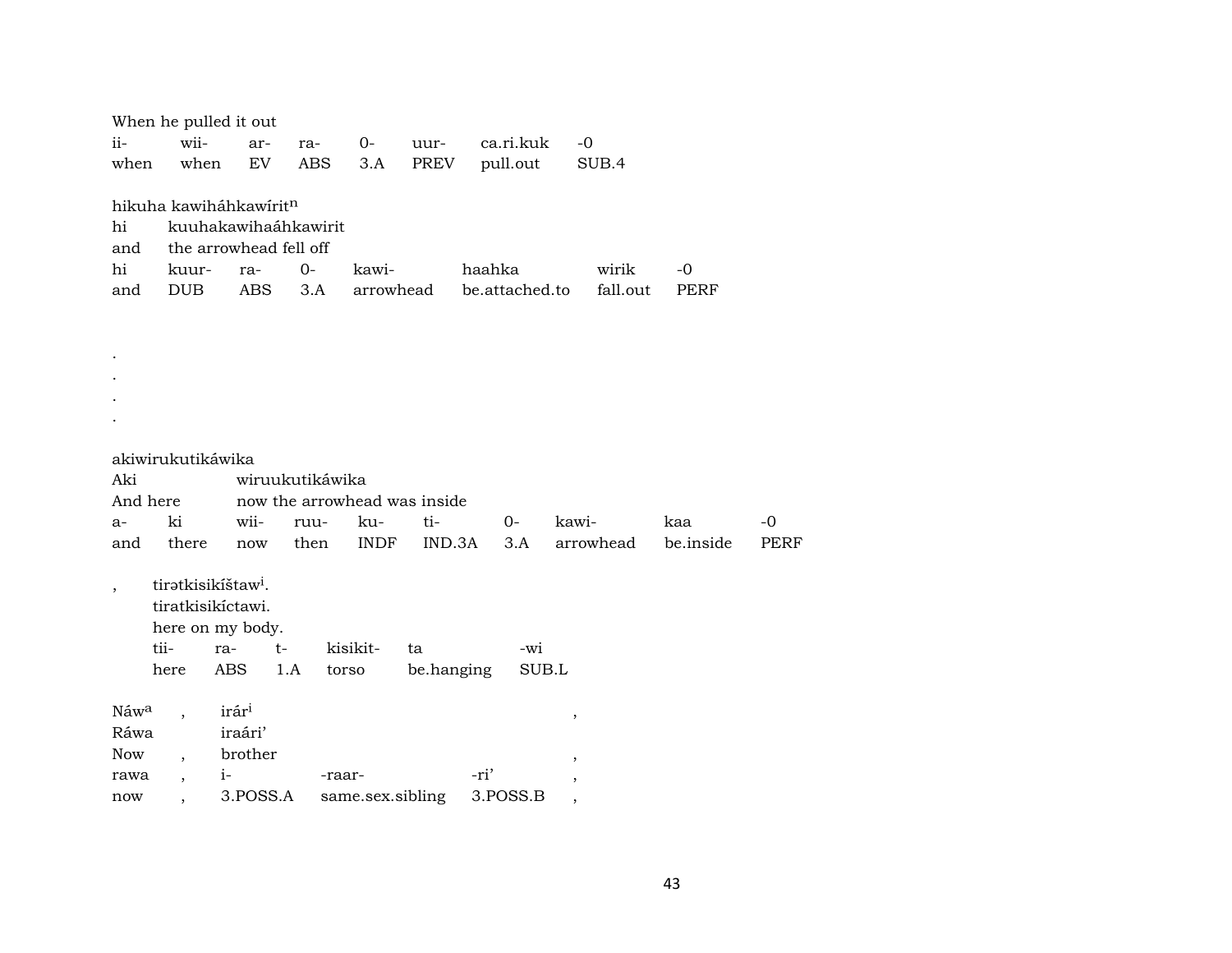| nikutikúhahuru<br>rikutikuúhahuru'                                        |                          |                              |      |             |                  |                |               | $\,$                     |          |                      |             |
|---------------------------------------------------------------------------|--------------------------|------------------------------|------|-------------|------------------|----------------|---------------|--------------------------|----------|----------------------|-------------|
|                                                                           |                          | that is what he did to me    |      |             |                  |                |               |                          |          |                      |             |
| riku-                                                                     | ti-                      |                              | $0-$ | ku-         | ut-              | rahur.uu       | $-0$          |                          |          |                      |             |
| that.is                                                                   |                          | IND.3A                       | 3.A  | 1.P         | <b>PREV</b>      | do.to          |               | <b>PERF</b>              |          |                      |             |
| kirakawirikútawi                                                          |                          |                              |      |             |                  |                |               |                          |          |                      |             |
| kíra kawirikútawi                                                         |                          |                              |      |             |                  |                |               |                          |          |                      |             |
|                                                                           |                          | it was perhaps nights for me |      |             |                  |                |               |                          |          |                      |             |
| kira                                                                      |                          | ka-                          |      | wii-        | ri-              | $0-$           | ku-           | $ut-$                    | ha.wa.ir |                      | $-0$        |
| perhaps                                                                   |                          | Y/N.INTER                    |      | now         | CONT.3A          | 3.A            | 1.P           | <b>BEN</b>               |          | night.to.elapse.DIST | <b>PERF</b> |
| tawiksapiš<br>tawiksaapic<br>eight<br>tawiksaapic<br>eight                |                          |                              |      |             |                  |                |               |                          |          |                      |             |
| Náw <sup>a</sup>                                                          |                          | irár <sup>i</sup>            |      |             |                  |                |               | $^\mathrm{,}$            |          |                      |             |
| Ráwa                                                                      |                          | iraári'                      |      |             |                  |                |               |                          |          |                      |             |
| Now                                                                       |                          | brother                      |      |             |                  |                |               | ,                        |          |                      |             |
| rawa                                                                      |                          | $i-$                         |      | -raar-      |                  | -ri'           |               | $\overline{ }$           |          |                      |             |
| now                                                                       | $\overline{\phantom{a}}$ | 3.POSS.A                     |      |             | same.sex.sibling |                | 3.POSS.B      | $\overline{\phantom{a}}$ |          |                      |             |
| iwirátkas <sup>a</sup><br>iwirátkaasa<br>when I lay inside<br>ii-<br>when | wii-<br>when             | ra-                          | ABS  | $t-$<br>1.A | kaa-<br>inside   | sa<br>be.lying | $-0$<br>SUB.3 |                          |          |                      |             |
|                                                                           |                          |                              |      |             |                  |                |               |                          |          |                      |             |
| hirararúkahusítit <sup>n</sup>                                            |                          |                              |      |             |                  |                |               |                          |          |                      |             |
| hi                                                                        |                          | raraaruukáhusitit            |      |             |                  |                |               |                          |          |                      |             |
| and                                                                       |                          | they began coming inside     |      |             |                  |                |               |                          |          |                      |             |
| hi                                                                        | ra-                      | $0-$                         | $a-$ |             | raar-            |                | huuk-         | a                        | -:hus    | -itik                |             |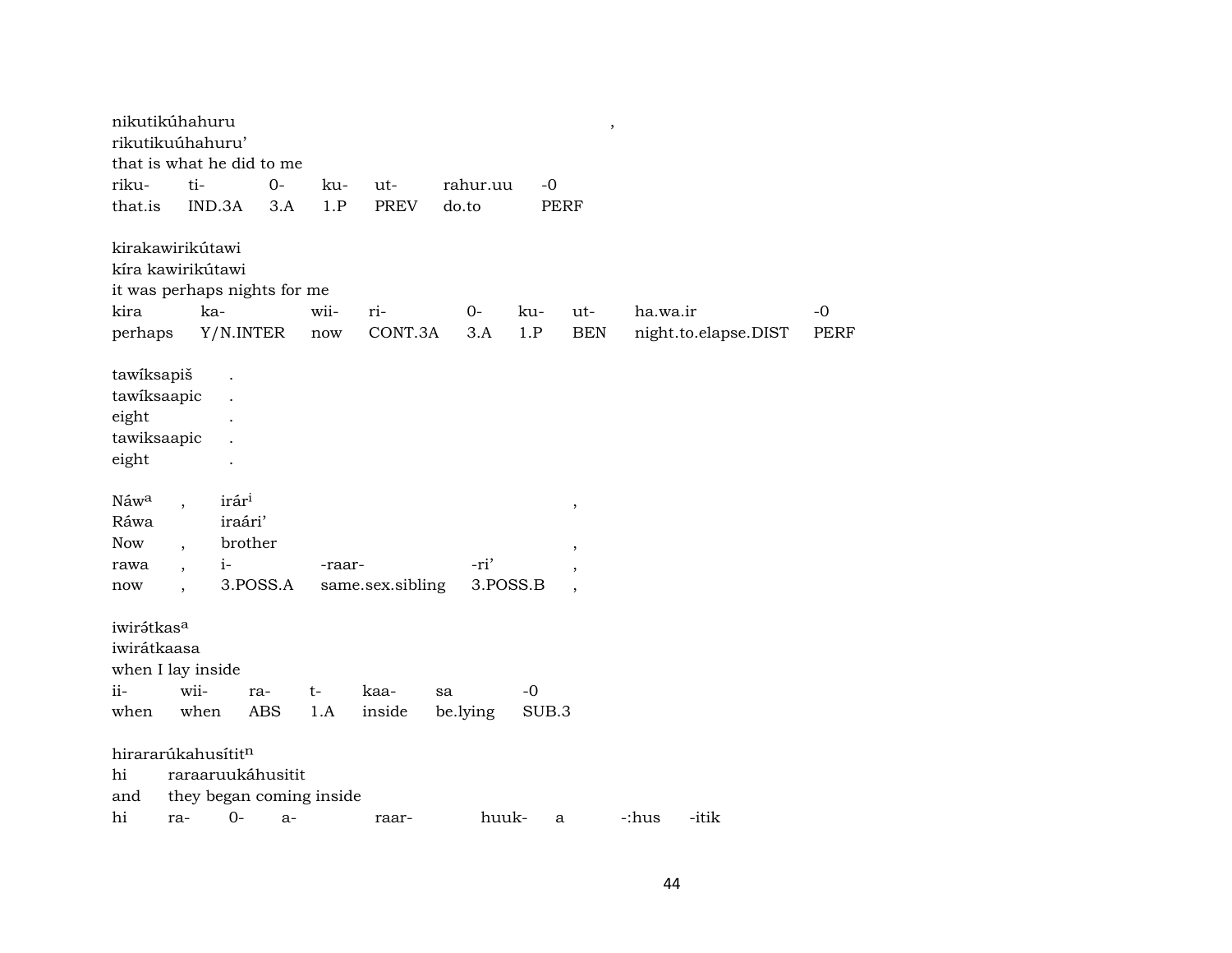and ABS 3.A PREV.3A PL.INDV.A into come IMPF INCH

| hi<br>and<br>hi | hiriraíwawatn<br>ra-                                                                                                                                                                                                               | ríraa'iíwaawat<br>they told stories<br>$0-$ | ir-                                  | raa.iiwaat             |      | -waa                                   | $-0$ | ,                        |  |  |
|-----------------|------------------------------------------------------------------------------------------------------------------------------------------------------------------------------------------------------------------------------------|---------------------------------------------|--------------------------------------|------------------------|------|----------------------------------------|------|--------------------------|--|--|
| and             | ABS.                                                                                                                                                                                                                               | 3.A                                         | PL.3A                                | tell.a.story           |      | <b>DIST</b>                            | PERF |                          |  |  |
| ti-<br>IND.3A   | tihtáwarukari<br>Tihtáwarukaari'<br>$0-$<br>3.A                                                                                                                                                                                    | ir-<br>PL.3A                                | They were performing sleight-of-hand | tawaruk.aar<br>perform | $-i$ | <b>IMPF</b>                            |      |                          |  |  |
| Aríhwaki        |                                                                                                                                                                                                                                    |                                             |                                      |                        |      |                                        | íhi  |                          |  |  |
|                 |                                                                                                                                                                                                                                    |                                             |                                      |                        |      | $\boldsymbol{\zeta}\boldsymbol{\zeta}$ |      | $\overline{\phantom{a}}$ |  |  |
| A               | ríhwaki'                                                                                                                                                                                                                           |                                             |                                      |                        |      |                                        | Ihi  |                          |  |  |
| And             | they said:                                                                                                                                                                                                                         |                                             |                                      |                        |      | "                                      | Uh   | $\overline{\phantom{a}}$ |  |  |
| a               | $ra-$                                                                                                                                                                                                                              | $0 -$                                       | ir-                                  | waki                   | $-0$ | п                                      | ihii | $\overline{\phantom{a}}$ |  |  |
| and             | ABS                                                                                                                                                                                                                                | 3.A                                         | PL.3A                                | say.PL                 | PERF | н                                      | uh   | $\overline{\phantom{a}}$ |  |  |
| wii-<br>now     | kátahka<br>wisitikíšahurit <sup>n</sup><br>wisitihkícahurit<br>kátahka<br>they scalped him<br>an enemy<br>$si$ -<br>ti-<br>kica.hurik<br>katahkaa<br>$0-$<br>ir-<br>$-0$<br>DU<br>IND.3A<br>3.A<br>PL.3A<br>scalp<br>PERF<br>enemy |                                             |                                      |                        |      |                                        |      |                          |  |  |
|                 |                                                                                                                                                                                                                                    |                                             |                                      |                        |      |                                        |      |                          |  |  |
| ,               | paksíškus <sup>u</sup>                                                                                                                                                                                                             |                                             |                                      |                        |      |                                        |      |                          |  |  |
| Н               | Paksíckuusu'                                                                                                                                                                                                                       |                                             |                                      |                        |      |                                        |      |                          |  |  |
|                 | н<br>The scalp                                                                                                                                                                                                                     |                                             |                                      |                        |      |                                        |      |                          |  |  |
| п               |                                                                                                                                                                                                                                    | paks-                                       | ickuus                               | -u'                    |      |                                        |      |                          |  |  |

. " head skin NOM

nasiwitirikáhakµ raasiwitirikaáhaaku'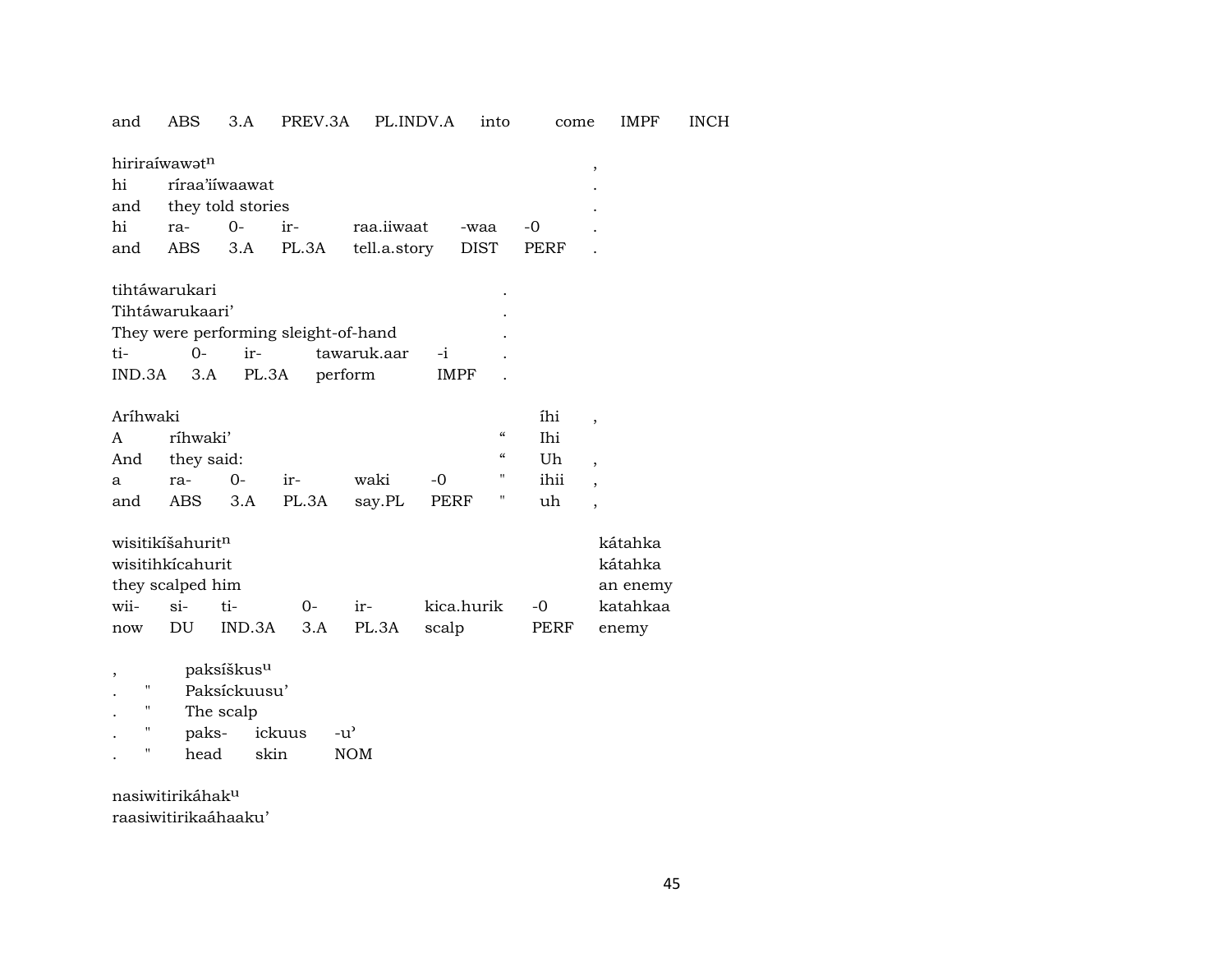|                                                     |                                                                                           |             |                    | they were just carrying it around inside |                                                                      |                     |                                                                                                                          |                    |             |
|-----------------------------------------------------|-------------------------------------------------------------------------------------------|-------------|--------------------|------------------------------------------|----------------------------------------------------------------------|---------------------|--------------------------------------------------------------------------------------------------------------------------|--------------------|-------------|
| raa-                                                | si-                                                                                       | wi-         | ti-                | $0-$                                     | ir-                                                                  | ri-                 | kaa-                                                                                                                     | hak                | -:hus       |
| just                                                | $\mathop{\rm DU}\nolimits$                                                                | QUOT        | IND.3A             | 3.A                                      | PL.3A                                                                | PORT                | inside                                                                                                                   | pass.by            | <b>IMPF</b> |
|                                                     | siahihkišahúritn<br>Si'ahihkicahúrit<br>They had scalped him<br>$\sin$<br>ar-<br>DU<br>EV | ri-         | CONT.3A            | $O -$<br>3.A                             | ir-<br>PL.3A                                                         | kica.hurik<br>scalp | $-0$<br>PERF                                                                                                             |                    |             |
| katahka<br>kátahka<br>an enemy<br>katahkaa<br>enemy | $\overline{\phantom{a}}$                                                                  |             |                    |                                          |                                                                      |                     |                                                                                                                          |                    |             |
| Hi<br>And<br>hi<br>and                              | hirirarúkaat <sup>u</sup><br>rií'<br>it was<br>rii-<br><b>ASSR</b>                        | $0-$<br>3.A | $\mathbf 0$<br>be  | $-0$<br><b>PERF</b>                      | raruúka'aatu'<br>a spirit (lit shadow)<br>raar.uuka'aat<br>imaginary |                     | $-u^{\prime}$<br><b>NOM</b>                                                                                              |                    |             |
| kaaki-                                              | kakikísikítit <sup>n</sup><br>Kaakiikísikitit<br>He was not alive<br>NEG.IND.3A           | $0-$<br>3.A | $i-$<br><b>SEQ</b> | kisikit<br>be.alive                      | -ik<br><b>DIST</b>                                                   | $-0$<br><b>PERF</b> |                                                                                                                          |                    |             |
| Aríhwak <sup>i</sup><br>A<br>And<br>а<br>and        | ríhwaki'<br>they said<br>ra-<br>ABS                                                       | $0-$<br>3.A | ir-<br>PL.3A       | waki<br>say.PL                           | $-0$<br>PERF                                                         | $\, ,$              | škíriihk <sup>i</sup><br>$\boldsymbol{\mathcal{C}}$<br>Ckírihki<br>$\epsilon\epsilon$<br>A wolf<br>ickirir-<br>Ħ<br>wolf | -kis<br><b>DIM</b> |             |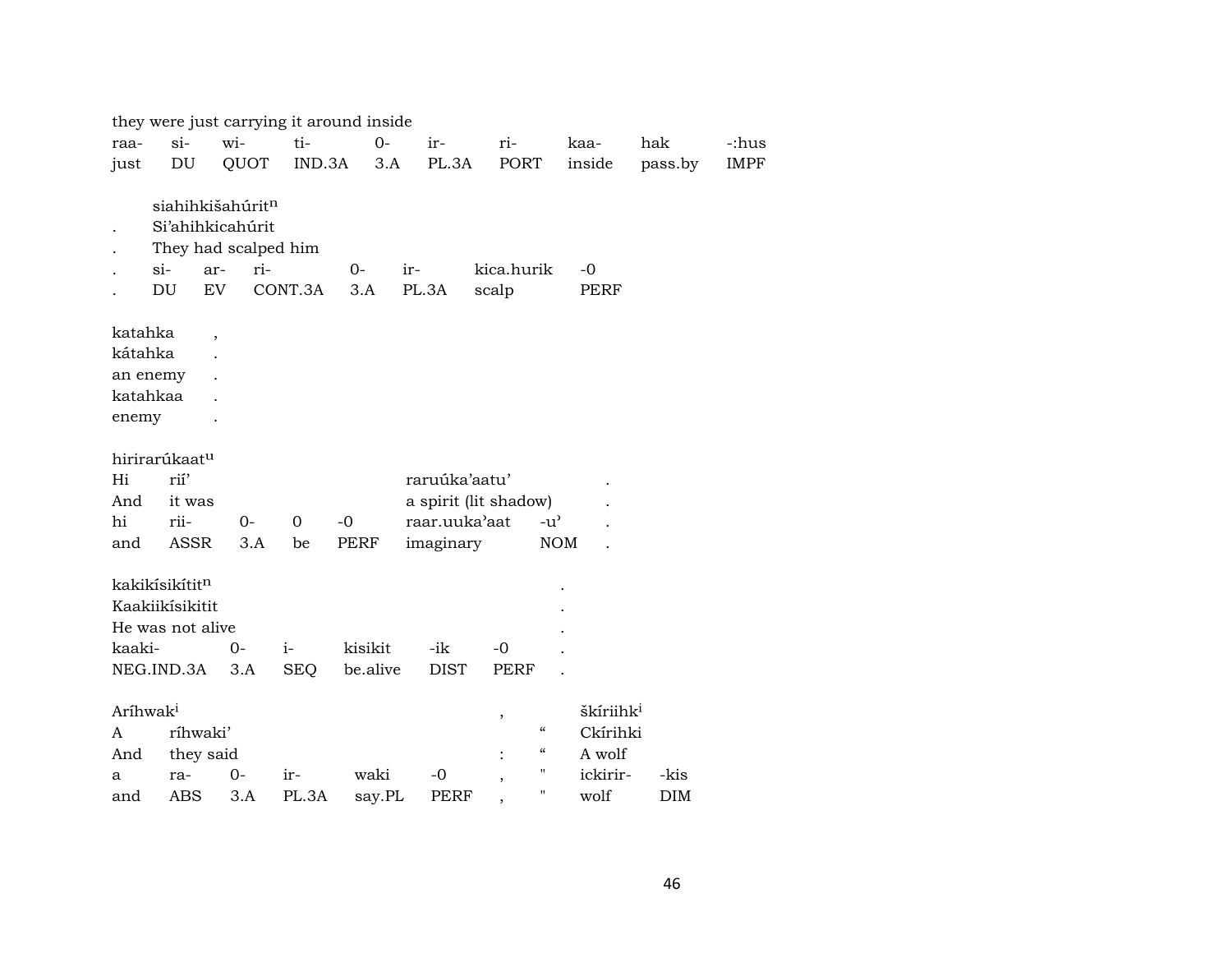| hawasitítišakus<br>hawá<br>also                           |                               |                      | sitiíticakus<br>they shot it     |            |                                                           |       |       |                          |       |       |           |      |             |
|-----------------------------------------------------------|-------------------------------|----------------------|----------------------------------|------------|-----------------------------------------------------------|-------|-------|--------------------------|-------|-------|-----------|------|-------------|
| haawa                                                     |                               | si-                  | ti-                              |            | $0-$                                                      | ir-   |       | ut-                      |       |       | ica.kus.k | $-0$ |             |
| also                                                      |                               | DU                   | IND.3A                           |            | 3.A                                                       | PL.3A |       | <b>PREV</b>              |       | shoot |           | PERF |             |
| škíriihk <sup>i</sup><br>Ckírihki<br>The wolf<br>ickirir- |                               | -kis                 | ar-                              | ra-        | ahuruhurarúku<br>ahuurúhuraaruuku'<br>he was imitating it | $0-$  | uur-  |                          | uhur- |       | raa.ra'uk |      | -:hus       |
| wolf                                                      |                               | <b>DIM</b>           | EV                               | <b>ABS</b> |                                                           | 3.A   | PREV  |                          | now   |       | imitate   |      | <b>IMPF</b> |
|                                                           |                               |                      |                                  |            |                                                           |       |       |                          |       |       |           |      |             |
|                                                           |                               |                      |                                  |            |                                                           |       |       |                          |       |       |           |      |             |
| hawásiahitišákus                                          |                               |                      |                                  |            |                                                           |       |       |                          |       |       |           |      |             |
| Hawá                                                      |                               |                      | si'ahiitícakus                   |            |                                                           |       |       |                          |       |       |           |      |             |
| Also                                                      |                               |                      | they pierced him                 |            |                                                           |       |       |                          |       |       |           |      |             |
| haawa                                                     |                               | si-                  | ar-                              | ra-        | 0-                                                        |       | ir-   |                          | ut-   |       | ica.kus.k |      | -0          |
| also                                                      |                               | DU                   | EV                               | <b>ABS</b> | 3.A                                                       |       | PL.3A |                          | PREV  |       | pierce    |      | PERF        |
|                                                           | Hawá<br>Also<br>haawa<br>also | háwakiš <sup>i</sup> | kici<br>but<br>kici<br>but       |            |                                                           |       |       |                          |       |       |           |      |             |
| kírikirutuhúruat <sup>n</sup>                             |                               |                      |                                  |            |                                                           |       |       |                          |       |       |           |      |             |
| kíriki ruutuhúruu'ut                                      |                               |                      |                                  |            |                                                           |       |       |                          |       |       |           |      |             |
|                                                           |                               |                      | there was nothing wrong with him |            |                                                           |       |       |                          |       |       |           |      |             |
| kirikii<br>$O -$<br>$ut-$<br>uhuur.uk<br>ra-              |                               |                      |                                  |            |                                                           |       |       | $\overline{\phantom{0}}$ |       |       |           |      |             |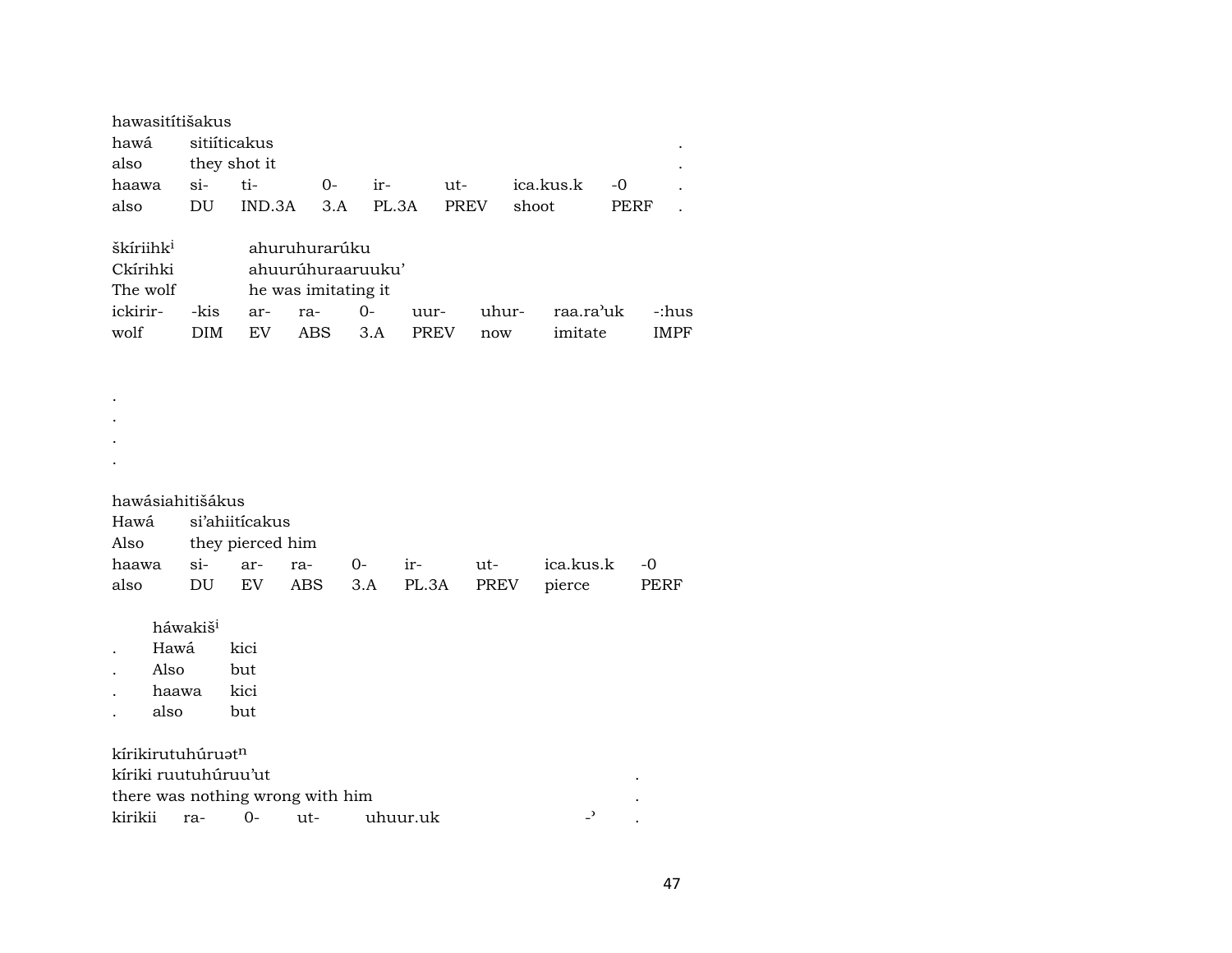3.A PREV be.the.way.one.does.DIST EX . what ABS

| tiwáruksti<br>Tiwaáruksti' |                          |                              |                              |        |                  |     | $\blacksquare$<br>$\pmb{\mathsf{H}}$ |            |      |                          |      |
|----------------------------|--------------------------|------------------------------|------------------------------|--------|------------------|-----|--------------------------------------|------------|------|--------------------------|------|
| He was mysterious          |                          |                              |                              |        |                  |     | $\pmb{\mathsf{H}}$                   |            |      |                          |      |
| ti-                        | $0 -$                    |                              | waarukstii                   |        | $-0$             |     |                                      |            |      |                          |      |
| IND.3A                     | 3.A                      | be.holy                      |                              |        | PERF             |     | 11                                   |            |      |                          |      |
| Náw <sup>a</sup>           | $\overline{\phantom{a}}$ | irár <sup>i</sup>            |                              |        |                  |     |                                      |            |      | ,                        |      |
| Ráwa                       |                          | iraári'                      |                              |        |                  |     |                                      |            |      |                          |      |
| <b>Now</b>                 | $\overline{\phantom{a}}$ | brother                      |                              |        |                  |     |                                      |            |      | ,                        |      |
| rawa                       |                          | $i-$                         |                              | -raar- |                  |     |                                      | -ri'       |      | ,                        |      |
| now                        |                          |                              | 3.POSS.A<br>same.sex.sibling |        |                  |     |                                      | 3.POSS.B   |      | $\overline{ }$           |      |
| irikuhikúksta <sup>u</sup> |                          |                              |                              |        |                  |     |                                      |            |      |                          |      |
| irikuuhikúkstaa'u          |                          |                              |                              |        |                  |     |                                      |            |      |                          |      |
|                            |                          | that is the power He gave me |                              |        |                  |     |                                      |            |      |                          |      |
| irii-                      | kuur-                    | ra-                          | 0-                           |        | ir-              | ku- |                                      | uks-       | raa- |                          | uh   |
| that                       | <b>DUB</b>               | ABS                          |                              | 3.A    | OBV              | 1.P |                                      | <b>AOR</b> | way  |                          | give |
| tiráwahatn                 |                          |                              |                              |        |                  |     |                                      |            |      |                          |      |
| Tiráwaahat                 |                          |                              |                              |        |                  |     |                                      |            |      |                          |      |
| the Heavens                |                          |                              |                              |        |                  |     |                                      |            |      |                          |      |
| tii-                       | ra-                      | $0-$                         | waa-                         |        | ahak             |     |                                      | -0         |      |                          |      |
| this                       | <b>ABS</b>               | 3.A                          | <b>DIST</b>                  |        | extend.in.a.line |     |                                      | SUB.4      |      |                          |      |
| Náw <sup>a</sup>           | $\overline{ }$           | irár <sup>i</sup>            |                              |        |                  |     |                                      |            |      | ,                        |      |
| Ráwa                       |                          | iraári'                      |                              |        |                  |     |                                      |            |      |                          |      |
| <b>Now</b>                 |                          | brother                      |                              |        |                  |     |                                      |            |      | ,                        |      |
| rawa                       |                          | $i-$                         |                              | -raar- |                  |     |                                      | -ri'       |      | ,                        |      |
| now                        |                          | 3.POSS.A                     |                              |        | same.sex.sibling |     |                                      | 3.POSS.B   |      | $\overline{\phantom{a}}$ |      |

hiruwirátkas<sup>a</sup>

hiru wirátkaasa  $-0$ PERF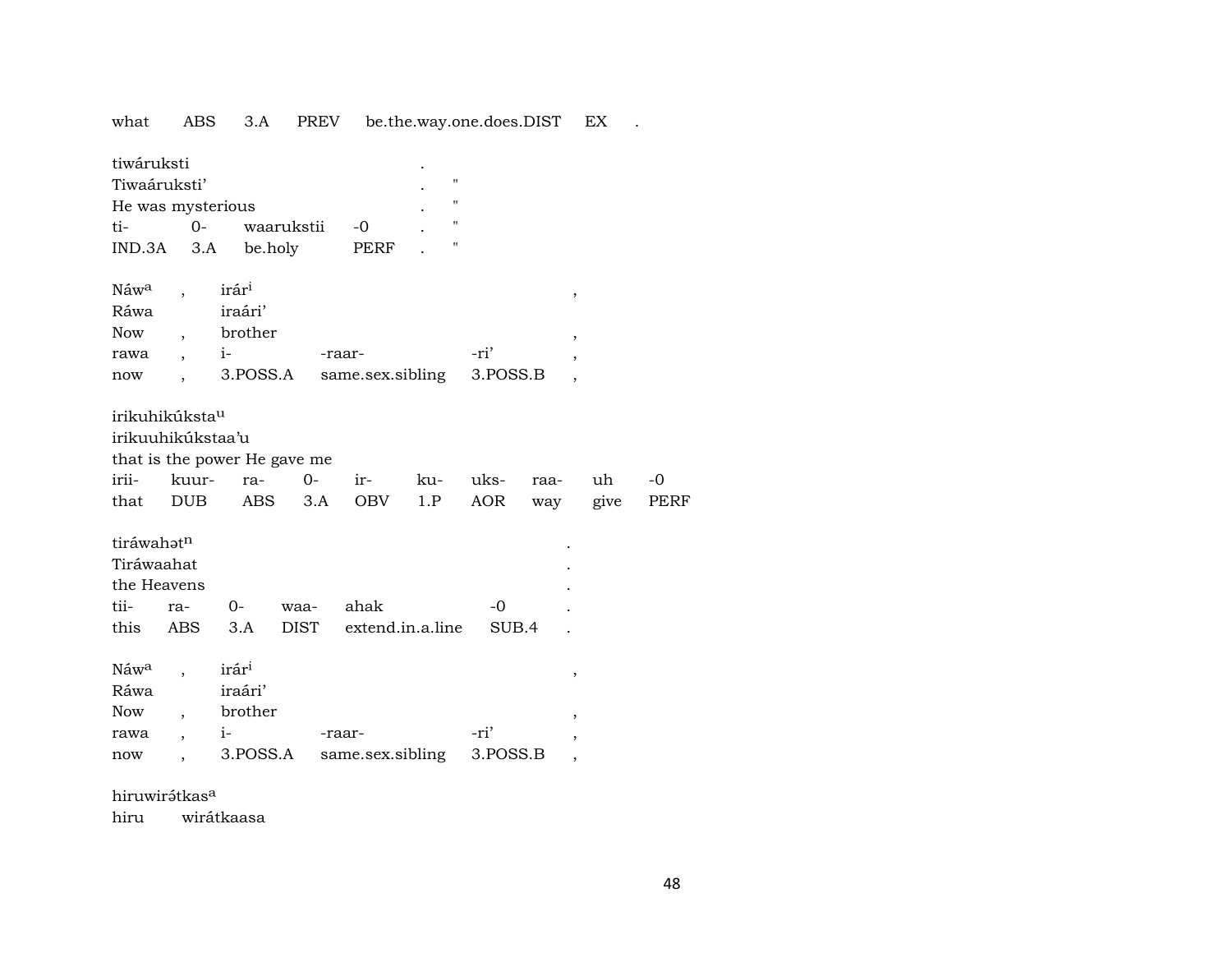| while I lay inside<br>there                                             |                      |
|-------------------------------------------------------------------------|----------------------|
| wii-<br>hiruu<br>$t-$<br>kaa-<br>$-0$<br>ra-<br>sa                      |                      |
| ABS<br>inside<br>be.lying<br>when<br>1.A<br>there<br>SUB.3              |                      |
|                                                                         |                      |
| iriratakárik <sup>u</sup>                                               |                      |
| iriiraatakáriku                                                         |                      |
| where my home was<br>$\,$                                               |                      |
| irii-<br>$t-$<br>akaar.ri.kus<br>$-0$<br>ra-<br>,                       |                      |
| where<br>ABS<br>have.a.home<br>SUB.4<br>1.A<br>$\overline{\phantom{a}}$ |                      |
| hikúra <sup>u</sup>                                                     |                      |
| hi<br>kúraa'u'                                                          |                      |
| the doctors<br>and                                                      |                      |
| hi<br>$-u^{\prime}$<br>kuraa                                            |                      |
| doctor<br><b>NOM</b><br>and                                             |                      |
|                                                                         |                      |
| wisirikuhahúruk <sup>u</sup>                                            |                      |
| wisiriikuuhahúruuku'                                                    |                      |
| they were treating me                                                   |                      |
| $si-$<br>rii-<br>wii-<br>$0-$<br>ku-<br>ir-<br>$ut-$                    | rahur.ra'uk<br>-:hus |
| PL.3A<br>DU<br>ASSR<br>3.A<br>1.P<br>PREV<br>treat<br>now               | <b>IMPF</b>          |
|                                                                         |                      |
| witatiris <sup>a</sup>                                                  |                      |
| Witatatiírisa'                                                          |                      |
| They came in groups                                                     |                      |
| tatiir.his-<br>wi-<br>ti-<br>$0-$<br>a<br>a-                            | -0                   |
| QUOT<br>IND.3A<br>PREV.3A<br>in.a.group<br>3.A                          | PERF<br>come         |
| kúra <sup>u</sup><br>Nakurátki <sup>u</sup>                             |                      |
| kúraa'u'<br>Rakurátkii'u                                                |                      |
| the doctors<br>When it was night                                        |                      |
| $0-$<br>$-u^{\prime}$<br>ratkii<br>kuraa<br>ku-<br>ra-                  | -u                   |
| <b>NOM</b><br>INF.A<br>3.A<br>INF.B<br>be.night<br>doctor               | SUB.D                |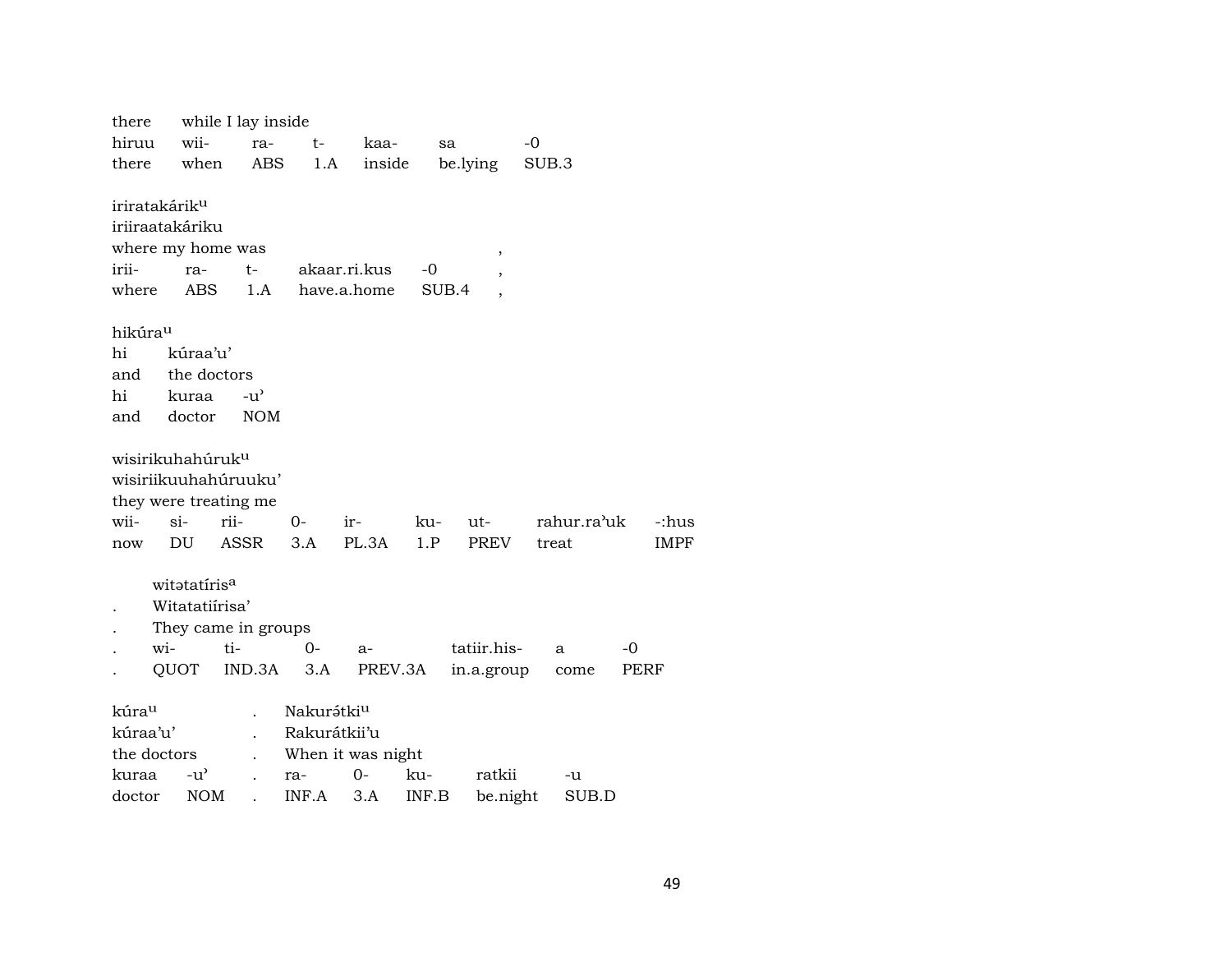| hituatn           |                             |                          |                                   |                           |              |                               | šáhiks   |  |
|-------------------|-----------------------------|--------------------------|-----------------------------------|---------------------------|--------------|-------------------------------|----------|--|
| hi                | tuutasuúhat                 |                          |                                   |                           |              |                               | cáhiks   |  |
| and               |                             | they sat around it       |                                   |                           |              |                               | people   |  |
| hi                | ti-                         | $0-$                     | ut-                               | as.uu.hak                 |              | $-0$                          | icaahiks |  |
| and               | IND.3A                      | 3.A                      | PREV                              | be.sitting.around<br>PERF |              |                               | person   |  |
|                   |                             |                          |                                   |                           |              |                               |          |  |
|                   | nəkuraritkátaw <sup>i</sup> |                          |                                   |                           |              |                               |          |  |
|                   | rakuraaritkátawi            |                          |                                   |                           |              |                               |          |  |
|                   | their being by the fire     |                          |                                   |                           |              |                               |          |  |
|                   |                             |                          |                                   |                           |              |                               |          |  |
| ra-               | $0-$                        | ku-                      | raar-                             |                           | itkata       | -wi                           |          |  |
| INF.A             | 3.A                         | INF.B                    | PL.INDV.A                         |                           | be.by.a.fire | SUB.L                         |          |  |
|                   |                             |                          |                                   |                           |              |                               |          |  |
|                   | nikúraiwawat <sup>i</sup>   |                          |                                   |                           |              |                               |          |  |
|                   | rihkuúraa'iiwaawaati        |                          |                                   |                           |              |                               |          |  |
|                   | their telling stories       |                          |                                   |                           |              |                               |          |  |
| ra-               | $0-$                        | ir-                      | ku-                               | uur-                      | raa.iiwaat   | -waa                          | $-i$     |  |
| INF.A             | 3.A                         | PL.3A                    | INF.B                             | PREV                      | tell.a.story | <b>DIST</b>                   | SUB.2    |  |
|                   |                             |                          |                                   |                           |              |                               |          |  |
| Irár <sup>i</sup> |                             |                          |                                   |                           | ,            |                               |          |  |
| Iraári'           |                             |                          |                                   |                           |              |                               |          |  |
| <b>Brother</b>    |                             |                          |                                   |                           |              |                               |          |  |
| $i-$              |                             | -raar-                   |                                   | -ri'                      | ,            |                               |          |  |
| 3.POSS.A          |                             | same.sex.sibling         |                                   | 3.POSS.B                  |              |                               |          |  |
|                   |                             |                          |                                   |                           |              |                               |          |  |
|                   |                             |                          |                                   |                           |              |                               |          |  |
|                   | kuwikakatutpakurúatn        |                          |                                   |                           |              |                               |          |  |
|                   | kuwikaakaatutpakúruu'ut     |                          |                                   |                           |              |                               |          |  |
|                   |                             |                          | now I had my full power of speech |                           |              |                               |          |  |
| ku-               | wii-                        | kaaka-                   |                                   | t-                        | ut-          | wakur.uk                      |          |  |
| INDF              | now                         |                          | NEG.IND.1/2A                      | 1.A                       | PREV         | have.the.power.of.speech.DIST |          |  |
|                   |                             |                          |                                   |                           |              |                               |          |  |
|                   | akí                         | $\,$                     | irár <sup>i</sup>                 |                           |              |                               | ,        |  |
|                   | Aki                         |                          | iraári'                           |                           |              |                               |          |  |
|                   | And here                    |                          | brother                           |                           |              |                               | $\,$     |  |
|                   | ki<br>a-                    | $\overline{\phantom{a}}$ | $i-$                              |                           | -raar-       | -ri'                          | $\cdot$  |  |
|                   |                             |                          |                                   |                           |              |                               |          |  |

 $\rightarrow$  $\mathop{\rm EX}\nolimits$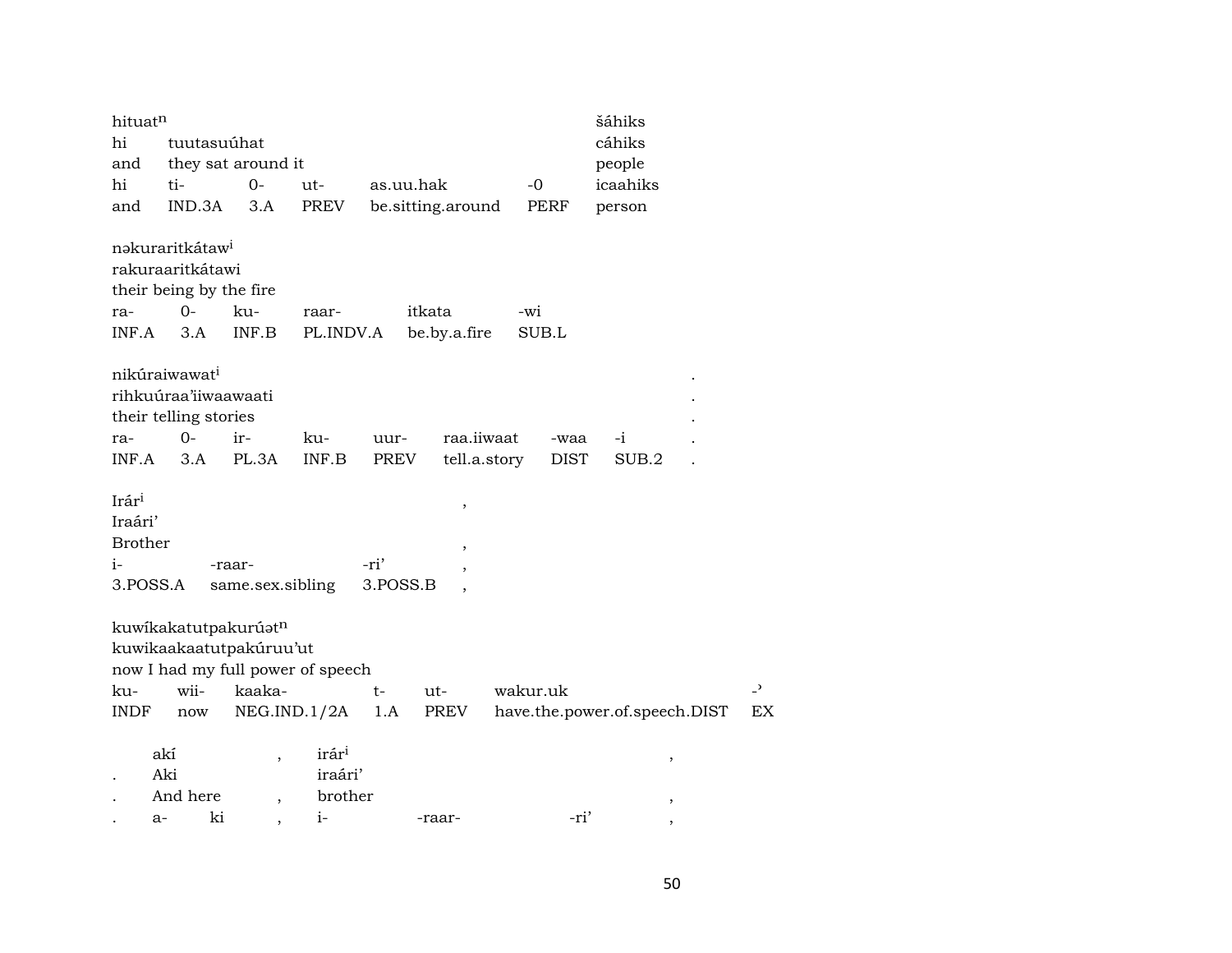. and there , 3.POSS.A same.sex.sibling 3.POSS.B , isaruhahúhtawi isaruuhaahúhtawi' things were difficult i- s- ar- ut- raa- huhtawii -0 CONT.1/2A 2.A EV PREV way be.difficult PERF hátuhkət<sup>n</sup> . Irár<sup>i</sup> hátuhkat . Iraári' later . Brother, , hatuhka.t . i- -raar- -ri' , in.the.rear . 3.POSS.A same.sex.sibling 3.POSS.B , kirakawírikurikutati kíra wirikuútawi perhaps the nights passed for me kira wii- ri- 0- ku- ut- ha.wa.ir -0 perhaps now CONT.3A 3.A 1.P PREV night.to.elapse.DIST PERF tawíksapiš tawíksaapic eight tawiksaapic eight hiirirutáhu hi iriiruútahu and its being that way hi irii- ra- 0- ut- 0 -a -hus and that ABS 3.A PREV be SUB.1 IMPF.SUB wirakúrahkutµ wirakúrahkuutu

51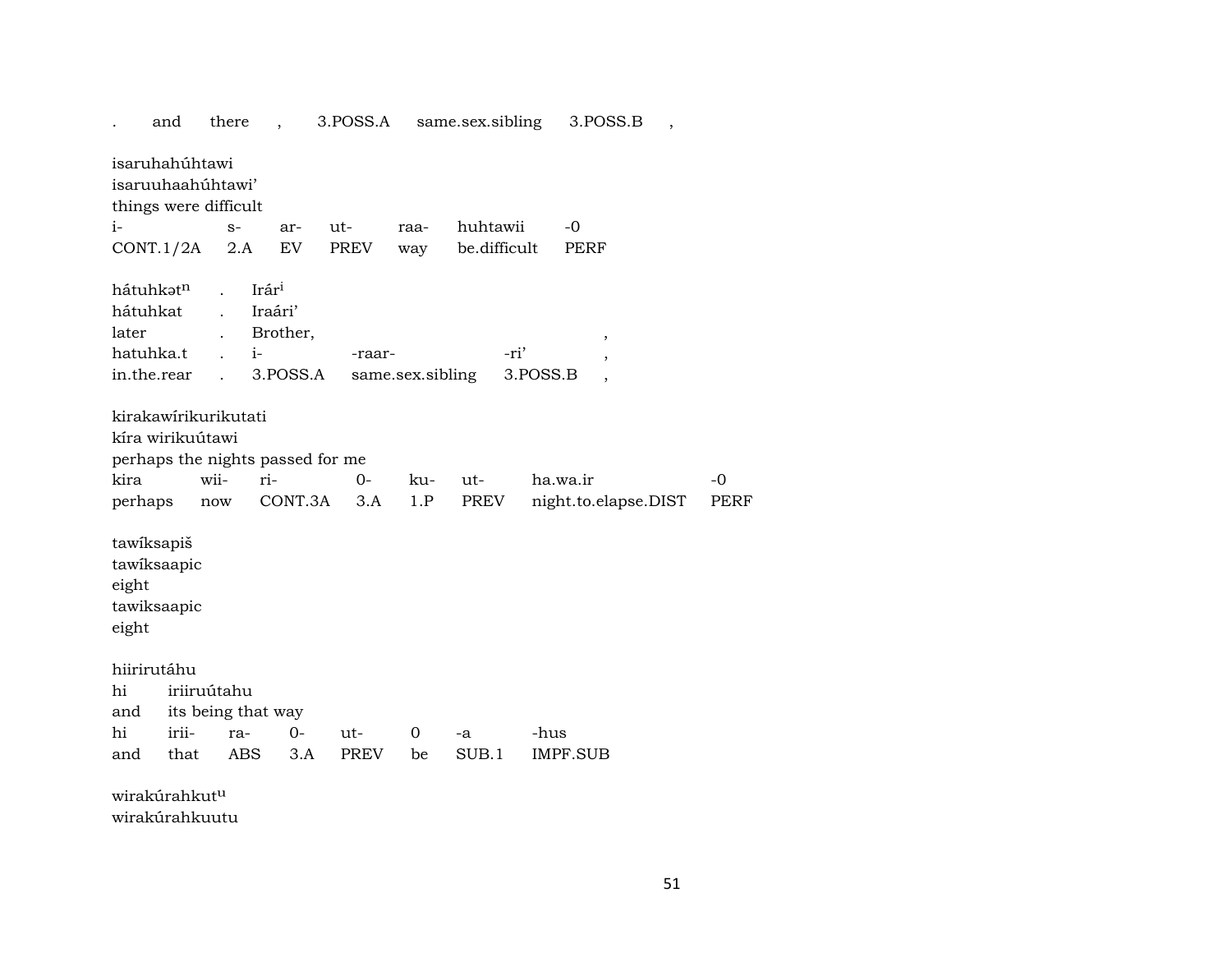|         | when it was mattering              |            |                                              |                              |            |         |           |           |                 |                          |       |               |      |                                     |
|---------|------------------------------------|------------|----------------------------------------------|------------------------------|------------|---------|-----------|-----------|-----------------|--------------------------|-------|---------------|------|-------------------------------------|
| wii-    | raa-                               |            | ku-                                          | ra-                          |            | $0-$    | ar-       | ku-       |                 | $\mathbf 0$              | -u    |               |      |                                     |
| when    | just                               |            | <b>INDF</b>                                  | INF.A                        |            | 3.A     | EV        |           | INF.B           | be                       | SUB.D |               |      |                                     |
|         |                                    |            |                                              |                              |            |         |           |           |                 |                          |       |               |      |                                     |
|         | nakukiškawátaku                    |            |                                              |                              |            |         |           |           |                 |                          |       |               |      |                                     |
|         | rakukickawátaku                    |            |                                              |                              |            |         |           |           |                 |                          |       |               |      |                                     |
|         | when liquid came out               |            |                                              |                              |            |         |           |           |                 | $\overline{\phantom{a}}$ |       |               |      |                                     |
| ra-     | $0-$                               |            | ku-                                          | kiic-                        |            | kawatak |           | -hus      |                 |                          |       |               |      |                                     |
| INF.A   | 3.A                                |            | $\textsf{INF}.\textsf{B}$                    | liquid                       |            | get.out |           |           | <b>IMPF.SUB</b> | $\overline{\phantom{a}}$ |       |               |      |                                     |
|         |                                    |            |                                              |                              |            |         |           |           |                 |                          |       |               |      |                                     |
|         | hihirukuhaspatasitn                |            |                                              |                              |            |         |           |           |                 |                          |       |               |      |                                     |
| hi      | hiru                               |            |                                              | kuuhaaspaátasit              |            |         |           |           |                 |                          |       |               |      |                                     |
| and     | then                               |            |                                              | it must have moved           |            |         |           |           |                 |                          |       |               |      |                                     |
| hi      | hiruu                              |            | kuur-                                        | ra-                          |            | $0-$    |           |           | as.waat.as.ik   | $-0$                     |       |               |      |                                     |
| and     | then                               |            | <b>DUB</b>                                   | <b>ABS</b>                   |            | 3.A     |           | start.out |                 | <b>PERF</b>              |       |               |      |                                     |
|         |                                    |            |                                              |                              |            |         |           |           |                 |                          |       |               |      |                                     |
| káwiu   |                                    |            |                                              | $\, ,$                       |            |         |           |           |                 |                          |       |               |      |                                     |
| káwi'u' |                                    |            |                                              |                              |            |         |           |           |                 |                          |       |               |      |                                     |
|         | the arrowhead                      |            |                                              |                              |            |         |           |           |                 |                          |       |               |      |                                     |
| kawi-   |                                    |            | $-u^{\prime}$                                |                              |            |         |           |           |                 |                          |       |               |      |                                     |
|         | arrowhead                          |            | <b>NOM</b>                                   |                              |            |         |           |           |                 |                          |       |               |      |                                     |
|         |                                    |            |                                              |                              |            |         |           |           |                 |                          |       |               |      |                                     |
|         | hiruwikuhakíškakíškut <sup>u</sup> |            |                                              |                              |            |         |           |           |                 |                          |       |               |      |                                     |
| Hiru    |                                    |            | wikuuhakícka                                 |                              |            |         |           |           |                 |                          |       | kíckuutu'     |      |                                     |
| There   |                                    |            |                                              | liquid must have been inside |            |         |           |           |                 |                          |       | rotten liquid |      |                                     |
| hiruu   | wii-                               |            | kuur-                                        | ra-                          |            | $O -$   | kiic-     |           | kaa             |                          | $-0$  | kiic-         | kuut | $-u$ <sup><math>\prime</math></sup> |
| there   | now                                |            | <b>DUB</b>                                   |                              | <b>ABS</b> | 3.A     | liquid    |           | be.inside       |                          | PERF  | liquid        | die  | <b>NOM</b>                          |
|         |                                    |            |                                              |                              |            |         |           |           |                 |                          |       |               |      |                                     |
| $\cdot$ |                                    |            | hikuhakawispátas <sup>i</sup> t <sup>n</sup> |                              |            |         |           |           |                 |                          |       |               |      |                                     |
|         | hi                                 |            |                                              | kuuhakawiispaátasit          |            |         |           |           |                 |                          |       |               |      |                                     |
|         | and                                |            |                                              | the arrowhead moved          |            |         |           |           |                 |                          |       |               |      |                                     |
|         | hi                                 |            | kuur-                                        | ra-                          | 0-         | kawi-   |           |           |                 | as.waat.as.ik            | -0    |               |      |                                     |
|         | and                                | <b>DUB</b> |                                              | <b>ABS</b>                   | 3.A        |         | arrowhead |           | start.out       |                          |       | PERF          |      |                                     |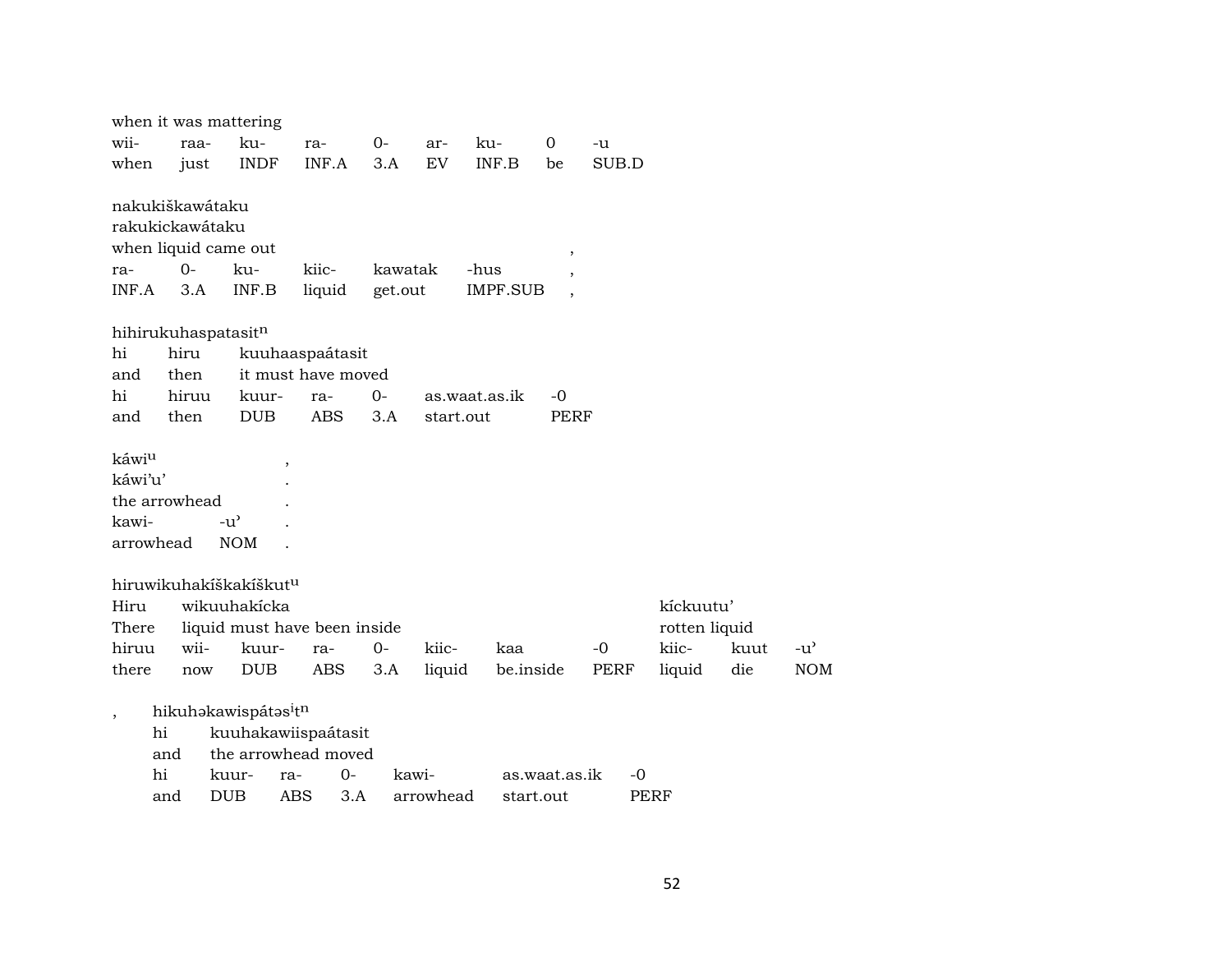| híkuha                       |                          |                   |        |                  |                          |          | ,                                            |
|------------------------------|--------------------------|-------------------|--------|------------------|--------------------------|----------|----------------------------------------------|
| hi                           | kúhaa'                   |                   |        |                  |                          |          |                                              |
| and                          | it was coming            |                   |        |                  |                          |          |                                              |
| hi                           | kuur-                    | ra-               | $0-$   | $a-$             | a                        | -0       |                                              |
| and                          | <b>DUB</b>               | ABS               | 3.A    | PREV.3A          | come                     | PERF     |                                              |
| hikuhatápaš                  |                          |                   |        |                  | $\,$                     |          |                                              |
| hi                           | kuuhatápac               |                   |        |                  |                          |          |                                              |
| and                          | it moved                 |                   |        |                  | ,                        |          |                                              |
| hi                           | kuur-                    | ra-               | $0 -$  | tapac<br>-0      |                          |          |                                              |
| and                          | <b>DUB</b>               | <b>ABS</b>        | 3.A    | move             | <b>PERF</b>              |          |                                              |
| irár <sup>i</sup><br>iraári' |                          |                   |        |                  | ,                        |          |                                              |
| brother                      |                          |                   |        |                  | $\overline{\phantom{a}}$ |          |                                              |
| $i-$                         |                          | -raar-            |        | -ri'             |                          |          |                                              |
| 3.POSS.A                     |                          | same.sex.sibling  |        | 3.POSS.B         |                          |          |                                              |
|                              | hirikušiksuráhuš         |                   |        |                  |                          |          |                                              |
| hi                           |                          | riikuuciksuráhac  |        |                  |                          |          |                                              |
| and                          |                          | I did blank out   |        |                  |                          |          |                                              |
| hi                           | rii-                     | ku-               | aciks- | hurahac          | $-0$                     |          |                                              |
| and                          | ASSR                     | 1.P               | mind   | disappear        | PERF                     |          |                                              |
|                              |                          | irár <sup>i</sup> |        |                  |                          |          |                                              |
| Náw <sup>a</sup><br>Ráwa     |                          | iraári'           |        |                  |                          |          | ,                                            |
| Now                          |                          | brother           |        |                  |                          |          |                                              |
| rawa                         |                          | $i-$              | -raar- |                  | -ri'                     |          | ,                                            |
| now                          | $\overline{\phantom{a}}$ | 3.POSS.A          |        | same.sex.sibling |                          | 3.POSS.B | ,                                            |
|                              |                          |                   |        |                  |                          |          |                                              |
| nikútīta                     |                          |                   |        |                  |                          |          | kúra <sup>u</sup>                            |
| rikutiíta                    |                          |                   |        |                  |                          |          | kúraa'u'                                     |
|                              | that is what they did    |                   |        |                  |                          |          | the doctors                                  |
| riku-                        | ti-                      | 0-                | ir-    | ut-              | aar                      | $-0$     | $-u$ <sup><math>\prime</math></sup><br>kuraa |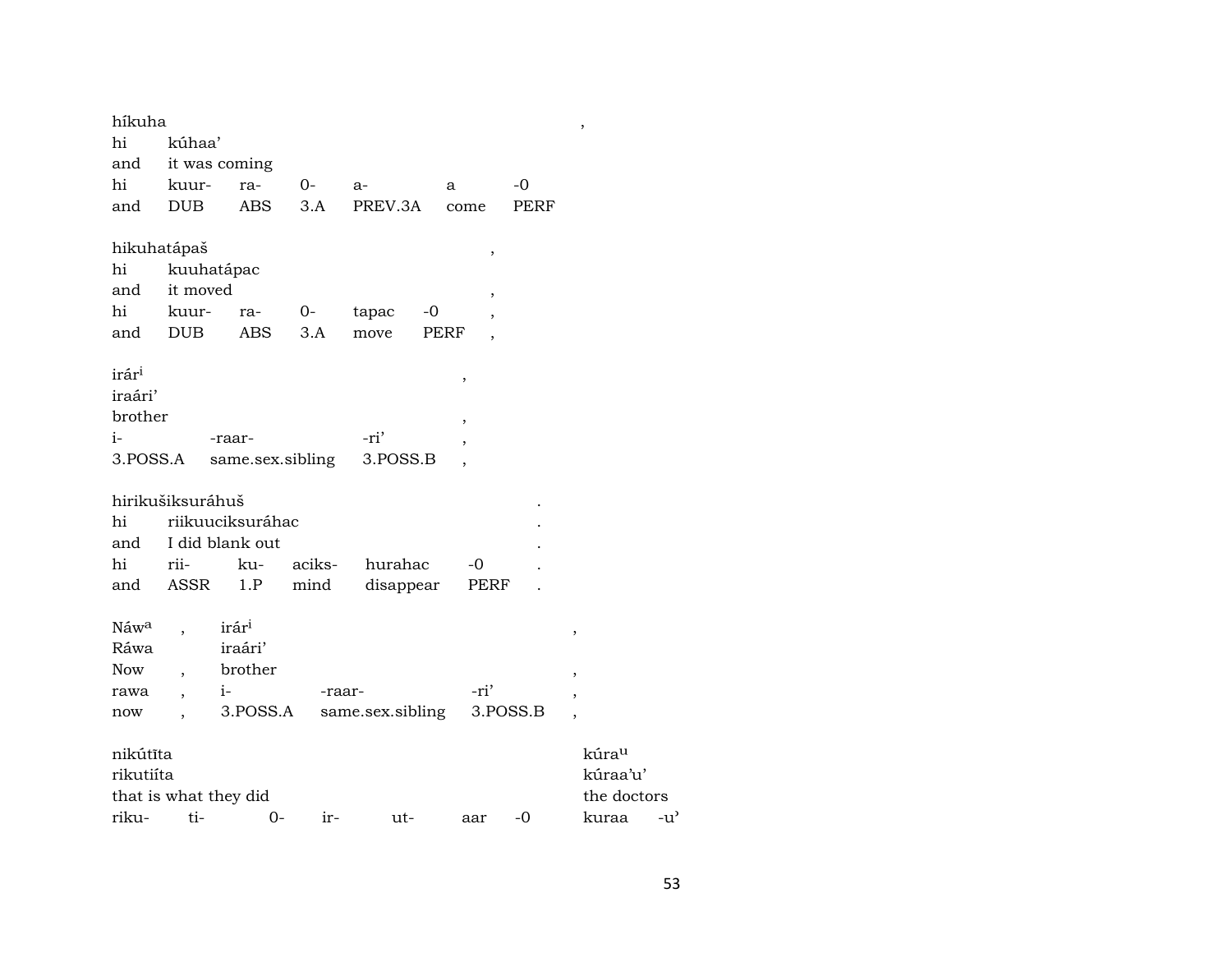that.is IND.3A 3.A PL.3A PREV **PERF** do doctor **NOM** 

kahšu  $\overline{\phantom{a}}$ 

 $\overline{\phantom{a}}$ 

- Káhcu'
- Medicine
- kahc  $-u^{\prime}$  $\ddot{\phantom{a}}$
- **NOM** herb

ararutiwikatawititn

| a raaruutiiwikatawiitit              |  |  |  |                                             |  |  |  |  |  |
|--------------------------------------|--|--|--|---------------------------------------------|--|--|--|--|--|
| and then he just threw it against me |  |  |  |                                             |  |  |  |  |  |
|                                      |  |  |  | a raa- ruu- ti-  0- awi.kata.wi.itik -0     |  |  |  |  |  |
|                                      |  |  |  | and just then IND.3A 3.A throw.against PERF |  |  |  |  |  |
|                                      |  |  |  |                                             |  |  |  |  |  |

|                   |            | a ruutaátatkuuku'                 |  |               |            |                  |  |  |  |  |  |  |
|-------------------|------------|-----------------------------------|--|---------------|------------|------------------|--|--|--|--|--|--|
|                   |            | and then I listened               |  |               |            |                  |  |  |  |  |  |  |
| $a \qquad \qquad$ | ruu-       | $t -$<br>ta-                      |  | atka'uk -:hus |            |                  |  |  |  |  |  |  |
|                   |            | and then IND.1/2A 1.A listen IMPF |  |               |            |                  |  |  |  |  |  |  |
|                   |            |                                   |  |               |            |                  |  |  |  |  |  |  |
| hítiwaku          |            |                                   |  |               | $\mu$      | Náw <sup>a</sup> |  |  |  |  |  |  |
|                   | Hi tiwáku' |                                   |  |               | $\epsilon$ | Ráwa             |  |  |  |  |  |  |

| . | uwana       |                                |  | wavva        |
|---|-------------|--------------------------------|--|--------------|
|   | And he said |                                |  | $\cdot$ "Now |
|   |             |                                |  |              |
|   |             | and IND.3A 3.A say PERF, " now |  |              |

nikutəskuhəktahúrukš<sup>a</sup>

rikutaskuuhaaktáhuruksta

you are going to do that to us

|  |  |  | riku- ta-   s- ku- ut- rak- rahur.ra'uk -his -ta    |  |
|--|--|--|-----------------------------------------------------|--|
|  |  |  | that.is IND.1/2A 2.A 1.P PREV 1/2.PL do.to PERF INT |  |

təskurakiriwiskiš<sup>a</sup>  $\cdot$ 

| Taskuraakiriwiskicta |  |
|----------------------|--|
|                      |  |

 $\langle \cdot \rangle$ 

 $\rightarrow$ 

 $\,$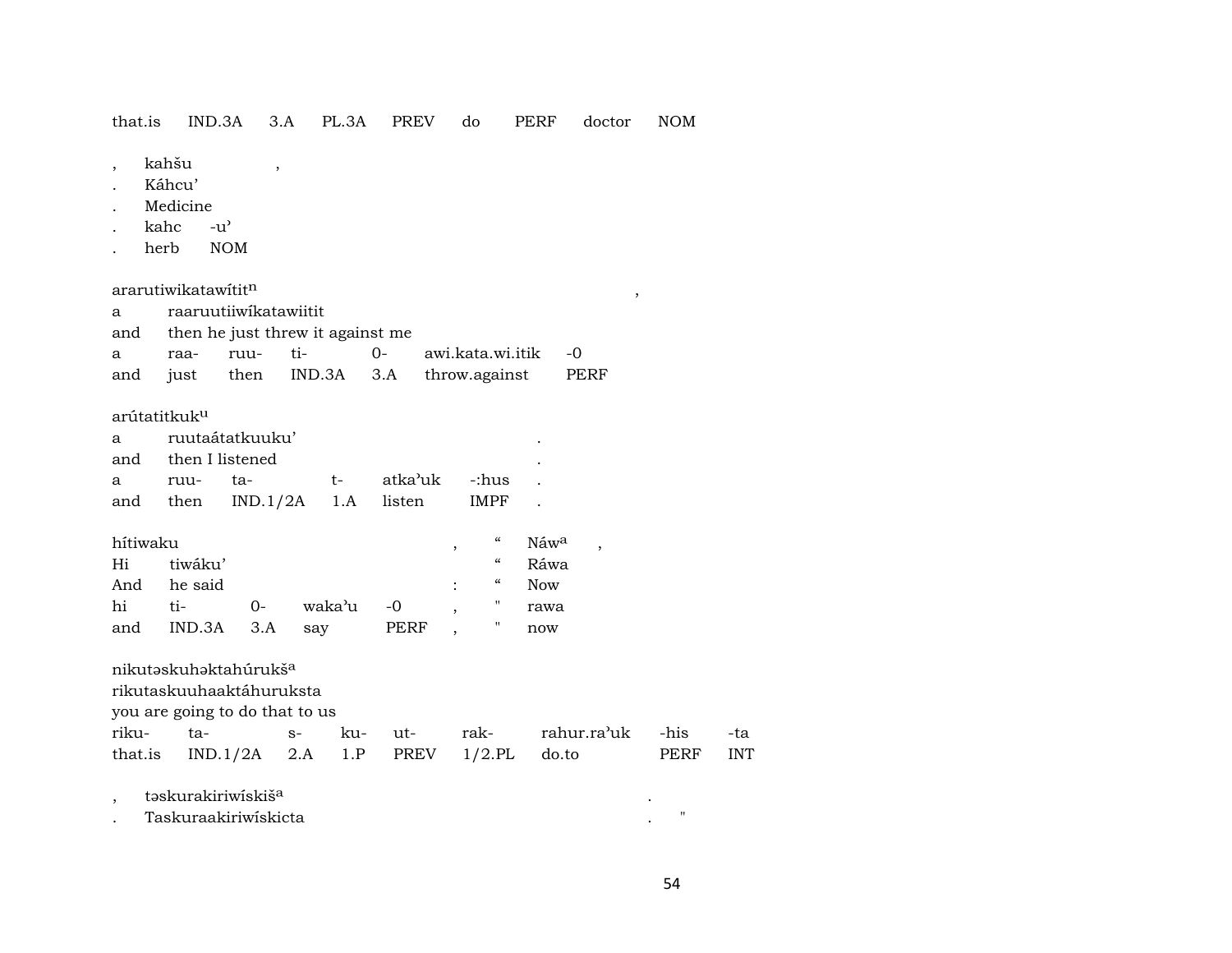|                                                                    |     | You are going to cheat us    |                    |                  |                                |       |                              |                    |                   |      |                            |      | $\pmb{\mathsf{H}}$ |
|--------------------------------------------------------------------|-----|------------------------------|--------------------|------------------|--------------------------------|-------|------------------------------|--------------------|-------------------|------|----------------------------|------|--------------------|
|                                                                    | ta- |                              | $S-$               | ku-              | rak-                           |       | kiriwis.ki                   |                    | -his              |      | -ta                        |      | "                  |
|                                                                    |     | IND.1/2A                     | 2.A                | 1.P              | $1/2$ .PL                      | cheat |                              |                    | PERF              |      | <b>INT</b>                 |      | $\pmb{\mathsf{H}}$ |
| Irár <sup>i</sup><br>Iraári'<br><b>Brother</b><br>$i-$<br>3.POSS.A |     |                              | -raar-             | same.sex.sibling | -ri'<br>3.POSS.B               |       | $^\mathrm{^\mathrm{o}}$<br>, |                    |                   |      |                            |      |                    |
|                                                                    |     | kītuariraráwašititn          |                    |                  |                                |       |                              |                    |                   |      |                            |      |                    |
| kítuu'u'                                                           |     |                              | a                  |                  | riiraaráwacitit                |       |                              |                    |                   |      |                            |      |                    |
| all                                                                |     |                              | and                |                  | they went out                  |       |                              |                    |                   |      |                            |      |                    |
| kituu                                                              |     | $-u'$                        | a                  | rii-             | $0-$                           | raar- |                              |                    | awacitik          |      |                            | -0   |                    |
| all                                                                |     | <b>NOM</b>                   | and                | ASSR             | 3.A                            |       | PL.INDV.A                    |                    | go.out            |      |                            | PERF |                    |
|                                                                    |     |                              |                    |                  |                                |       |                              |                    |                   |      |                            |      |                    |
|                                                                    |     | hikuhĩhwaki                  |                    |                  |                                |       |                              |                    |                   |      | $\boldsymbol{\mathcal{C}}$ |      |                    |
| hi                                                                 |     | kuuhihwaki'                  |                    |                  |                                |       |                              |                    | ,                 |      | $\epsilon\epsilon$         |      |                    |
| and                                                                |     | they said                    |                    |                  |                                |       |                              |                    |                   |      | $\pmb{\zeta}\pmb{\zeta}$   |      |                    |
| hi                                                                 |     | kuur-                        | ra-                | $0-$             | ir-                            | waki  |                              | -0                 | ,                 |      | $\pmb{\mathsf{H}}$         |      |                    |
| and                                                                |     | DUB                          | ABS                | 3.A              | PL.3A                          |       | say.PL                       | PERF               |                   |      | $\pmb{\mathsf{H}}$         |      |                    |
|                                                                    |     |                              |                    |                  |                                |       |                              |                    |                   |      |                            |      |                    |
|                                                                    |     | Witíhurahəš                  |                    |                  |                                |       |                              | $\pmb{\mathsf{H}}$ |                   |      |                            |      |                    |
|                                                                    |     | Witihurahac                  |                    |                  |                                |       |                              | $\pmb{\mathsf{H}}$ |                   |      |                            |      |                    |
|                                                                    |     | He has died                  |                    |                  |                                |       |                              | $\pmb{\mathsf{H}}$ |                   |      |                            |      |                    |
| wi-                                                                |     | ti-                          | $0-$               |                  | hurahac                        | $-0$  |                              | $\pmb{\mathsf{H}}$ |                   |      |                            |      |                    |
| QUOT                                                               |     | IND.3A                       | 3.P                | die              |                                | PERF  |                              | Н                  |                   |      |                            |      |                    |
| Hi<br>And                                                          |     | Hiratatatírisuk <sup>a</sup> | raatatatiirisuuka' |                  | groups just came (back) inside |       |                              |                    |                   |      |                            |      |                    |
| $\hbox{hi}$                                                        |     | raa-                         | $ti-$              | $0-$             | a-                             |       |                              |                    | tatiir.his- huuk- |      |                            | a    | -0                 |
| and                                                                |     | just                         | IND.3A             | 3.A              | PREV.3A                        |       | in.a.group                   |                    |                   | into |                            | come | <b>PERF</b>        |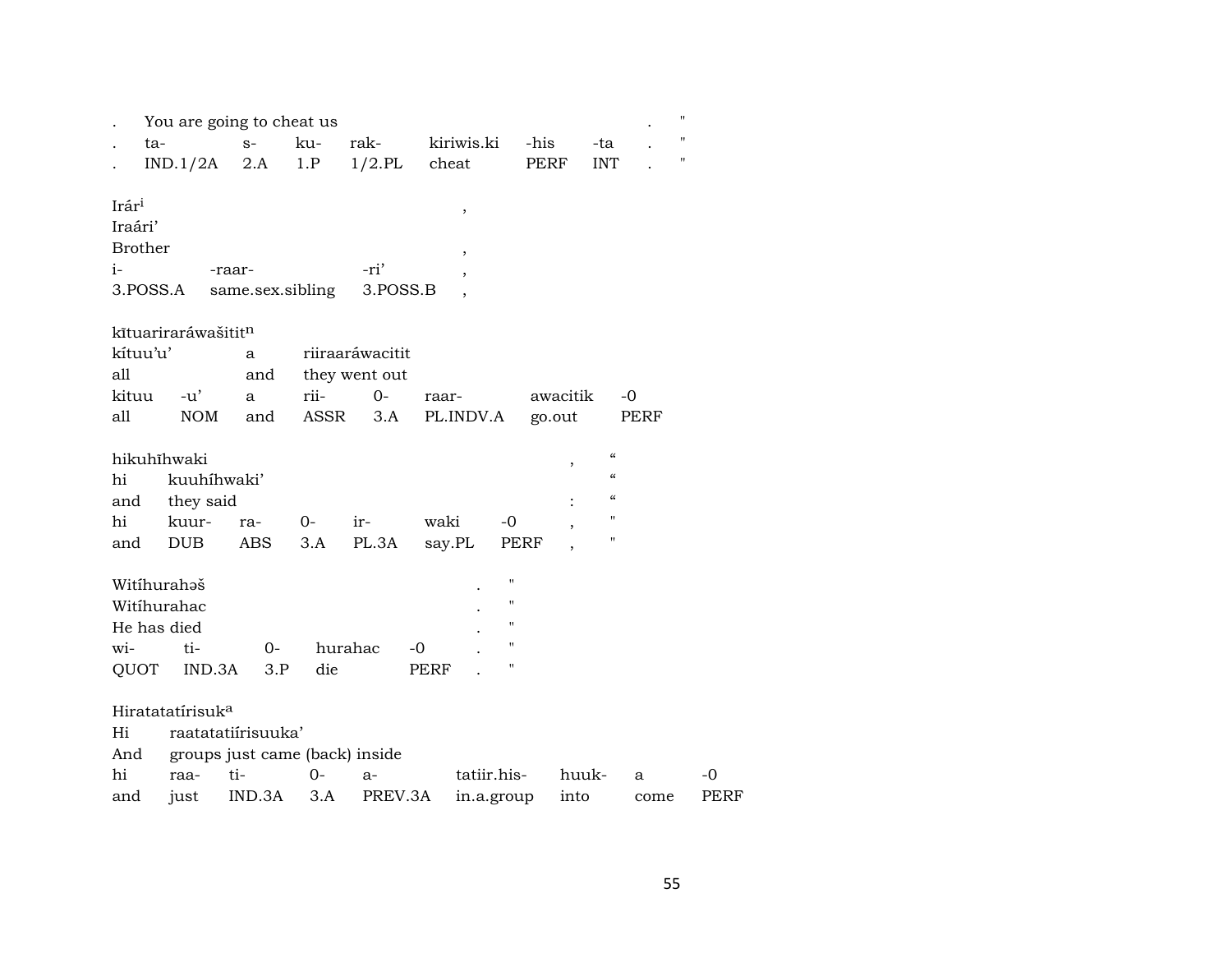| $\overline{\phantom{a}}$ |                         | irirətutakišisu          |                             |             |           |                          |            |                         |             |             |
|--------------------------|-------------------------|--------------------------|-----------------------------|-------------|-----------|--------------------------|------------|-------------------------|-------------|-------------|
|                          |                         | iriiratuutaakícisu       |                             |             |           |                          |            |                         |             |             |
|                          |                         |                          | those who were my relatives |             |           |                          |            |                         |             |             |
|                          | irii-                   | ra-                      | $t-$                        | ut-         | ak-       | icis                     |            | -hus                    |             |             |
|                          | that                    | <b>ABS</b>               | 1.A                         | <b>PREV</b> | PL.AN.3P  | be.related.to            |            | <b>IMPF.SUB</b>         |             |             |
|                          |                         |                          |                             |             |           |                          |            |                         |             |             |
| $\,$                     | atíos                   |                          | $\, ,$                      |             |           |                          |            |                         |             |             |
|                          | atí'as                  |                          |                             |             |           |                          |            |                         |             |             |
|                          | my father               |                          |                             |             |           |                          |            |                         |             |             |
|                          | ati-                    | as                       |                             |             |           |                          |            |                         |             |             |
|                          | 1.POSS                  |                          | father                      |             |           |                          |            |                         |             |             |
|                          |                         |                          |                             |             |           |                          |            |                         |             |             |
|                          | natiraktár <sup>u</sup> |                          |                             |             |           |                          |            | $^\mathrm{^\mathrm{o}}$ |             |             |
|                          | ratiiraktaáru           |                          |                             |             |           |                          |            |                         |             |             |
|                          | the ones who were mine  |                          |                             |             |           |                          |            |                         |             |             |
| ra-                      | $t-$                    | ir-                      |                             | ak-         | raar-     | $\mathbf 0$              | -u         |                         |             |             |
| ABS                      | 1.A                     |                          | POSS.1/2A                   | PL.AN.3P    |           | PL.INDV.A<br>be          |            | SUB.D                   |             |             |
|                          |                         | atías                    |                             |             |           |                          |            |                         |             |             |
| šíru<br>Ciru             |                         | atí'as                   |                             |             |           |                          |            |                         |             |             |
| Yet                      |                         |                          |                             |             |           |                          |            |                         |             |             |
|                          | ati-                    | my fathers               |                             |             |           |                          |            |                         |             |             |
| ciruu                    |                         | 1.POSS                   | as<br>father                |             |           |                          |            |                         |             |             |
| yet                      |                         |                          |                             |             |           |                          |            |                         |             |             |
|                          | tatiriríkskari          |                          |                             |             |           |                          |            |                         |             |             |
|                          | tatiriiríkskari'        |                          |                             |             |           |                          |            |                         |             |             |
|                          |                         |                          |                             |             |           |                          |            |                         |             |             |
| ta-                      | I had many              | $t-$                     | ir-                         |             | ri-       | uur-                     | $i-$       | uks-                    | kari        | $-0$        |
|                          | IND.1/2A                | 1.A                      | POSS.1/2A                   |             | PHYS.POSS | POSS.A                   | <b>SEQ</b> | AOR                     | be.numerous | <b>PERF</b> |
|                          |                         |                          |                             |             |           |                          |            |                         |             |             |
|                          | a                       |                          | tíwat                       |             |           | $\mathbf{a}$             |            |                         |             |             |
|                          | a                       | $\overline{\phantom{a}}$ | tíwaat                      |             |           | $\overline{\phantom{a}}$ |            |                         |             |             |
|                          | and                     |                          | my nephews,                 |             |           | a<br>and                 |            |                         |             |             |
|                          |                         |                          | ati-                        | waat        |           |                          |            |                         |             |             |
| $\overline{\phantom{a}}$ | a                       |                          |                             |             |           | a                        |            |                         |             |             |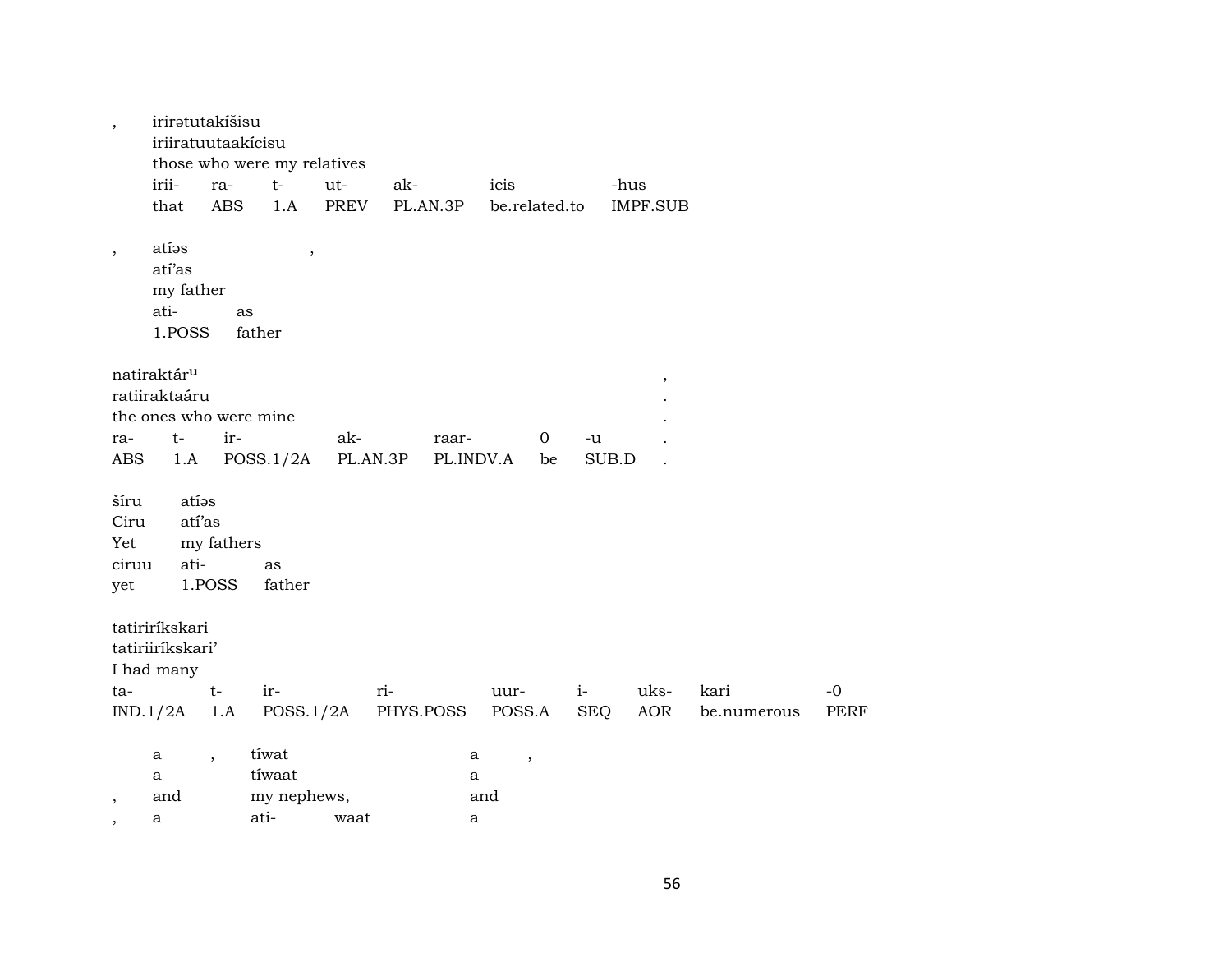| $^\mathrm{,}$                                              | and                                                                                                          |                                                             | 1.POSS                                                                       | nephew/neice               |      | and              |                                                                |             |                    |             |                     |                     |                                 |
|------------------------------------------------------------|--------------------------------------------------------------------------------------------------------------|-------------------------------------------------------------|------------------------------------------------------------------------------|----------------------------|------|------------------|----------------------------------------------------------------|-------------|--------------------|-------------|---------------------|---------------------|---------------------------------|
| atípatn<br>atipat<br>ati-<br>1.POSS                        | my grandfathers                                                                                              | paak<br>grandfather                                         | $^\mathrm{,}$<br>$\overline{\phantom{a}}$<br>$\cdot$<br>$\ddot{\phantom{0}}$ |                            |      |                  |                                                                |             |                    |             |                     |                     |                                 |
| ciru<br>yet<br>ciruu<br>yet                                | širutatiriríkskaria<br>ta-                                                                                   | tatiriiríkskari'<br>I had many<br>IND.1/2A                  | $t-$<br>ir-<br>1.A                                                           | POSS.1/2A                  | ri-  | PHYS.POSS        | uur-<br>POSS.A                                                 |             | $i-$<br><b>SEQ</b> | uks-<br>AOR | kari<br>be.numerous | $-0$<br><b>PERF</b> | a<br>and<br>$\mathbf{a}$<br>and |
| $\,$<br>$i-$<br>$\cdot$<br>$\overline{\phantom{a}}$        | itáh <sup>i</sup><br>itaáhi'<br>sisters<br>3.POSS.A                                                          | -taat-<br>sister                                            | -ri <sup>3</sup>                                                             | 3.POSS.B                   |      |                  |                                                                |             |                    |             |                     |                     |                                 |
| Náwa<br>Ráwa<br><b>Now</b><br>rawa<br>$\operatorname{now}$ | $\overline{\phantom{a}}$<br>$\overline{\phantom{a}}$<br>$\overline{\phantom{a}}$<br>$\overline{\phantom{a}}$ | irár <sup>i</sup><br>iraári'<br>brother<br>$i-$<br>3.POSS.A |                                                                              | -raar-<br>same.sex.sibling |      | -ri'<br>3.POSS.B | $\, ,$<br>$^\mathrm{,}$<br>$\cdot$<br>$\overline{\phantom{a}}$ |             |                    |             |                     |                     |                                 |
| a<br>and<br>a                                              | atihakutíraatn<br>tii-                                                                                       | tihaakutíraa'at<br>here the time went<br>haa-               | ku-                                                                          | ti-                        | $0-$ | raa-             | at                                                             | $-0$        |                    |             |                     |                     |                                 |
| and                                                        | here                                                                                                         | here<br>hitikušikstaríwisatn                                | <b>INDF</b>                                                                  | IND.3A                     | 3.A  | way              | go                                                             | <b>PERF</b> |                    |             |                     |                     |                                 |

 $\hbox{hi}$ tikuucikstaríwisat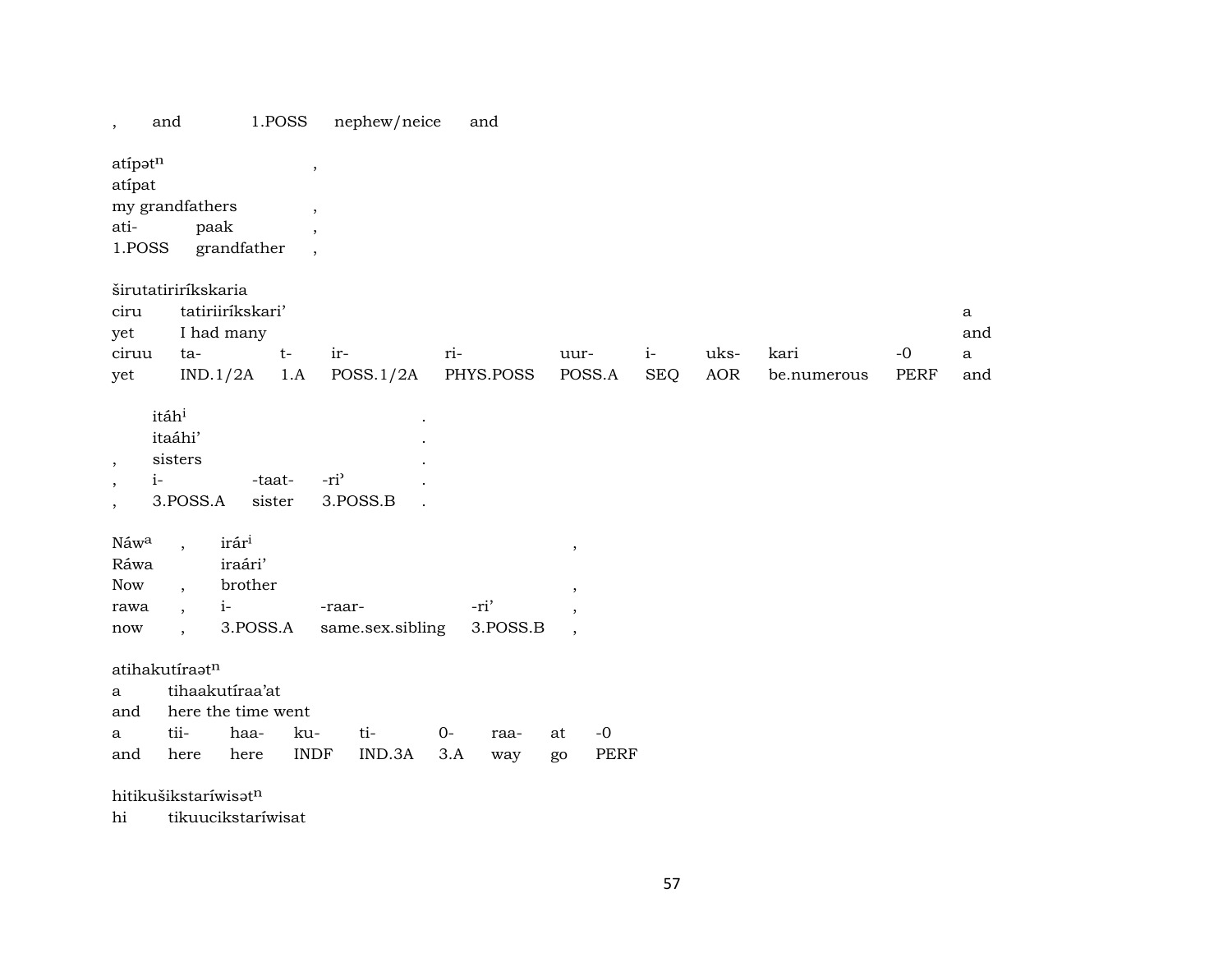| and                      | my mind became clear   |             |                    |                                 |             |                                 |           |           |             |             |
|--------------------------|------------------------|-------------|--------------------|---------------------------------|-------------|---------------------------------|-----------|-----------|-------------|-------------|
| hi                       | ti-                    | ku-         | aciks-             | ta.ri.wis.at                    |             | $-0$                            |           |           |             |             |
| and                      | IND.3A                 | 1.P         | mind               | move.off                        |             | <b>PERF</b>                     |           |           |             |             |
|                          |                        |             |                    |                                 |             |                                 |           |           |             |             |
|                          | hihawasistuhitahkahwia |             |                    |                                 |             |                                 |           |           |             |             |
| hi                       | hawá                   | sístu       | hi                 | taahkawi'a'                     |             |                                 |           |           |             |             |
| and                      | also                   | again       | and                |                                 |             | the arrowhead would come        |           |           |             |             |
| hi                       | haawa                  | sistu       | hi                 | ti-                             | $0-$        | $a-$                            | ar-       | kawi-     | a           | $-0$        |
| and                      | also                   | again       | and                | IND.3A                          | 3.A         | PREV.3A                         | EV        | arrowhead | come        | <b>PERF</b> |
|                          | híhawasístutikatn      |             |                    |                                 |             |                                 |           |           |             |             |
| $\overline{\phantom{a}}$ | hi                     | hawá        | sístu              |                                 |             |                                 |           |           |             |             |
|                          | and<br>also            |             | again              |                                 |             |                                 |           |           |             |             |
|                          | hi                     | haawa       | sistu              |                                 |             |                                 |           |           |             |             |
|                          | and<br>also            |             | again              |                                 |             |                                 |           |           |             |             |
|                          |                        |             |                    |                                 |             |                                 |           |           |             |             |
| katarípu                 |                        |             |                    |                                 |             |                                 |           |           |             |             |
|                          | tikutkatáriipu         |             |                    |                                 |             |                                 |           |           |             |             |
|                          | I blacked out          |             |                    |                                 |             |                                 |           |           |             |             |
| ti-                      | ku-                    | $ut-$       |                    | katariik.wuh                    | $-0$        |                                 |           |           |             |             |
| IND.3A                   | 1.P                    | <b>PREV</b> | cover              |                                 | <b>PERF</b> |                                 |           |           |             |             |
|                          |                        |             |                    |                                 |             |                                 |           |           |             |             |
|                          | Akiwikutakawíwiša      |             |                    |                                 |             |                                 |           |           |             |             |
| Aki                      |                        |             | wikutakawiwica'    |                                 |             |                                 |           |           |             |             |
| And here                 | ki                     | wii-        |                    | the arrowhead came to it<br>ti- | $0 -$       |                                 | kawi-     | wic.a     | $-0$        |             |
| $a-$<br>and              | there                  | now         | ku-<br><b>INDF</b> | IND.3A                          | 3.A         | $a-$<br>PREV.3A                 | arrowhead | arrive    | <b>PERF</b> |             |
|                          |                        |             |                    |                                 |             |                                 |           |           |             |             |
| $\cdot$                  | irári                  |             |                    |                                 |             | hi<br>$\, ,$                    |           |           |             |             |
|                          | iraári'                |             |                    |                                 |             | hi                              |           |           |             |             |
| $\overline{ }$           | brother                |             |                    |                                 |             | and<br>$\overline{\phantom{a}}$ |           |           |             |             |
| $\overline{\phantom{a}}$ | $i-$                   | -raar-      |                    | -ri'                            |             | hi<br>$\overline{\phantom{a}}$  |           |           |             |             |
|                          | 3.POSS.A               |             | same.sex.sibling   |                                 | 3.POSS.B    | and                             |           |           |             |             |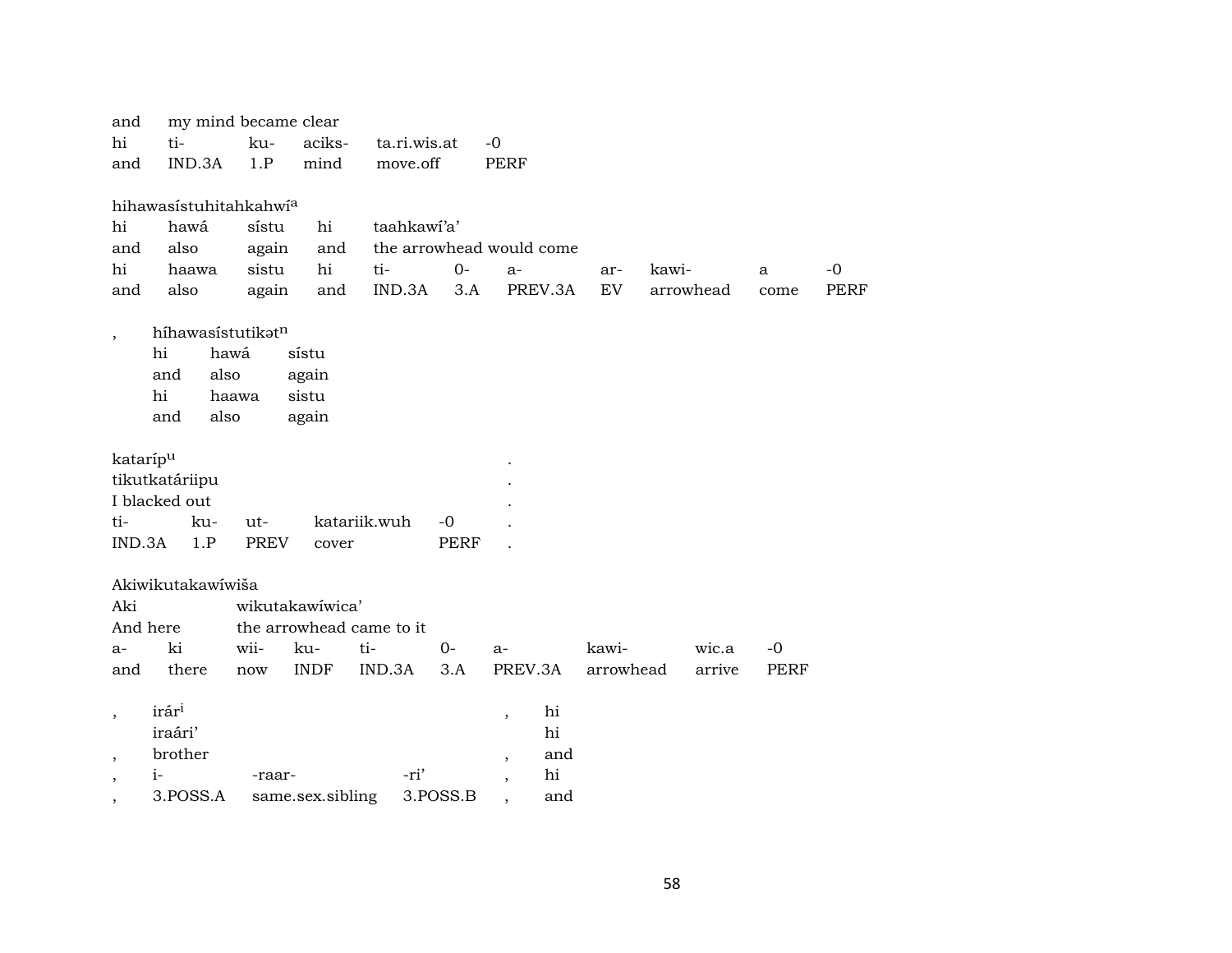| atíra             |                                        |         | nitatatáku,        |                |                       |                     |    |        | irí             |      |             |
|-------------------|----------------------------------------|---------|--------------------|----------------|-----------------------|---------------------|----|--------|-----------------|------|-------------|
| atíra'            |                                        |         | rihtatatáku        |                |                       |                     |    |        | irii            |      |             |
| my mother         |                                        |         |                    |                | she was sitting close |                     |    |        | that            |      |             |
| ati-              | raa                                    |         | ra-                | $0-$           | ihtatata-             | kus                 |    | $-0$   | irii            |      |             |
| 1.POSS            | mother                                 |         | ABS                | 3.A            | close.by              | be.sitting          |    | PERF   | that            |      |             |
| atirá             |                                        |         | nátir <sup>u</sup> |                |                       |                     |    |        |                 |      |             |
| atíra'            |                                        |         | rátiiru            |                |                       |                     |    |        |                 |      |             |
| my mother         |                                        |         | mine               |                |                       |                     |    |        |                 |      |             |
| ati-              | raa                                    |         | ra-                | $t-$           | ir-                   | $\mathbf 0$         | -u |        |                 |      |             |
| 1.POSS            | mother                                 |         | ABS                | 1.A            | POSS.1/2A             | be                  |    | SUB.D  |                 |      |             |
| Kutú <sup>u</sup> |                                        |         |                    |                |                       |                     |    |        |                 |      |             |
| Kutuú'u           |                                        |         |                    |                |                       |                     |    |        |                 |      |             |
| It seemed         |                                        |         |                    |                |                       |                     |    |        |                 |      |             |
| ku-               | ti-                                    | $0-$    | uu                 | $\overline{a}$ |                       |                     |    |        |                 |      |             |
| <b>INDF</b>       | IND.3A                                 | 3.A     | be                 | EX             |                       |                     |    |        |                 |      |             |
|                   |                                        |         |                    |                |                       |                     |    |        |                 |      |             |
| nakutáwia         |                                        |         |                    |                |                       |                     |    | pírus  |                 |      |             |
| raakutáwi'a       |                                        |         |                    |                |                       |                     |    | piírus |                 |      |             |
|                   | to be crawling downward                |         |                    |                |                       |                     |    | a worm |                 |      |             |
| ra-               | $0-$                                   | $a-$    |                    | ku-            | ta.wi.a               | $-0$                |    | piirus |                 |      |             |
| INF.A             | 3.A                                    | PREV.3A |                    | INF.B          | slide.down            | SUB.4               |    | worm   |                 |      |             |
|                   | narutawaríhusa                         |         |                    |                |                       |                     |    |        |                 |      |             |
|                   | Raaruutaawariihusa'                    |         |                    |                |                       |                     |    |        |                 |      |             |
|                   | Then it was just coming down wriggling |         |                    |                |                       |                     |    |        |                 |      |             |
| raa-              | ruu-                                   | ti-     | $0-$               | $a-$           |                       | warii               |    |        | -hus            | a    | $-0$        |
| just              | then                                   | IND.3A  |                    | 3.A            | PREV.3A               | be.going.about.IMPF |    |        | <b>IMPF.SUB</b> | come | <b>PERF</b> |
| híritaku          |                                        |         |                    |                |                       | $\zeta\zeta$        |    |        |                 |      |             |
| Hi                | rittáku'                               |         |                    |                | ,                     |                     |    |        |                 |      |             |
|                   | I said                                 |         |                    |                |                       |                     |    |        |                 |      |             |
| And               |                                        |         |                    |                |                       |                     |    |        |                 |      |             |
| hi                | rii-                                   | $t-$    | taka'u             | $-0$           |                       |                     |    |        |                 |      |             |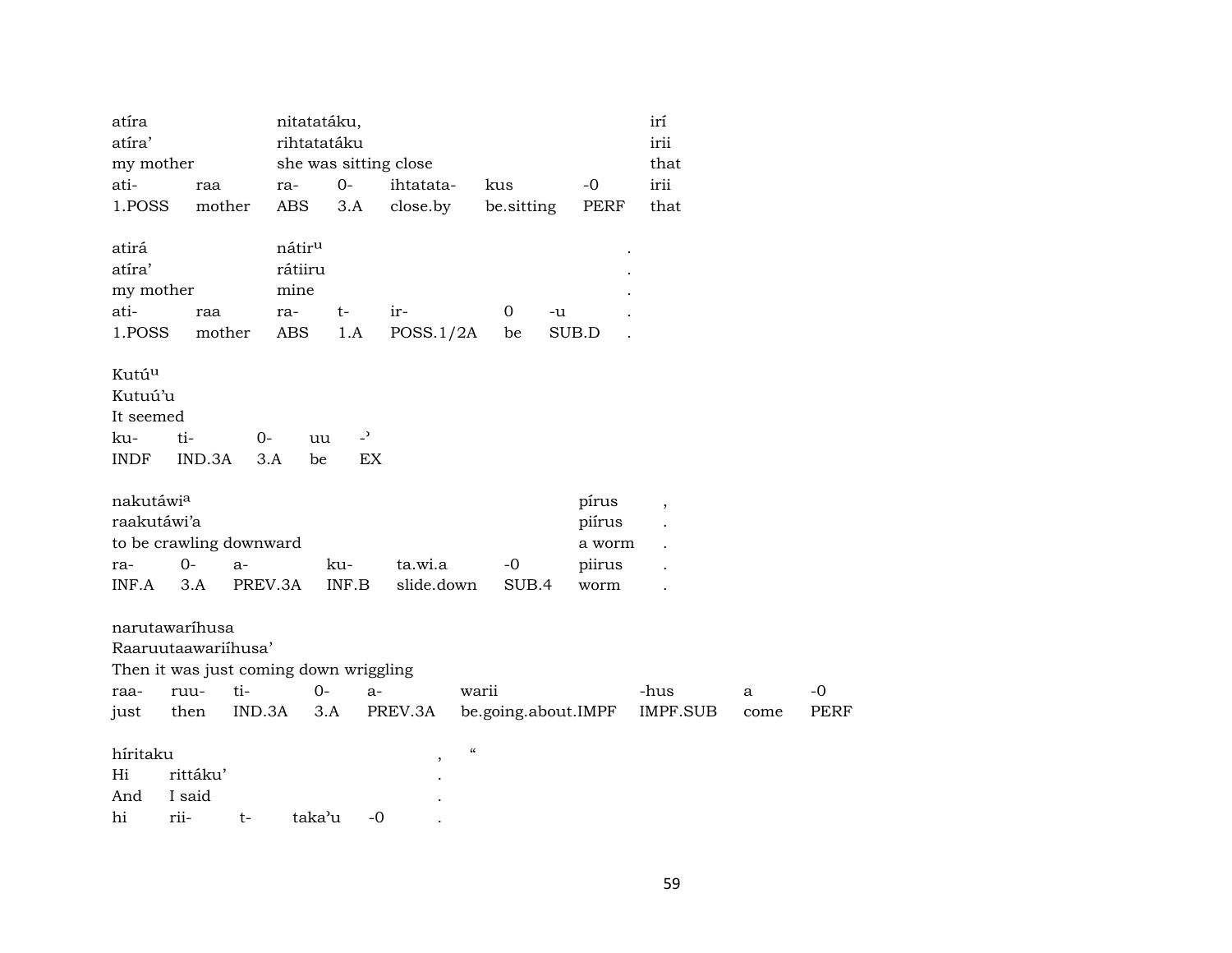| and                   | ASSR                         | 1.A                      | say               | PERF      |           |             |                                             |  |
|-----------------------|------------------------------|--------------------------|-------------------|-----------|-----------|-------------|---------------------------------------------|--|
|                       | Hirarutítakahat <sup>n</sup> |                          |                   |           |           |             | ,                                           |  |
| Hi                    |                              | raaruutítakaahat         |                   |           |           |             |                                             |  |
| And                   |                              | then it just dropped     |                   |           |           |             |                                             |  |
| hi                    | raa-                         | ruu-                     | ti-               | $0 -$     | takaa.hak |             | $-0$                                        |  |
| and                   | just                         | then                     | IND.3A            | 3.P       | fall.off  |             | <b>PERF</b>                                 |  |
| úrarisit <sup>n</sup> |                              | $\overline{\phantom{a}}$ | iriratíšihitn     |           |           |             |                                             |  |
| uúrariisit            |                              |                          | iriiratiícihit    |           |           |             |                                             |  |
| straight              |                              |                          | where I lay on it |           |           |             |                                             |  |
| uurariisik            |                              |                          | irii-             | ra-       | $t-$      | ic.ihiit    | $-0$                                        |  |
|                       | straight.forward             |                          | where             | ABS       | 1.A       | lay.on      | SUB.4                                       |  |
|                       | narutítakahət <sup>n</sup>   |                          |                   |           |           |             |                                             |  |
|                       | Raaruutítakaahat             |                          |                   |           |           |             |                                             |  |
|                       | Then it just dropped         |                          |                   |           |           |             |                                             |  |
| raa-                  | ruu-                         | ti-                      | $0-$              | takaa.hak | $-0$      |             |                                             |  |
| just                  | then                         | IND.3A                   | 3.P               | fall.off  |           | <b>PERF</b> |                                             |  |
|                       |                              |                          |                   |           |           |             |                                             |  |
| Hiruritiwáku          |                              |                          |                   |           |           | $\, ,$      | $\boldsymbol{\mathcal{C}}$<br>$\mathcal{C}$ |  |
| Hiru                  | riitiwáku'                   |                          |                   |           |           |             | $\pmb{\zeta}\pmb{\zeta}$                    |  |
| Then                  | I did say                    |                          |                   |           |           |             | $\pmb{\mathsf{H}}$                          |  |
| hiruu                 | rii-                         | $t-$                     | $i-$              | waka'u    | $-0$      | $\cdot$     | $\pmb{\mathsf{H}}$                          |  |
| then                  | <b>ASSR</b>                  | 1.A                      | <b>SEQ</b>        | say       | PERF      |             |                                             |  |
| Atíra                 |                              |                          |                   |           |           |             |                                             |  |
| Atíra'                |                              |                          |                   |           |           |             |                                             |  |
| Mother                |                              | ,                        |                   |           |           |             |                                             |  |
| ati-                  | raa                          | $\overline{\phantom{a}}$ |                   |           |           |             |                                             |  |
| 1.POSS                |                              | mother                   |                   |           |           |             |                                             |  |
|                       |                              |                          |                   |           |           |             |                                             |  |

tihairirəšt $^{\rm a}$ tihaa'iriíracta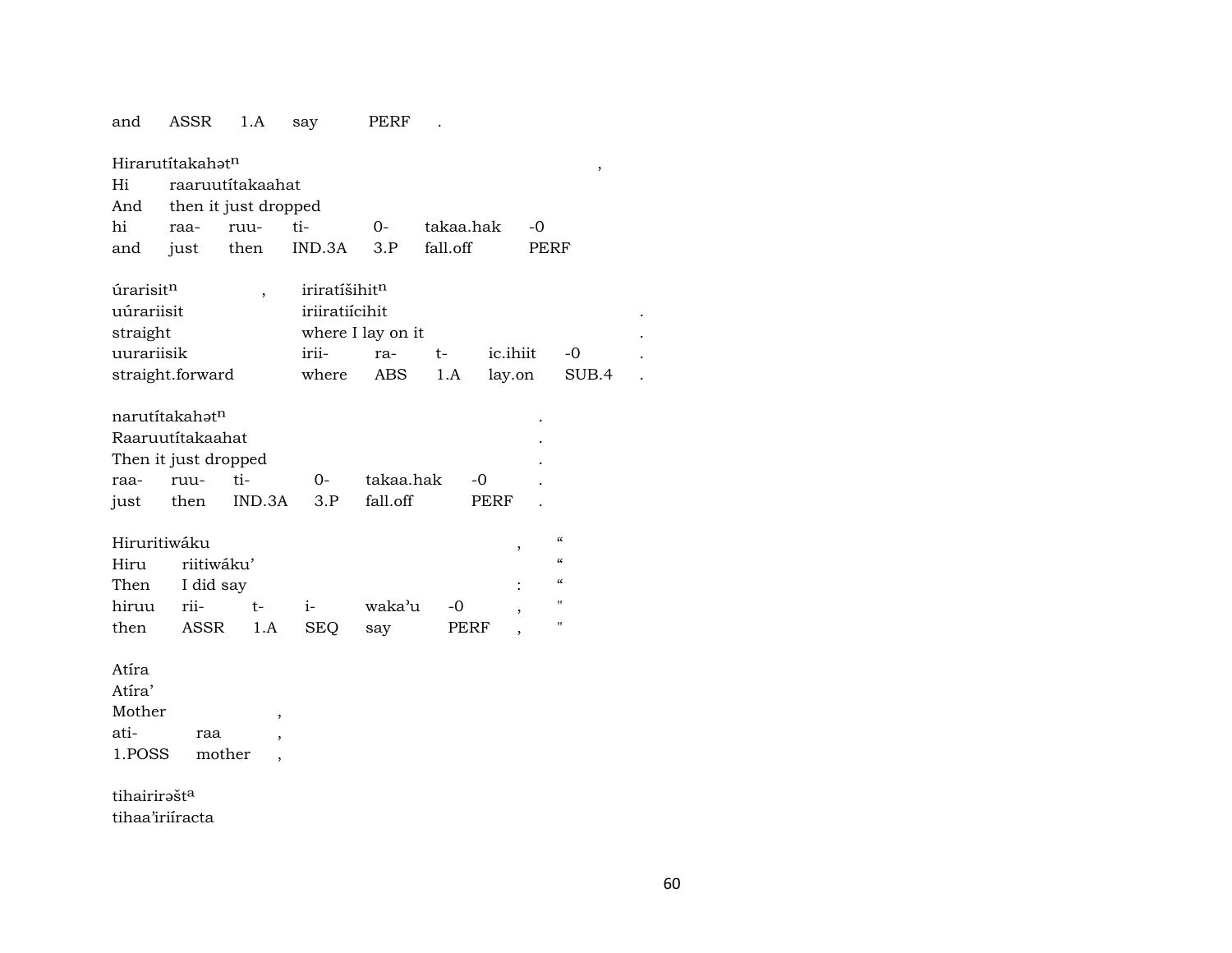|                                      | here where I lie           |                                        |       |             |                  |             |                       |               |
|--------------------------------------|----------------------------|----------------------------------------|-------|-------------|------------------|-------------|-----------------------|---------------|
| tii-                                 | haa-                       | irii-                                  | ra-   | $t-$        | sa               | $-0$        |                       |               |
| here                                 | here                       | where                                  | ABS   | 1.A         | be.lying         | SUB.3       |                       |               |
|                                      | kiraisiksúhət <sup>n</sup> |                                        |       |             |                  |             |                       |               |
|                                      | kíra isiksuúhat            |                                        |       |             |                  |             |                       |               |
|                                      | reach out your hand        |                                        |       |             |                  |             |                       |               |
| kira                                 | $i-$                       |                                        | $S-$  | iks-        | u.hak            |             | -0                    |               |
|                                      |                            | perhaps CONT.1/2A                      | 2.A   | hand        | extend.in.a.line |             | PERF                  |               |
|                                      |                            |                                        |       |             |                  |             |                       |               |
| hiúraris <sup>i</sup> t <sup>n</sup> |                            |                                        |       |             |                  |             |                       |               |
| hi                                   | uúrariisit                 |                                        |       |             |                  |             |                       |               |
| and                                  | straight                   |                                        |       |             |                  |             |                       |               |
| hi                                   | uurariisik                 |                                        |       |             |                  |             |                       |               |
| and                                  |                            | straight.forward                       |       |             |                  |             |                       |               |
|                                      |                            |                                        |       |             |                  |             |                       |               |
|                                      | isiksurahwítitn            |                                        |       |             |                  |             |                       |               |
|                                      | isiksuraahwiítit           |                                        |       |             |                  |             |                       |               |
|                                      |                            | reach your hand down                   |       |             |                  |             |                       |               |
| $i-$                                 |                            | iks-<br>$S-$                           |       | huraar-     | wi.itik          | -0          |                       |               |
|                                      | $CONT.1/2A$ 2.A            |                                        | hand  | ground      | set.down         | PERF        |                       |               |
|                                      |                            |                                        |       |             |                  |             |                       |               |
|                                      |                            | kirakírikirutiwirátakahət <sup>n</sup> |       |             |                  |             |                       |               |
|                                      |                            | kíra kíriki ruutiwirátakaahat          |       |             |                  |             |                       |               |
|                                      |                            | to see what has fallen down            |       |             |                  |             |                       |               |
| kira                                 |                            | kirikii<br>ruu-                        |       | tii- wii-   | ra-              | $0-$<br>3.P | takaa.hak<br>fall.off | $-0$<br>SUB.4 |
|                                      | perhaps what               |                                        | then  | this<br>now | ABS              |             |                       |               |
| Ħ                                    | Híruta                     |                                        |       |             |                  |             |                       |               |
| н                                    | Hi                         | ruúta                                  |       |             |                  |             |                       |               |
| 11                                   | And                        | she did it                             |       |             |                  |             |                       |               |
| 11                                   | hi                         | ra-                                    | $O -$ | ut-         | -0<br>aar        |             |                       |               |
|                                      |                            |                                        |       |             |                  |             |                       |               |

. " and ABS 3.A PREV do PERF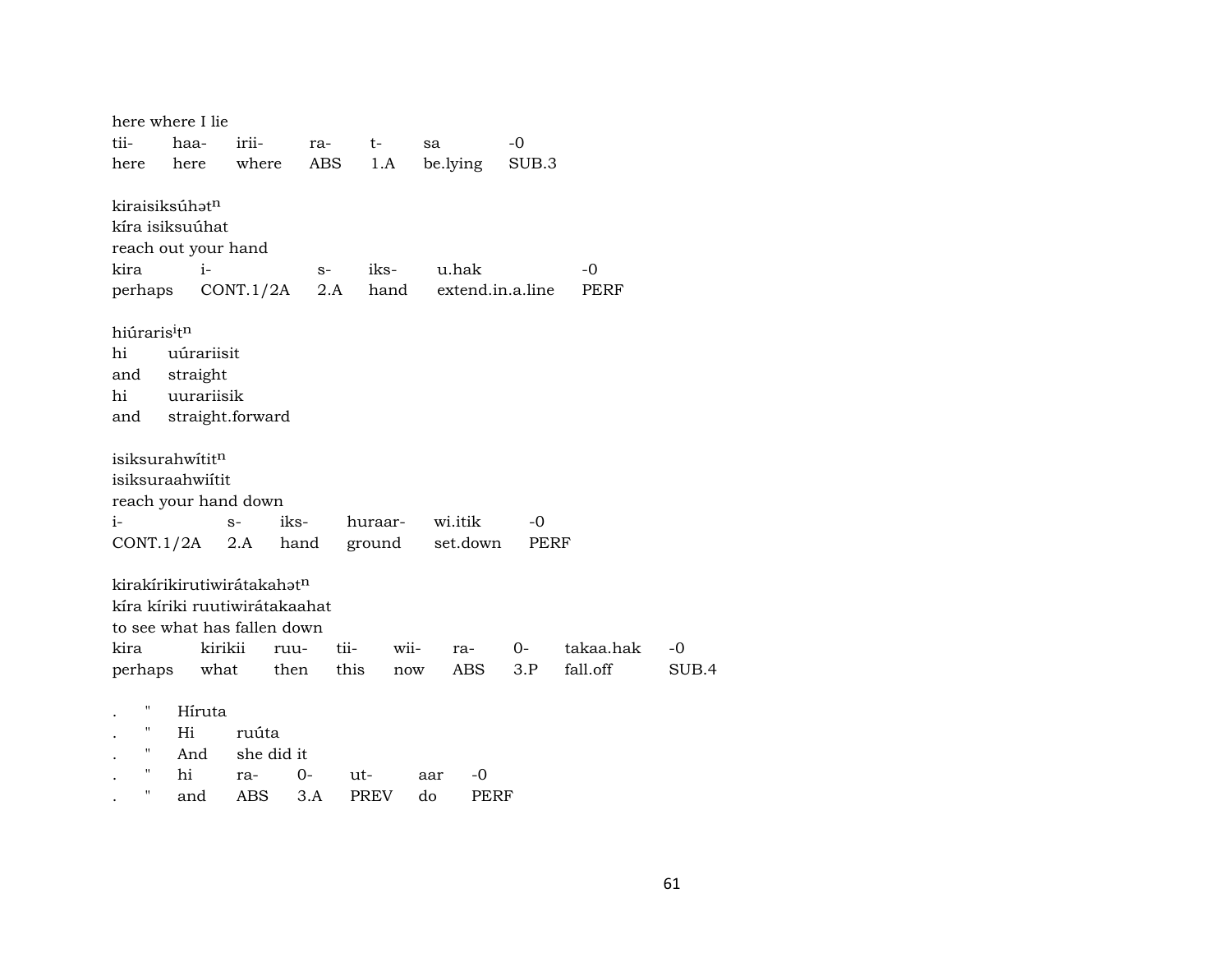| híriritn                   |                          |                                  |          |               |                     |        |        |             |                          |                            |                |
|----------------------------|--------------------------|----------------------------------|----------|---------------|---------------------|--------|--------|-------------|--------------------------|----------------------------|----------------|
| hi                         | riírit                   |                                  |          |               |                     |        |        |             |                          |                            |                |
| and                        |                          | she picked it up                 |          |               |                     |        |        |             |                          |                            |                |
| hi                         | ra-                      | $O-$                             | iriik    |               |                     |        | -0     |             |                          |                            |                |
| and                        | ABS                      | 3.A                              |          |               | pick.up.long.object |        |        | PERF        |                          |                            |                |
| híriwaku                   |                          |                                  |          |               |                     |        | atira  |             |                          |                            |                |
| hi                         | riiwáku'                 |                                  |          |               |                     |        | atíra' |             |                          | $\boldsymbol{\mathcal{C}}$ |                |
| and                        | she said                 |                                  |          |               |                     |        |        | my mother:  |                          | $\alpha$                   |                |
| hi                         | rii-                     | $0-$                             | waka'u   |               | $-0$                |        | ati-   |             | raa                      | п                          |                |
| and                        | <b>ASSR</b>              | 3.A                              | say      |               | PERF                |        |        | 1.POSS      | mother                   |                            |                |
| tík <sup>i</sup>           | $\overline{\phantom{a}}$ | kawi <sup>u</sup> t <sup>i</sup> |          |               |                     |        |        |             |                          |                            |                |
| Tíki                       |                          | káwi'u'                          |          |               |                     | $t1$ ' |        |             |                          |                            |                |
| Sonny                      | $\overline{\phantom{a}}$ | an arrowhead                     |          |               |                     | it is  |        |             |                          |                            |                |
| tikis                      | $\overline{\phantom{a}}$ | kawi-                            |          | $-u^{\prime}$ |                     | ti-    |        | $0-$        | 0                        | -0                         |                |
| sonny                      | $\ddot{\phantom{0}}$     | arrowhead                        |          | <b>NOM</b>    |                     | IND.3A |        | 3.A         | be                       | PERF                       |                |
| kawiut <sup>i</sup>        |                          |                                  |          |               |                     |        |        |             | $\overline{\phantom{a}}$ | $t$ í $k$ <sup>i</sup>     |                |
| Káwi'u'                    |                          |                                  | $t1$ '   |               |                     |        |        |             |                          | tíki                       | $\blacksquare$ |
| An arrowhead               |                          |                                  | it is    |               |                     |        |        |             | $\overline{\phantom{a}}$ | sonny                      | $\blacksquare$ |
| kawi-                      |                          | $-u^{\prime}$                    | ti-      |               | 0-                  | 0      |        | $-0$        | $\overline{ }$           | tikis                      | $\blacksquare$ |
| arrowhead                  |                          | <b>NOM</b>                       | IND.3A   |               | 3.A                 | be     |        | <b>PERF</b> |                          | sonny                      | 11             |
| Hakuštarustik <sup>u</sup> |                          |                                  |          |               |                     |        |        |             |                          |                            |                |
| Híkuctarus                 |                          |                                  |          |               | tiíku               |        |        |             |                          |                            |                |
| Scabby Bull                |                          |                                  |          |               | he sat there        |        |        |             |                          |                            |                |
| hikuc                      |                          | tarus                            |          |               | ti-                 | $0-$   |        | kus         |                          | -0                         |                |
|                            | old.buffalo.bull         |                                  | be.mangy |               | IND.3A              |        | 3.A    |             | be.sitting               | PERF                       |                |
| arikú                      |                          |                                  |          |               |                     |        |        | atías       |                          |                            |                |
| a                          | riíku                    |                                  |          |               |                     |        |        | atí'as      |                          |                            |                |
| and                        | he sat                   |                                  |          |               |                     |        |        |             | my father                |                            |                |
| a                          | ri-                      | 0-                               |          | kus           |                     | $-0$   |        | ati-        |                          | as                         |                |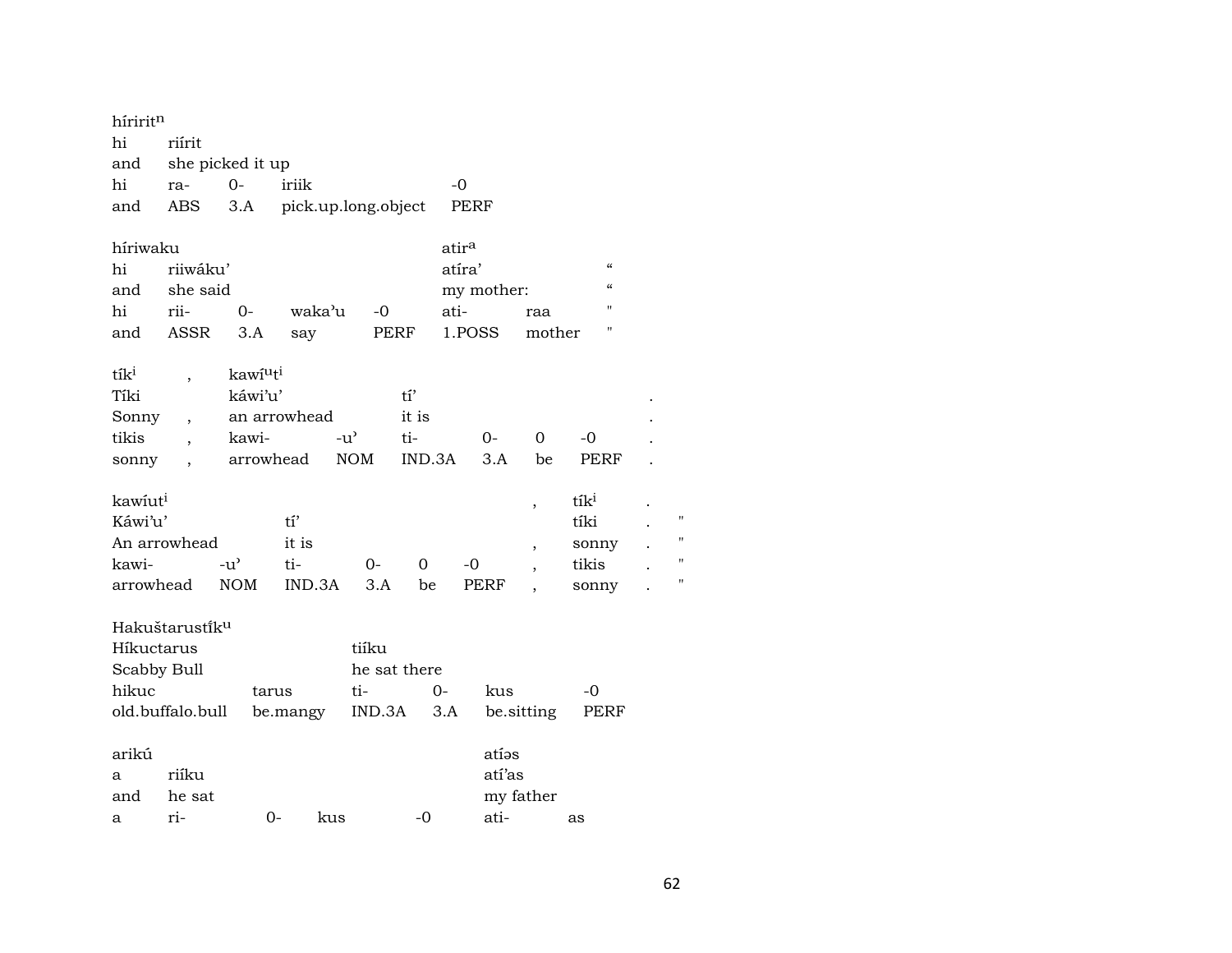| and                                              | CONT.3A                        |      | be.sitting<br>3.A                          |          | PERF        |                                                      | 1.POSS                                                             | father |        |
|--------------------------------------------------|--------------------------------|------|--------------------------------------------|----------|-------------|------------------------------------------------------|--------------------------------------------------------------------|--------|--------|
| tati<br>tatií<br>he is mine                      |                                |      |                                            |          |             |                                                      | nitakaškátit <sup>n</sup><br>riítahkackaátit<br><b>Black Eagle</b> |        |        |
| ta-                                              | $t-$                           | ir-  |                                            | $\Omega$ | $-0$        |                                                      | riitaar.kaac                                                       | kaatit |        |
| IND.1/2A                                         |                                | 1.A  | POSS.1/2A                                  | be       | PERF        |                                                      | golden.eagle                                                       | black  |        |
| tisaa<br>tiisá'a<br>he is named<br>ti-<br>IND.3A | $0-$<br>3.A                    | asar | $\overline{\phantom{a}}$<br>EX<br>be.named | $\, ,$   |             |                                                      |                                                                    |        |        |
| hiritáku<br>Hi<br>And                            | rittáku'<br>I did say          |      |                                            |          | ,           | $\mathcal{C}\mathcal{C}$<br>$\mathcal{C}\mathcal{C}$ | atías<br>Atí'as<br>Father,                                         |        |        |
|                                                  |                                |      |                                            |          |             | $\pmb{\mathsf{H}}$                                   |                                                                    |        |        |
| hi                                               | rii-                           | t-   | taka'u                                     | -0       | ,           | Η                                                    | ati-                                                               | as     |        |
| and                                              | ASSR                           | 1.A  | say                                        | PERF     |             |                                                      | 1.POSS                                                             | father |        |
| siksuhúr <sup>a</sup><br>siksuhuúra'<br>come now |                                |      |                                            |          |             |                                                      |                                                                    |        | ,<br>Ţ |
| $i-$                                             |                                | $S-$ | ir-                                        |          | uks-        | uhur-                                                | a                                                                  | $-0$   |        |
| CONT.1/2A                                        |                                | 2.A  | PREV.1/2A                                  |          | <b>JUSS</b> | now                                                  | come                                                               | PERF   |        |
| atías<br>Atí'as<br>Father<br>ati-<br>1.POSS      | as<br>father                   | ,    |                                            |          |             |                                                      |                                                                    |        |        |
|                                                  | tirasakírakírikir <sup>u</sup> |      |                                            |          |             |                                                      |                                                                    |        |        |
| tíraasa                                          |                                |      |                                            |          |             | kíra kíriki ru'                                      |                                                                    |        |        |
|                                                  |                                |      |                                            |          |             |                                                      |                                                                    |        |        |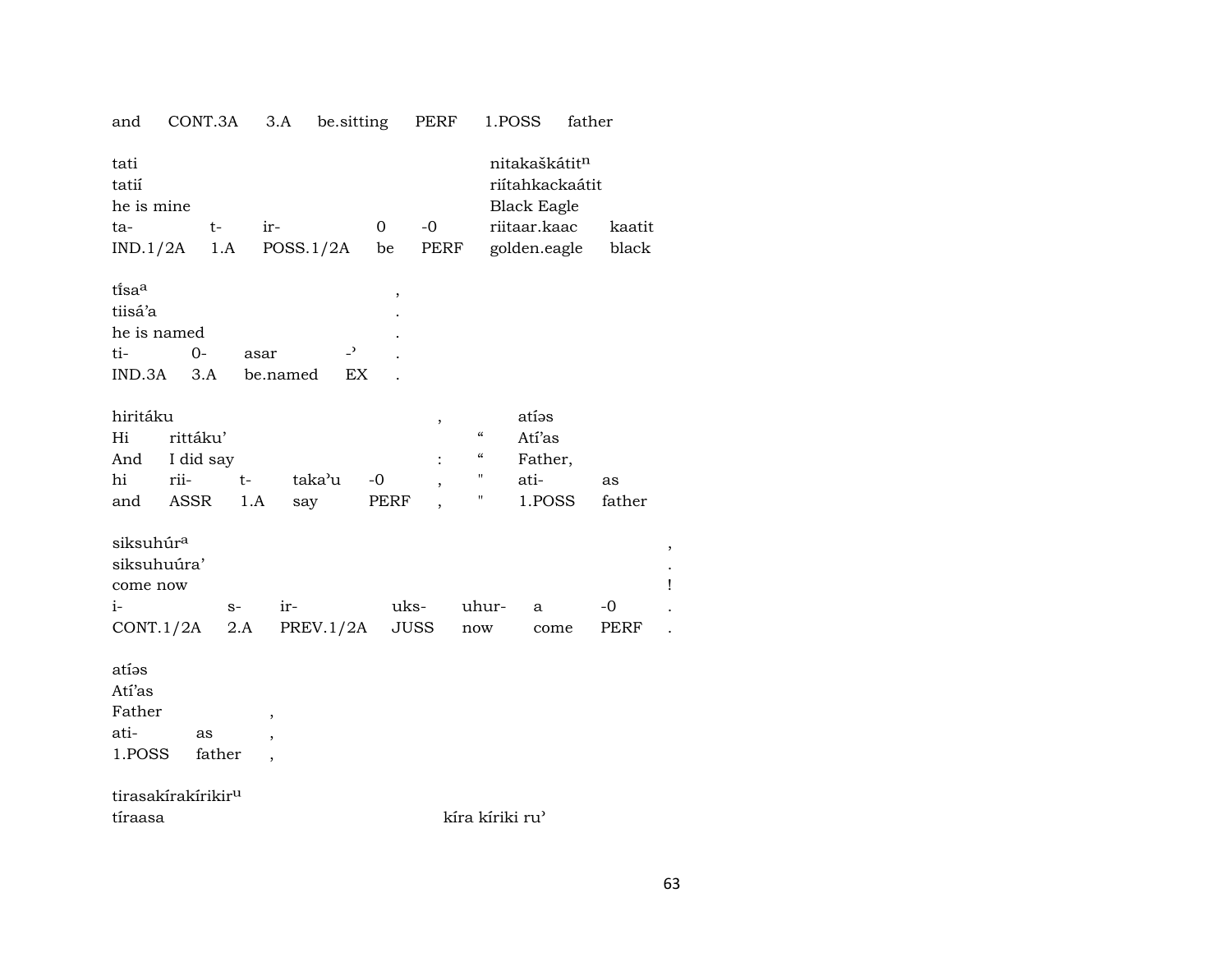|                          | this one lying                |                                 |                                |                          | see what it is                              |                                  |            |         |    |             |
|--------------------------|-------------------------------|---------------------------------|--------------------------------|--------------------------|---------------------------------------------|----------------------------------|------------|---------|----|-------------|
| tii-                     | ra-                           | $0-$                            | sa                             | $-0$                     | kira                                        | kirikii                          | ra-        | 0-      | uu | $-0$        |
| this                     | <b>ABS</b>                    | 3.A                             | be.lying                       | SUB.3                    | perhaps                                     | what                             | ABS        | 3.A     | be | <b>PERF</b> |
|                          |                               |                                 |                                |                          |                                             |                                  |            |         |    |             |
|                          |                               | witikawatatn                    |                                |                          |                                             |                                  |            |         |    |             |
|                          | Witikawatat                   |                                 |                                |                          |                                             | $\pmb{\mathsf{H}}$               |            |         |    |             |
|                          |                               | It has come out                 |                                |                          |                                             | $\pmb{\mathsf{H}}$               |            |         |    |             |
|                          | wii-                          | ti-                             | $0-$                           | kawatak                  | $-0$                                        | $\pmb{\mathsf{H}}$               |            |         |    |             |
|                          | now                           | IND.3A                          | 3.A                            | get.out                  | <b>PERF</b>                                 | п                                |            |         |    |             |
|                          |                               | Nihuksututuríkatn               |                                |                          |                                             |                                  |            |         |    |             |
| Ríhuksu'                 |                               |                                 | tuutuurikut                    |                          |                                             |                                  |            |         |    |             |
| Only                     |                               |                                 | he took hold of it             |                          |                                             |                                  |            |         |    |             |
| rihuks                   |                               | $-u^{\prime}$<br>ti-            |                                | $0-$<br>ut-              | uurikuk                                     | $-0$                             |            |         |    |             |
| alone                    |                               | <b>NOM</b>                      | IND.3A                         | <b>PREV</b><br>3.A       | catch                                       | <b>PERF</b>                      |            |         |    |             |
|                          |                               |                                 |                                |                          |                                             |                                  |            |         |    |             |
| hiriwáku                 |                               |                                 |                                |                          | $\boldsymbol{\zeta}\boldsymbol{\zeta}$<br>, |                                  |            |         |    |             |
| hi                       |                               | riiwáku'                        |                                |                          | $\epsilon$                                  |                                  |            |         |    |             |
| and                      |                               | he did say                      |                                |                          | $\boldsymbol{\mathcal{C}}$                  |                                  |            |         |    |             |
| hi                       | rii-                          | $0-$                            | waka'u                         | $-0$                     | $\pmb{\mathsf{H}}$                          |                                  |            |         |    |             |
| and                      | ASSR                          | 3.A                             | say                            | <b>PERF</b>              | $\pmb{\mathsf{H}}$                          |                                  |            |         |    |             |
|                          |                               |                                 |                                |                          |                                             |                                  |            |         |    |             |
|                          | Ahahãahíruutik <sup>i</sup> s |                                 |                                |                          |                                             | $\overline{\phantom{a}}$         | náwairi    |         |    |             |
| Ahahaá                   |                               | a                               | hiru                           |                          | úttikis                                     | ráwa                             | iri        |         |    |             |
| Ah ha                    |                               | and<br>$\overline{\phantom{a}}$ | there                          | $\overline{\phantom{a}}$ | my dear son                                 | now<br>$\overline{\phantom{a}}$  |            | alright |    |             |
| ahahaa                   |                               | a                               | hiruu                          | $\overline{\phantom{a}}$ | uu.tikis                                    | rawa<br>$\overline{\phantom{a}}$ | irii       |         |    |             |
| ah.ha                    |                               | and<br>$\overline{\phantom{a}}$ | there                          | $\ddot{\phantom{0}}$     | sonny                                       | now<br>$\ddot{\phantom{0}}$      |            | there   |    |             |
|                          |                               | witasparíhusta                  |                                |                          |                                             |                                  |            |         |    |             |
|                          |                               | witaspariíhusta                 |                                |                          |                                             |                                  |            | ,       |    |             |
|                          |                               |                                 | now you are going to go around |                          |                                             |                                  |            |         |    |             |
| $\overline{\phantom{a}}$ | wii-                          | ta-                             | $S-$                           | warii                    |                                             | -:hus                            | -ta        |         |    |             |
| $\overline{\phantom{a}}$ | now                           | IND.1/2A                        | 2.A                            |                          | be.going.about.IMPF                         | <b>IMPF</b>                      | <b>INT</b> |         |    |             |
|                          |                               |                                 |                                |                          |                                             |                                  |            |         |    |             |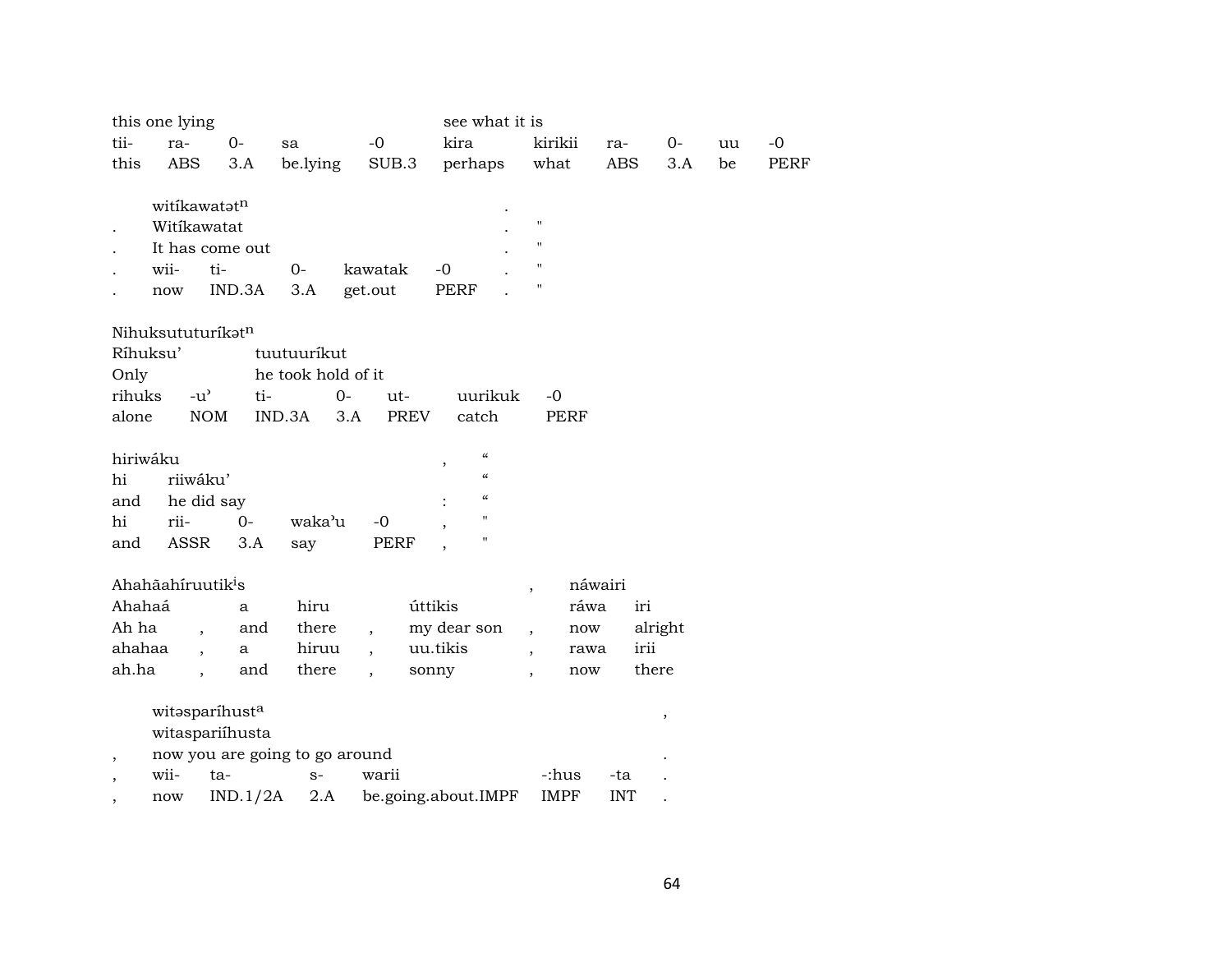| kawiuti               |                      |                                     |                            |             |           |             |           |             |  |  |
|-----------------------|----------------------|-------------------------------------|----------------------------|-------------|-----------|-------------|-----------|-------------|--|--|
| Kawi'u'               |                      |                                     | $t1$ '                     |             |           |             |           |             |  |  |
|                       | An arrowhead         |                                     | it is                      |             |           |             |           |             |  |  |
| kawi-                 |                      | $-u$ <sup><math>\prime</math></sup> | ti-                        | $0-$        | 0         | $-0$        |           |             |  |  |
| arrowhead             |                      | <b>NOM</b>                          | IND.3A                     | 3.A         | be        | <b>PERF</b> |           |             |  |  |
| tírasa                |                      |                                     |                            |             | $\, ,$    |             |           |             |  |  |
| tíraasa               |                      |                                     |                            |             |           |             |           |             |  |  |
| this one              |                      |                                     |                            |             |           |             |           |             |  |  |
| tii-                  | ra-                  | $O -$                               | sa                         | $-0$        |           |             |           |             |  |  |
| this                  | $\operatorname{ABS}$ | 3.A                                 | be.lying                   | SUB.3       |           |             |           |             |  |  |
|                       | isarukskáwika        |                                     |                            |             |           |             |           |             |  |  |
|                       | Isarukskáwika        |                                     |                            |             |           |             |           |             |  |  |
|                       |                      | It was an arrowhead inside          |                            |             |           |             |           |             |  |  |
| $i-$                  |                      | $S-$                                | ar-                        | uks-        | kawi-     |             | kaa       | $-0$        |  |  |
|                       | CONT.1/2A            | 2.A                                 | $\mathop{\rm EV}\nolimits$ | <b>JUSS</b> | arrowhead |             | be.inside | <b>PERF</b> |  |  |
|                       |                      |                                     |                            |             |           |             |           |             |  |  |
| $\pmb{\mathsf{H}}$    | Hiruriwáku           |                                     |                            |             |           |             |           |             |  |  |
| $\pmb{\mathsf{H}}$    | Hiru                 | riiwáku'                            |                            |             |           |             |           |             |  |  |
| $\pmb{\mathsf{H}}$    | Then                 | he said                             |                            |             |           |             |           |             |  |  |
| $\pmb{\mathsf{H}}$    | hiruu                | rii-                                | $0-$                       | waka'u      | $-0$      |             |           |             |  |  |
| $\pmb{\pi}$           | then                 | ASSR                                | 3.A                        | say         | PERF      |             |           |             |  |  |
| iríruhar <sup>u</sup> |                      |                                     |                            |             |           |             |           |             |  |  |
|                       | iríruuhaaru          |                                     |                            |             |           |             |           |             |  |  |
|                       | the one who did it   |                                     |                            |             |           |             |           |             |  |  |
| irii-                 | ra-                  | $0-$                                | ut-                        | raar        | -u        |             |           |             |  |  |
| that                  | ABS                  | 3.A                                 | PREV                       | do          | SUB.D     |             |           |             |  |  |
|                       |                      |                                     |                            |             |           |             |           |             |  |  |
| $\, ,$                |                      |                                     |                            |             |           |             |           |             |  |  |
|                       | Iríruuhaaru          |                                     |                            |             |           |             | hiru      | riiwáku'    |  |  |
|                       |                      |                                     |                            |             |           |             |           |             |  |  |
|                       |                      | The one who did it                  |                            |             |           |             | then      | he said:    |  |  |